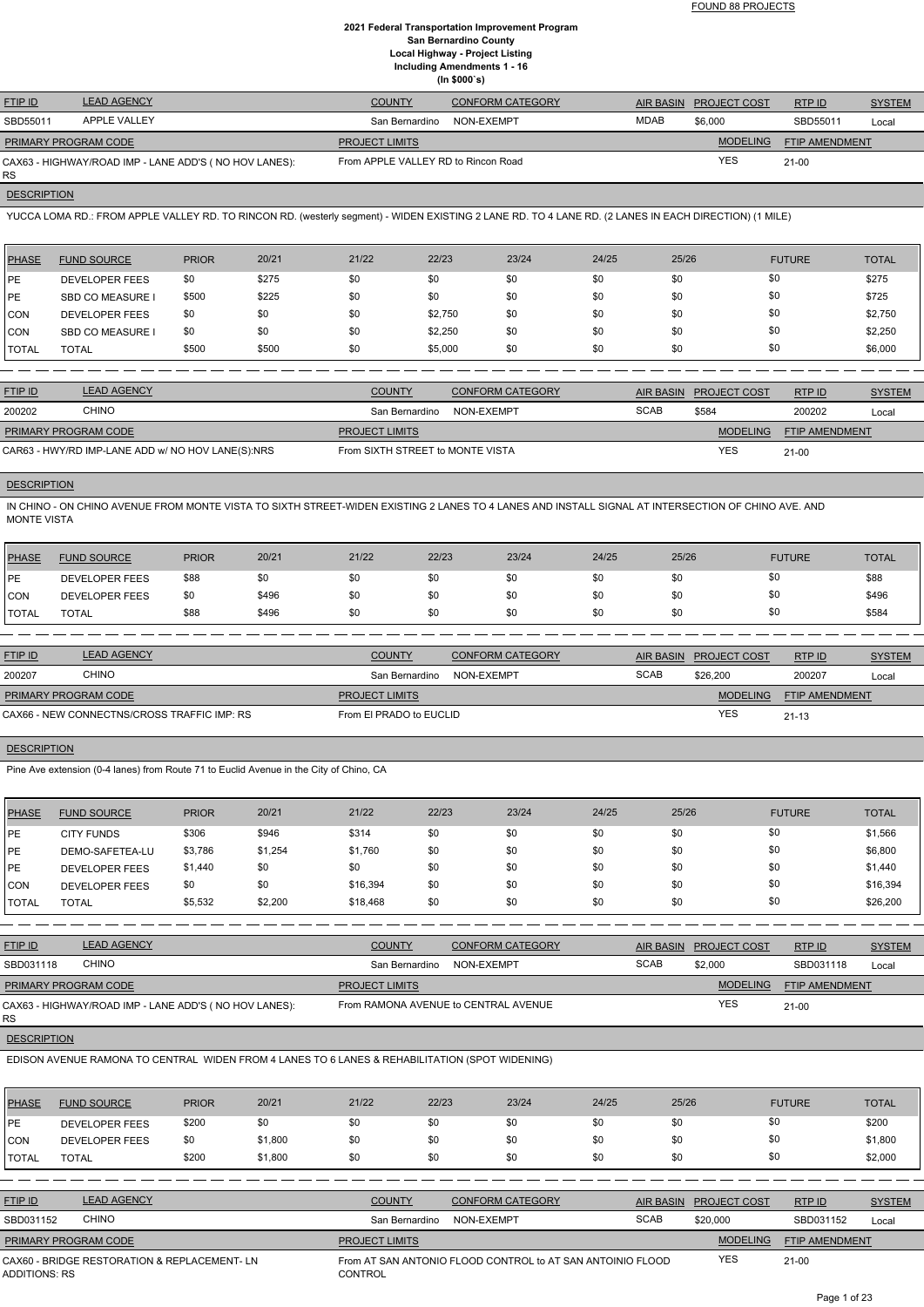## **DESCRIPTION**

## RIVERSIDE DRIVE AT SAN ANTONIO FLOOD CONTROL CHANNEL WIDEN BRIDGE FROM 4 LANES TO 6 LANES (PA&ED Only)

| PHASE        | <b>FUND SOURCE</b> | <b>PRIOR</b> | 20/21   | 21/22 | 22/23 | 23/24 | 24/25 | 25/26 | <b>FUTURE</b> | <b>TOTAL</b> |
|--------------|--------------------|--------------|---------|-------|-------|-------|-------|-------|---------------|--------------|
| PE           | DEVELOPER FEES     | \$0          | \$2,100 | \$0   | \$0   | \$0   |       | \$0   | \$0           | \$2,100      |
| <b>TOTAL</b> | <b>TOTAL</b>       | \$0          | \$2,100 | \$0   | \$0   | \$0   | \$0   | \$0   | \$0           | \$2,100      |

| <b>FTIP ID</b>              | <b>LEAD AGENCY</b>                                | <b>COUNTY</b>                      | <b>CONFORM CATEGORY</b>                              |             | AIR BASIN PROJECT COST | RTPID          | <b>SYSTEM</b> |
|-----------------------------|---------------------------------------------------|------------------------------------|------------------------------------------------------|-------------|------------------------|----------------|---------------|
| 200401                      | CHINO HILLS                                       | San Bernardino                     | TCM                                                  | <b>SCAB</b> | \$4.530                | 200401         | Local         |
| <b>PRIMARY PROGRAM CODE</b> |                                                   | <b>PROJECT LIMITS</b>              |                                                      |             | <b>MODELING</b>        | FTIP AMENDMENT |               |
|                             | CAXT5 - NEW CONNECTNS/CROSS TRAFFIC IMP w/TCM: RS | NORTHERN ROAD CLOSURE) to PINE AVE | From ABOUT 0.40 MILES SOUTH OF STANFIELD CT (CURRENT |             | <b>YES</b>             | $21 - 00$      |               |

## **DESCRIPTION**

FAIRFIELD RANCH RD: CONSTRUCT BOX CULVERT (approx. 0.40 miles south of Stanfield Ct.) TO RE-OPEN 0.76 MILES OF FAIRFIELD RANCH RD AT CURRENT CLOSURE SOUTH TO PINE AVE. CONSTRUCT RD IMPROVEMENTS AND ADD MARKED BIKE LANES IN BOTH DIRECTIONS.

| PHASE      | <b>FUND SOURCE</b>                      | <b>PRIOR</b> | 20/21 | 21/22 | 22/23 | 23/24   | 24/25 | 25/26 | <b>FUTURE</b> | <b>TOTAL</b> |
|------------|-----------------------------------------|--------------|-------|-------|-------|---------|-------|-------|---------------|--------------|
| PE         | <b>CITY FUNDS</b>                       | \$387        | \$0   | \$0   | \$0   | \$0     | \$0   | \$0   | \$0           | \$387        |
| <b>IPE</b> | <b>SBD CO MEASURE I</b>                 | \$430        | \$0   | \$0   | \$0   | \$0     | \$0   | \$0   | \$0           | \$430        |
| <b>IPE</b> | <b>TRANS AND COMM</b><br>AND SYS PRESRV | \$175        | \$0   | \$0   | \$0   | \$0     | \$0   | \$0   | \$0           | \$175        |
| ROW        | <b>CITY FUNDS</b>                       | \$0          | \$0   | \$0   | \$70  | \$0     | \$0   | \$0   | \$0           | \$70         |
| ROW        | <b>SBD CO MEASURE</b>                   | \$0          | \$0   | \$0   | \$430 | \$0     | \$0   | \$0   | \$0           | \$430        |
| CON        | <b>CITY FUNDS</b>                       | \$0          | \$0   | \$0   | \$0   | \$426   | \$0   | \$0   | \$0           | \$426        |
| CON        | SBD CO MEASURE                          | \$0          | \$0   | \$0   | \$0   | \$2,612 | \$0   | \$0   | \$0           | \$2,612      |
| TOTAL      | <b>TOTAL</b>                            | \$992        | \$0   | \$0   | \$500 | \$3,038 | \$0   | \$0   | \$0           | \$4,530      |

| <b>FTIP ID</b>              | <b>LEAD AGENCY</b>                          | <b>COUNTY</b>              | <b>CONFORM CATEGORY</b> | AIR BASIN   | <b>PROJECT COST</b> | RTPID                 | <b>SYSTEM</b> |
|-----------------------------|---------------------------------------------|----------------------------|-------------------------|-------------|---------------------|-----------------------|---------------|
| 200856                      | <b>COLTON</b>                               | San Bernardino             | NON-EXEMPT              | <b>SCAB</b> | \$16,279            | 200856                | Local         |
| <b>PRIMARY PROGRAM CODE</b> |                                             | <b>PROJECT LIMITS</b>      |                         |             | <b>MODELING</b>     | <b>FTIP AMENDMENT</b> |               |
| ADDITIONS: GM               | CAY60 - BRIDGE RESTORATION & REPLACEMENT-LN | From M ST, to I-10 ON RAMP |                         |             | <b>YES</b>          | $21 - 15$             |               |
| <b>DESCRIPTION</b>          |                                             |                            |                         |             |                     |                       |               |

MT. VERNON BRIDGE OVER UPRR(54C0101) -ON MT. VERNON AVE. FROM "M" ST. TO I-10 ON RAMP. WIDENING BRIDGE FROM 2-4 LANES (CA338)

| <b>PHASE</b> | <b>FUND SOURCE</b>                             | <b>PRIOR</b> | 20/21 | 21/22    | 22/23 | 23/24 | 24/25 | 25/26 | <b>FUTURE</b> | <b>TOTAL</b> |
|--------------|------------------------------------------------|--------------|-------|----------|-------|-------|-------|-------|---------------|--------------|
| <b>PE</b>    | <b>BRIDGE - LOCAL</b>                          | \$1,151      | \$0   | \$0      | \$0   | \$0   | \$0   | \$0   | \$0           | \$1,151      |
| PE           | <b>CITY FUNDS</b>                              | \$149        | \$0   | \$0      | \$0   | \$0   | \$0   | \$0   | \$0           | \$149        |
| <b>ROW</b>   | <b>BRIDGE - LOCAL</b>                          | \$133        | \$0   | \$0      | \$0   | \$291 | \$0   | \$0   | \$0           | \$424        |
| <b>ROW</b>   | <b>CITY FUNDS</b>                              | \$17         | \$0   | \$0      | \$0   | \$38  | \$0   | \$0   | \$0           | \$55         |
| <b>CON</b>   | <b>CITY FUNDS</b>                              | \$0          | \$0   | \$1,663  | \$0   | \$0   | \$0   | \$0   | \$0           | \$1,663      |
| <b>CON</b>   | <b>LOCAL - ADVANCED</b><br><b>CONSTRUCTION</b> | \$0          | \$0   | \$12,837 | \$0   | \$0   | \$0   | \$0   | \$0           | \$12,837     |
| <b>TOTAL</b> | <b>TOTAL</b>                                   | \$1,450      | \$0   | \$14,500 | \$0   | \$329 | \$0   | \$0   | \$0           | \$16,279     |

| <b>FTIP ID</b>              | <b>LEAD AGENCY</b>                                     | <b>COUNTY</b>                      | <b>CONFORM CATEGORY</b> |             | AIR BASIN PROJECT COST | RTPID                 | <b>SYSTEM</b> |
|-----------------------------|--------------------------------------------------------|------------------------------------|-------------------------|-------------|------------------------|-----------------------|---------------|
| 201158                      | <b>COLTON</b>                                          | San Bernardino                     | NON-EXEMPT              | <b>SCAB</b> | \$6.652                | 4A07226               | Local         |
| <b>PRIMARY PROGRAM CODE</b> |                                                        | <b>PROJECT LIMITS</b>              |                         |             | <b>MODELING</b>        | <b>FTIP AMENDMENT</b> |               |
|                             | CAX63 - HIGHWAY/ROAD IMP - LANE ADD'S ( NO HOV LANES): | From RIALTO CHANNEL to RANCHO AVE. |                         |             | YES                    | $21 - 05$             |               |

## RS

#### **DESCRIPTION**

#### AGUA MANSA FROM RIALTO CHANNEL TO RANCHO AVE. 2-4 LANE WIDENING

| <b>PHASE</b>   | <b>FUND SOURCE</b>                             | <b>PRIOR</b> | 20/21 | 21/22                 | 22/23           | 23/24                   | 24/25 | 25/26            |                     | <b>FUTURE</b>         | <b>TOTAL</b>  |
|----------------|------------------------------------------------|--------------|-------|-----------------------|-----------------|-------------------------|-------|------------------|---------------------|-----------------------|---------------|
| IPE.           | <b>CITY FUNDS</b>                              | \$0          | \$350 | \$0                   | \$0             | \$0                     | \$0   | \$0              |                     | \$0                   | \$350         |
| ROW            | <b>CITY FUNDS</b>                              | \$0          | \$0   | \$0                   | \$150           | \$0                     | \$0   | \$0              |                     | \$0                   | \$150         |
| <b>CON</b>     | <b>CITY FUNDS</b>                              | \$0          | \$0   | \$0                   | \$0             | \$6,152                 | \$0   | \$0              |                     | \$0                   | \$6,152       |
| <b>TOTAL</b>   | <b>TOTAL</b>                                   | \$0          | \$350 | \$0                   | \$150           | \$6,152                 | \$0   | \$0              |                     | \$0                   | \$6,652       |
|                |                                                |              |       |                       |                 |                         |       |                  |                     |                       |               |
| <b>FTIP ID</b> | <b>LEAD AGENCY</b>                             |              |       | <b>COUNTY</b>         |                 | <b>CONFORM CATEGORY</b> |       | <b>AIR BASIN</b> | <b>PROJECT COST</b> | RTP ID                | <b>SYSTEM</b> |
| 20170201       | <b>COLTON</b>                                  |              |       | San Bernardino        | EXEMPT - 93.126 |                         |       | <b>SCAB</b>      | \$27,535            | 4A01069               | Local         |
|                | PRIMARY PROGRAM CODE                           |              |       | <b>PROJECT LIMITS</b> |                 |                         |       |                  | <b>MODELING</b>     | <b>FTIP AMENDMENT</b> |               |
|                | NCR36 - BRIDGE RESTORATION & REPLC (NO LN ADD) |              |       |                       |                 |                         |       |                  | <b>NO</b>           | $21 - 15$             |               |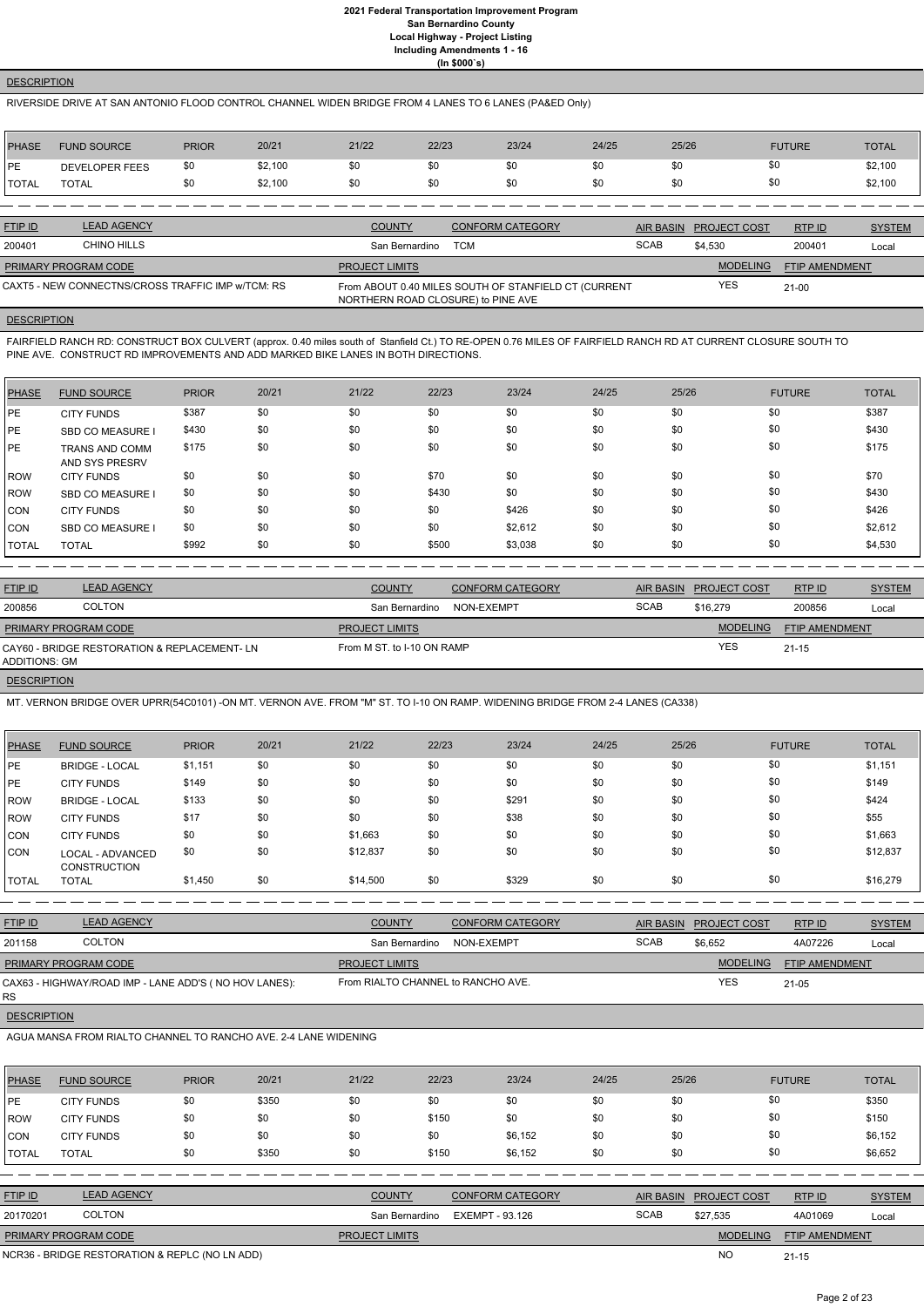## **DESCRIPTION**

In Colton: La Cadena Drive over Santa Ana River, 1.5 MI south of I-10; Replace existing 4 lane bridge with 4 lane bridge (54C0077)

| <b>PHASE</b> | <b>FUND SOURCE</b>                      | <b>PRIOR</b> | 20/21 | 21/22    | 22/23 | 23/24 | 24/25 | 25/26 | <b>FUTURE</b> | <b>TOTAL</b> |
|--------------|-----------------------------------------|--------------|-------|----------|-------|-------|-------|-------|---------------|--------------|
| <b>PE</b>    | <b>BRIDGE - LOCAL</b>                   | \$2,457      | \$0   | \$0      | \$0   | \$0   | \$0   | \$0   | \$0           | \$2,457      |
| <b>IPE</b>   | <b>CITY FUNDS</b>                       | \$318        | \$0   | \$0      | \$0   | \$0   | \$0   | \$0   | \$0           | \$318        |
| ROW          | <b>BRIDGE - LOCAL</b>                   | \$1,026      | \$0   | \$0      | \$0   | \$0   | \$0   | \$0   | \$0           | \$1,026      |
| <b>IROW</b>  | <b>CITY FUNDS</b>                       | \$133        | \$0   | \$0      | \$0   | \$0   | \$0   | \$0   | \$0           | \$133        |
| <b>ICON</b>  | <b>CITY FUNDS</b>                       | \$0          | \$0   | \$2,707  | \$0   | \$0   | \$0   | \$0   | \$0           | \$2,707      |
| CON          | LOCAL - ADVANCED<br><b>CONSTRUCTION</b> | \$0          | \$0   | \$20,894 | \$0   | \$0   | \$0   | \$0   | \$0           | \$20,894     |
| <b>TOTAL</b> | <b>TOTAL</b>                            | \$3,934      | \$0   | \$23,601 | \$0   | \$0   | \$0   | \$0   | \$0           | \$27,535     |

| <b>FTIP ID</b>              | <b>LEAD AGENCY</b>                          | <b>COUNTY</b>               | <b>CONFORM CATEGORY</b>                                                     |             | <b>AIR BASIN PROJECT COST</b> | RTP ID         | <b>SYSTEM</b> |
|-----------------------------|---------------------------------------------|-----------------------------|-----------------------------------------------------------------------------|-------------|-------------------------------|----------------|---------------|
| 20170805                    | <b>COLTON</b>                               | San Bernardino              | NON-EXEMPT                                                                  | <b>SCAB</b> | \$450                         | 4120116        | Local         |
| <b>PRIMARY PROGRAM CODE</b> |                                             | <b>PROJECT LIMITS</b>       |                                                                             |             | <b>MODELING</b>               | FTIP AMENDMENT |               |
|                             | CAY66 - NEW CONNECTNS/CROSS TRAFFIC IMP: GM | Washington St. at Hunts Ln. | From Existing Intersection at Washington St. to Four way intersection along |             | <b>YES</b>                    | $21 - 00$      |               |

## **DESCRIPTION**

REALIGN RECHE CANYON ROAD TO HUNTS LANE/WASHINGTON STREET. CONSTRUCT NEW FOUR (4) LANE ROAD WITH TOTAL LENGTH OF 0.30 MILE. Toll credits to match EARREPU. (PA&ED ONLY)

| PHASE   | <b>FUND SOURCE</b>                 | <b>PRIOR</b> | 20/21 | 21/22 | 22/23 | 23/24 | 24/25 | 25/26 | <b>FUTURE</b> | <b>TOTAL</b> |
|---------|------------------------------------|--------------|-------|-------|-------|-------|-------|-------|---------------|--------------|
| l PE    | 2016 EARMARK<br><b>REPURPOSING</b> | \$360        | \$0   | \$0   | \$0   | \$0   | \$0   | \$0   | \$0           | \$360        |
| l PE    | <b>CITY FUNDS</b>                  | \$0          | \$90  | \$0   | \$0   | \$0   | \$0   | \$0   | \$0           | \$90         |
| I TOTAL | <b>TOTAL</b>                       | \$360        | \$90  | \$0   | \$0   | \$0   | \$0   | \$0   | \$0           | \$450        |

In Fontana: Widen Foothill Blvd (4-6 lanes) from Hemlock Ave to Almeria Ave; includes class II bike lanes, raised median, and replacement of historic Malaga Bridge to accommodate street widening. Existing Malaga bridge to be relocated.

| <b>FTIP ID</b>       | <b>LEAD AGENCY</b>                                    | <b>COUNTY</b>         | <b>CONFORM CATEGORY</b>                                 | AIR BASIN   | <b>PROJECT COST</b> | RTPID                 | <b>SYSTEM</b> |
|----------------------|-------------------------------------------------------|-----------------------|---------------------------------------------------------|-------------|---------------------|-----------------------|---------------|
| 201147               | <b>FONTANA</b>                                        | San Bernardino        | NON-EXEMPT                                              | <b>SCAB</b> | \$10.492            | 4A01132               | Local         |
| PRIMARY PROGRAM CODE |                                                       | <b>PROJECT LIMITS</b> |                                                         |             | <b>MODELING</b>     | <b>FTIP AMENDMENT</b> |               |
| RS.                  | CAX63 - HIGHWAY/ROAD IMP - LANE ADD'S (NO HOV LANES): |                       | From ETIWANDA AVENUE to 800 FT. EAST OF ETIWANDA AVENUE |             | <b>YES</b>          | $21 - 05$             |               |

# **DESCRIPTION**

SLOVER AVENUE FROM ETIWANDA AVENUE TO 800 FEET EAST OF ETIWANDA AVENUE WIDEN FROM 2-4 LANES

| <b>PHASE</b> | <b>FUND SOURCE</b>      | <b>PRIOR</b> | 20/21 | 21/22   | 22/23 | 23/24 | 24/25 | 25/26 | <b>FUTURE</b> | <b>TOTAL</b> |
|--------------|-------------------------|--------------|-------|---------|-------|-------|-------|-------|---------------|--------------|
| <b>PE</b>    | <b>CITY FUNDS</b>       | \$100        | \$0   | \$0     | \$0   | \$0   | \$0   | \$0   | \$0           | \$100        |
| <b>PE</b>    | <b>SBD CO MEASURE I</b> | \$213        | \$0   | \$0     | \$0   | \$0   | \$0   | \$0   | \$0           | \$213        |
| <b>ROW</b>   | <b>CITY FUNDS</b>       | \$101        | \$0   | \$0     | \$0   | \$0   | \$0   | \$0   | \$0           | \$101        |
| <b>ROW</b>   | <b>SBD CO MEASURE I</b> | \$213        | \$0   | \$0     | \$0   | \$0   | \$0   | \$0   | \$0           | \$213        |
| CON          | <b>CITY FUNDS</b>       | \$0          | \$0   | \$2,919 | \$0   | \$0   | \$0   | \$0   | \$0           | \$2,919      |
| <b>CON</b>   | <b>SBD CO MEASURE</b>   | \$0          | \$0   | \$6,946 | \$0   | \$0   | \$0   | \$0   | \$0           | \$6,946      |
| <b>TOTAL</b> | <b>TOTAL</b>            | \$627        | \$0   | \$9,865 | \$0   | \$0   | \$0   | \$0   | \$0           | \$10,492     |
|              |                         |              |       |         |       |       |       |       |               |              |

| <b>FTIP ID</b>              | <b>LEAD AGENCY</b>                              | <b>COUNTY</b>                   | CONFORM CATEGORY |             | AIR BASIN PROJECT COST | RTPID                 | <b>SYSTEM</b> |
|-----------------------------|-------------------------------------------------|---------------------------------|------------------|-------------|------------------------|-----------------------|---------------|
| 20190104                    | <b>FONTANA</b>                                  | San Bernardino                  | NON-EXEMPT       | <b>SCAB</b> | \$24.695               | 4A04102               | Local         |
| <b>PRIMARY PROGRAM CODE</b> |                                                 | <b>PROJECT LIMITS</b>           |                  |             | <b>MODELING</b>        | <b>FTIP AMENDMENT</b> |               |
|                             | CAN76 - ADDING A LANE THROUGH A BOTTLENECK: NRS | From Hemlock Ave to Almeria Ave |                  |             | YES                    | $21 - 05$             |               |

#### **DESCRIPTION**

| PHASE      | <b>FUND SOURCE</b>       | <b>PRIOR</b> | 20/21 | 21/22 | 22/23   | 23/24    | 24/25 | 25/26 | <b>FUTURE</b> | <b>TOTAL</b> |
|------------|--------------------------|--------------|-------|-------|---------|----------|-------|-------|---------------|--------------|
| <b>IPE</b> | <b>LOCAL TRANS FUNDS</b> | \$1,500      | \$0   | \$0   | \$0     | \$0      | \$0   | \$0   | \$0           | \$1,500      |
| <b>IPE</b> | <b>STP LOCAL</b>         | \$1          | \$0   | \$0   | \$0     | \$0      | \$0   | \$0   | \$0           | \$1          |
| ROW        | <b>LOCAL TRANS FUNDS</b> | - \$0        | \$0   | \$0   | \$1,425 | \$0      | \$0   | \$0   | \$0           | \$1,425      |
| CON        | <b>LOCAL TRANS FUNDS</b> | - \$0        | \$0   | \$0   | \$0     | \$21,769 | \$0   | \$0   | \$0           | \$21,769     |
| I TOTAL    | <b>TOTAL</b>             | \$1,501      | \$0   | \$0   | \$1,425 | \$21,769 | \$0   | \$0   | \$0           | \$24,695     |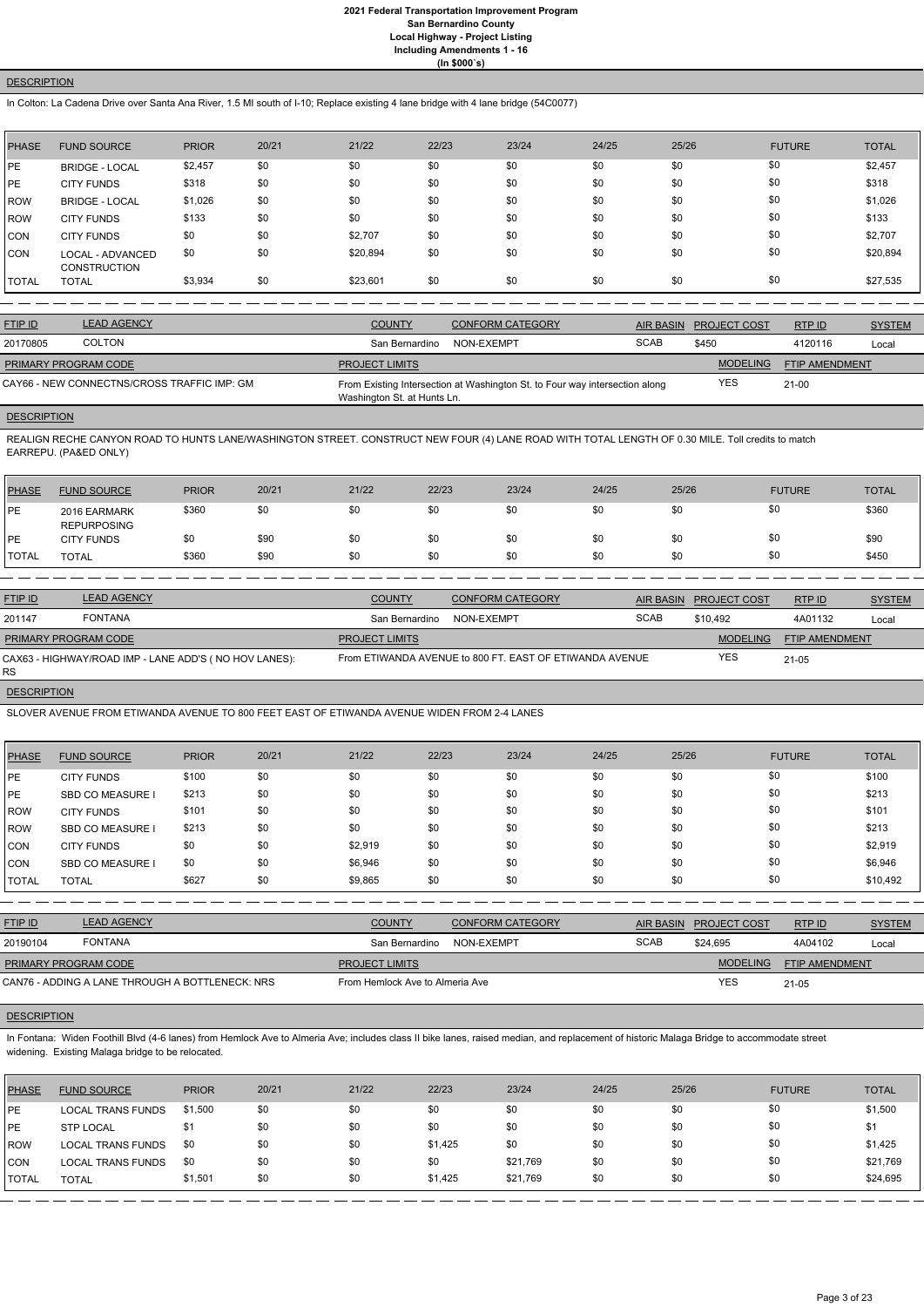**(In \$000`s)**

| <b>FTIP ID</b>              | <b>LEAD AGENCY</b>                              | <b>COUNTY</b>              | CONFORM CATEGORY | <b>AIR BASIN</b> | <b>PROJECT COST</b> | RTPID                 | <b>SYSTEM</b> |
|-----------------------------|-------------------------------------------------|----------------------------|------------------|------------------|---------------------|-----------------------|---------------|
| 20199902                    | <b>FONTANA</b>                                  | San Bernardino             | NON-EXEMPT       | <b>SCAB</b>      | \$20.479            | 4200L002              | Local         |
| <b>PRIMARY PROGRAM CODE</b> |                                                 | <b>PROJECT LIMITS</b>      |                  |                  | <b>MODELING</b>     | <b>FTIP AMENDMENT</b> |               |
|                             | CAN76 - ADDING A LANE THROUGH A BOTTLENECK: NRS | From I-210 to Baseline Ave |                  |                  | YES                 | 21-05                 |               |

#### **DESCRIPTION**

In Fontana: Improve Victoria/Walnut Ave (remains 2 lns) from east of the I-15 to realignment of intersection to Cherry Ave and from Cherry street name change to Walnut Ave from Cherry Ave to San Sevaine Rd; Widen & Improve Cherry Ave (4-6 lns) from I-210 to Baseline Ave; Improve S. Highland Ave (remains 2 lns) from Cherry Ave to San Sevaine Rd; Improve San Sevaine Rd (remains 2 lns) from S. Highland Ave to Walnut St; Segments will include center medians & Class I and Class II Bike lanes.

| <b>PHASE</b> | <b>FUND SOURCE</b> | <b>PRIOR</b> | 20/21 | 21/22 | 22/23   | 23/24    | 24/25 | 25/26 | <b>FUTURE</b> | <b>TOTAL</b> |
|--------------|--------------------|--------------|-------|-------|---------|----------|-------|-------|---------------|--------------|
| <b>IPE</b>   | <b>CITY FUNDS</b>  | \$0          | \$0   | \$0   | \$4,096 | \$0      | \$0   | \$0   | \$0           | \$4,096      |
| <b>CON</b>   | <b>AGENCY</b>      | \$0          | \$0   | \$0   | \$0     | \$16,383 | \$0   | \$0   | \$Ο           | \$16,383     |
| <b>TOTAL</b> | <b>TOTAL</b>       | \$0          | \$0   | \$0   | \$4,096 | \$16,383 | \$0   | \$0   | \$0           | \$20,479     |

| <b>FTIP ID</b>              | <b>LEAD AGENCY</b>                                     | <b>COUNTY</b>         | <b>CONFORM CATEGORY</b>                    |             | AIR BASIN PROJECT COST | RTP ID         | <b>SYSTEM</b> |
|-----------------------------|--------------------------------------------------------|-----------------------|--------------------------------------------|-------------|------------------------|----------------|---------------|
| SBD031266                   | <b>FONTANA</b>                                         | San Bernardino        | NON-EXEMPT                                 | <b>SCAB</b> | \$9,235                | SBD031266      | Local         |
| <b>PRIMARY PROGRAM CODE</b> |                                                        | <b>PROJECT LIMITS</b> |                                            |             | <b>MODELING</b>        | FTIP AMENDMENT |               |
| RS.                         | CAX63 - HIGHWAY/ROAD IMP - LANE ADD'S ( NO HOV LANES): |                       | From FOOTHILL BOULEVARD to BASELINE AVENUE |             | <b>YES</b>             | $21 - 05$      |               |

**DESCRIPTION** 

SIERRA AVENUE FOOTHILL BOULEVARD TO BASELINE AVENUE- WIDEN FROM 4 TO 6 LANES

| PHASE        | <b>FUND SOURCE</b>      | <b>PRIOR</b> | 20/21 | 21/22   | 22/23 | 23/24 | 24/25 | 25/26 | <b>FUTURE</b> | <b>TOTAL</b> |
|--------------|-------------------------|--------------|-------|---------|-------|-------|-------|-------|---------------|--------------|
| <b>IPE</b>   | <b>CITY FUNDS</b>       | \$58         | \$0   | \$0     | \$0   | \$0   | \$0   | \$0   | \$0           | \$58         |
| <b>PE</b>    | <b>SBD CO MEASURE I</b> | \$122        | \$0   | \$0     | \$0   | \$0   | \$0   | \$0   | \$0           | \$122        |
| <b>IROW</b>  | <b>CITY FUNDS</b>       | \$683        | \$0   | \$0     | \$0   | \$0   | \$0   | \$0   | \$0           | \$683        |
| ROW          | <b>SBD CO MEASURE I</b> | \$1,444      | \$0   | \$0     | \$0   | \$0   | \$0   | \$0   | \$0           | \$1,444      |
| CON          | <b>CITY FUNDS</b>       | \$0          | \$0   | \$2,224 | \$0   | \$0   | \$0   | \$0   | \$0           | \$2,224      |
| <b>CON</b>   | <b>SBD CO MEASURE</b>   | \$0          | \$0   | \$4,704 | \$0   | \$0   | \$0   | \$0   | \$0           | \$4,704      |
| <b>TOTAL</b> | <b>TOTAL</b>            | \$2,307      | \$0   | \$6,928 | \$0   | \$0   | \$0   | \$0   | \$0           | \$9,235      |

| <b>FTIP ID</b>       | <b>LEAD AGENCY</b>                                    | <b>COUNTY</b>                       | <b>CONFORM CATEGORY</b> |             | AIR BASIN PROJECT COST | RTP ID         | <b>SYSTEM</b> |
|----------------------|-------------------------------------------------------|-------------------------------------|-------------------------|-------------|------------------------|----------------|---------------|
| 201105               | <b>GRAND TERRACE</b>                                  | San Bernardino                      | NON-EXEMPT              | <b>SCAB</b> | \$1,300                | 4A07268        | Local         |
| PRIMARY PROGRAM CODE |                                                       | <b>PROJECT LIMITS</b>               |                         |             | <b>MODELING</b>        | FTIP AMENDMENT |               |
| RS.                  | CAX63 - HIGHWAY/ROAD IMP - LANE ADD'S (NO HOV LANES): | From COMMERCE WAY to DeBerry Street |                         |             | <b>YES</b>             | $21 - 00$      |               |

## **DESCRIPTION**

Michigan Avenue Widening (2-4 lanes) from Commerce Way to DeBerry Street

| <b>PHASE</b>  | <b>FUND SOURCE</b> | <b>PRIOR</b> | 20/21   | 21/22 | 22/23 | 23/24 | 24/25 | 25/26 | <b>FUTURE</b> | <b>TOTAL</b> |
|---------------|--------------------|--------------|---------|-------|-------|-------|-------|-------|---------------|--------------|
| <b>IPE</b>    | <b>CITY FUNDS</b>  | \$300        |         | \$0   | \$0   | \$0   | \$0   |       | \$0           | \$300        |
| <b>CON</b>    | <b>CITY FUNDS</b>  |              | \$1,000 | \$0   | \$0   | \$0   | \$0   | \$0   | \$0           | \$1,000      |
| <b>ITOTAL</b> | TOTAL              | \$300        | \$1,000 | \$0   | \$0   | \$0   | \$0   | \$0   | \$0           | \$1,300      |

| <b>FTIP ID</b>       | <b>LEAD AGENCY</b> | <b>COUNTY</b>         | <b>CONFORM CATEGORY</b> |      | AIR BASIN PROJECT COST | RTPID                 | <b>SYSTEM</b> |
|----------------------|--------------------|-----------------------|-------------------------|------|------------------------|-----------------------|---------------|
| 20084104             | HESPERIA           | San Bernardino        | NON-EXEMPT              | MDAB | \$1.017                | 20084104              | Local         |
| PRIMARY PROGRAM CODE |                    | <b>PROJECT LIMITS</b> |                         |      | <b>MODELING</b>        | <b>FTIP AMENDMENT</b> |               |

## **DESCRIPTION**

JOSHUA STREET PARK & RIDE EXPANSION - ON JOSHUA STREET WEST OF US 395,C ITY OF HESPERIA, EXISTING PNR HAS 188 SPACES AND NEEDS TO ADD 200 SPACES, TO INCLUDE LANDSCAPING, LIGHTING AND VARIOUS NON-CAPACITY STREET IMPROVEMENTS TO FACILITATE ADDITIONAL SPACES (M003). Toll credits to match CMAQ.

| <b>PHASE</b> | <b>FUND SOURCE</b> | <b>PRIOR</b> | 20/21 | 21/22 | 22/23 | 23/24 | 24/25 | 25/26 | <b>FUTURE</b> | <b>TOTAL</b> |
|--------------|--------------------|--------------|-------|-------|-------|-------|-------|-------|---------------|--------------|
| <b>IPE</b>   | <b>CITY FUNDS</b>  | \$25         | \$0   | \$0   | \$0   | \$0   | \$0   | \$0   | \$0           | \$25         |
| <b>CON</b>   | <b>CITY FUNDS</b>  | \$26         | \$0   | \$0   | \$0   | \$0   | \$0   | \$0   | \$0           | \$26         |
| <b>CON</b>   | <b>CMAQ</b>        | \$508        | \$274 | \$0   | \$0   | \$0   | \$0   | \$0   | \$0           | \$782        |
| <b>CON</b>   | STATE AB2766       | \$184        | \$0   | \$0   | \$0   | \$0   | \$0   | \$0   | \$0           | \$184        |
| <b>TOTAL</b> | <b>TOTAL</b>       | \$743        | \$274 | \$0   | \$0   | \$0   | \$0   | \$0   | \$0           | \$1,017      |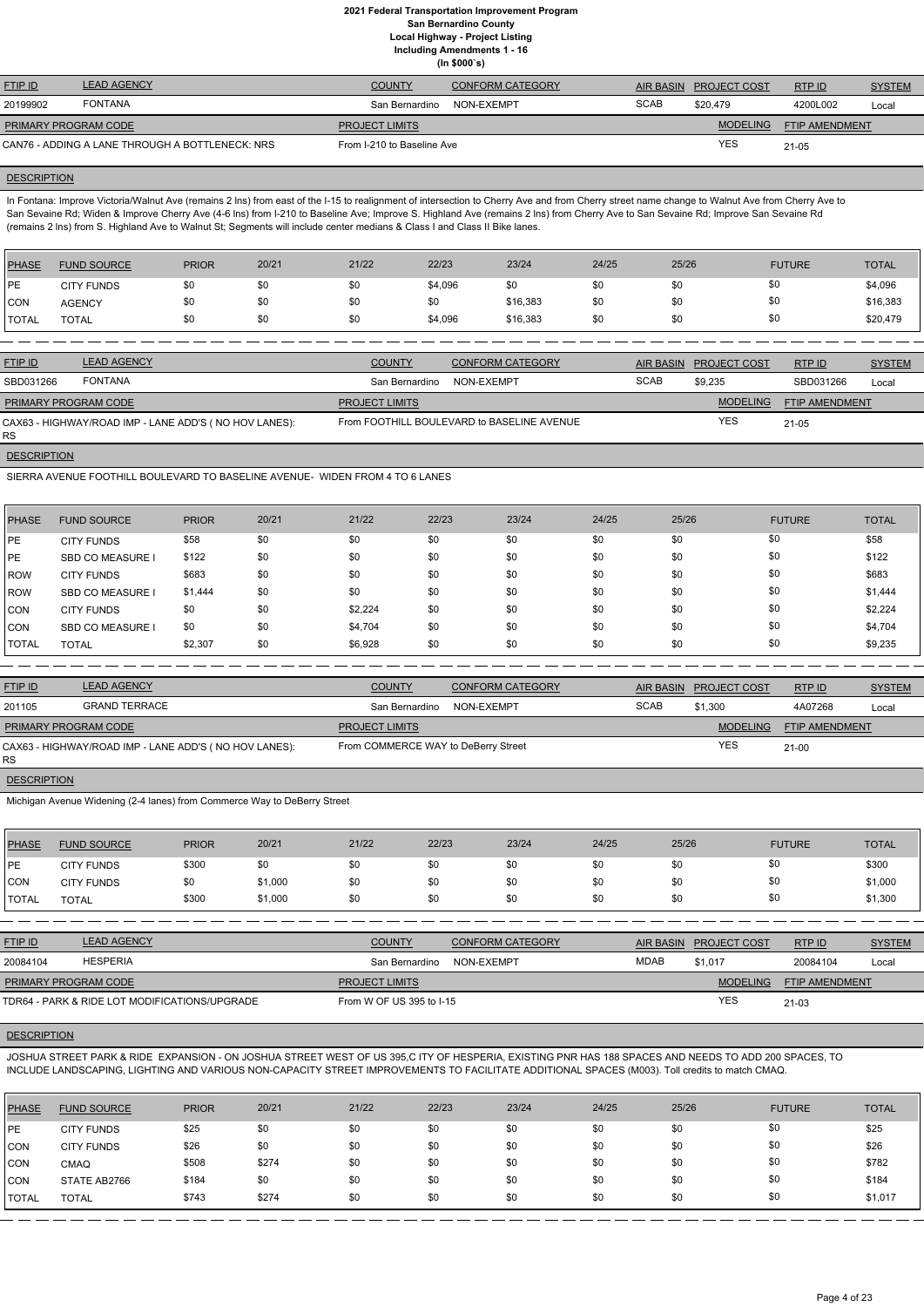**(In \$000`s)**

| <b>FTIP ID</b>              | <b>LEAD AGENCY</b>                                    | <b>COUNTY</b>         | <b>CONFORM CATEGORY</b> | AIR BASIN | <b>PROJECT COST</b> | RTPID          | <b>SYSTEM</b> |
|-----------------------------|-------------------------------------------------------|-----------------------|-------------------------|-----------|---------------------|----------------|---------------|
| 20150008                    | <b>HESPERIA</b>                                       | San Bernardino        | NON-EXEMPT              | MDAB      | \$30.136            | SBD55025       | Local         |
| <b>PRIMARY PROGRAM CODE</b> |                                                       | <b>PROJECT LIMITS</b> |                         |           | <b>MODELING</b>     | FTIP AMENDMENT |               |
| <b>RS</b>                   | CAX63 - HIGHWAY/ROAD IMP - LANE ADD'S (NO HOV LANES): | From I-15 to MAPLE    |                         |           | <b>YES</b>          | 21-00          |               |

## **DESCRIPTION**

IN HESPERIA: MAIN ST FROM I-15 TO MAPLE (PHASE 1) / MAPLE TO 11TH (PHASE 2) / I-15 TO SR 395 (PHASE 3); WIDEN AND RECONSTRUCT FROM 4-6 LANES, INCLUDING WIDENING OF BRIDGE OVER CALIFORNIA AQUEDUCT (2.75 MILES)

| <b>PHASE</b> | <b>FUND SOURCE</b>       | <b>PRIOR</b> | 20/21 | 21/22   | 22/23    | 23/24 | 24/25 | 25/26 | <b>FUTURE</b> | <b>TOTAL</b> |
|--------------|--------------------------|--------------|-------|---------|----------|-------|-------|-------|---------------|--------------|
| PE           | <b>AGENCY</b>            | \$72         | \$0   | \$0     | \$0      | \$0   | \$0   | \$0   | \$0           | \$72         |
| PE           | <b>DEVELOPER FEES</b>    | \$7          | \$0   | \$0     | \$0      | \$0   | \$0   | \$0   | \$0           | \$7          |
| PE           | <b>LOCAL TRANS FUNDS</b> | \$726        | \$0   | \$0     | \$0      | \$0   | \$0   | \$0   | \$0           | \$726        |
| PE           | <b>SBD CO MEASURE</b>    | \$1,200      | \$0   | \$0     | \$0      | \$0   | \$0   | \$0   | \$0           | \$1,200      |
| <b>IROW</b>  | <b>DEVELOPER FEES</b>    | \$0          | \$0   | \$2,647 | \$0      | \$0   | \$0   | \$0   | \$0           | \$2,647      |
| <b>IROW</b>  | SBD CO MEASURE           | \$0          | \$0   | \$1,846 | \$0      | \$0   | \$0   | \$0   | \$0           | \$1,846      |
| <b>CON</b>   | <b>DEVELOPER FEES</b>    | \$0          | \$0   | \$0     | \$13,923 | \$0   | \$0   | \$0   | \$0           | \$13,923     |
| <b>CON</b>   | <b>SBD CO MEASURE I</b>  | \$0          | \$0   | \$0     | \$9,715  | \$0   | \$0   | \$0   | \$0           | \$9,715      |
| <b>TOTAL</b> | <b>TOTAL</b>             | \$2,005      | \$0   | \$4,493 | \$23,638 | \$0   | \$0   | \$0   | \$0           | \$30,136     |

| <b>FTIP ID</b>              | <b>LEAD AGENCY</b>                              | <b>COUNTY</b>                              | CONFORM CATEGORY |             | AIR BASIN PROJECT COST | RTPID                 | <b>SYSTEM</b> |
|-----------------------------|-------------------------------------------------|--------------------------------------------|------------------|-------------|------------------------|-----------------------|---------------|
| 20190014                    | <b>HESPERIA</b>                                 | San Bernardino                             | NON-EXEMPT       | <b>MDAB</b> | \$26.522               | 200815                | Local         |
| <b>PRIMARY PROGRAM CODE</b> |                                                 | <b>PROJECT LIMITS</b>                      |                  |             | <b>MODELING</b>        | <b>FTIP AMENDMENT</b> |               |
|                             | CAN76 - ADDING A LANE THROUGH A BOTTLENECK: NRS | From 0.3 Miles E/O Mariposa to Hesperia CL |                  |             | YES                    | $21 - 00$             |               |

## **DESCRIPTION**

San Bernardino County: Widen Ranchero St. 2-4 lanes - From 0.3 M E/O Mariposa to Hesperia CL (3 miles)

| <b>PHASE</b> | <b>FUND SOURCE</b>    | <b>PRIOR</b> | 20/21   | 21/22    | 22/23 | 23/24 | 24/25 | 25/26 | <b>FUTURE</b> | <b>TOTAL</b> |
|--------------|-----------------------|--------------|---------|----------|-------|-------|-------|-------|---------------|--------------|
| PE           | DEVELOPER FEES        | \$1,814      | \$0     | \$0      | \$0   | \$0   | \$0   | \$0   | \$0           | \$1,814      |
| ROW          | <b>DEVELOPER FEES</b> | \$2,490      | \$0     | \$0      | \$0   | \$0   | \$0   | \$0   | \$0           | \$2,490      |
| l ROW        | SBD CO MEASURE I      | \$0          | \$1,457 | \$0      | \$0   | \$0   | \$0   | \$0   | \$0           | \$1,457      |
| ICON.        | <b>DEVELOPER FEES</b> | \$0          | \$0     | \$8,720  | \$0   | \$0   | \$0   | \$0   | \$0           | \$8,720      |
| ICON.        | SBD CO MEASURE I      | \$0          | \$0     | \$12,041 | \$0   | \$0   | \$0   | \$0   | \$0           | \$12,041     |
| TOTAL        | <b>TOTAL</b>          | \$4,304      | \$1,457 | \$20,761 | \$0   | \$0   | \$0   | \$0   | \$0           | \$26,522     |

| <b>FTIP ID</b>       | <b>LEAD AGENCY</b>                             | <b>COUNTY</b>         | <b>CONFORM CATEGORY</b> |             | AIR BASIN PROJECT COST | RTP ID                | <b>SYSTEM</b> |
|----------------------|------------------------------------------------|-----------------------|-------------------------|-------------|------------------------|-----------------------|---------------|
| 200019               | HIGHLAND                                       | San Bernardino        | EXEMPT - 93.126         | <b>SCAB</b> | \$38,776               | 200019                | Local         |
| PRIMARY PROGRAM CODE |                                                | <b>PROJECT LIMITS</b> |                         |             | MODELING               | <b>FTIP AMENDMENT</b> |               |
|                      | NCR36 - BRIDGE RESTORATION & REPLC (NO LN ADD) |                       |                         |             | <b>NC</b>              | $21 - 15$             |               |

## **DESCRIPTION**

BRIDGE NO. 54C0035 (previously shown as 00L0028), BASE LINE, OVER CITY CREEK. REPLACE 4 LANE BRIDGE WITH 4 LANE BRIDGE.

| <b>PHASE</b> | <b>FUND SOURCE</b>                             | <b>PRIOR</b> | 20/21 | 21/22                      | 22/23      | 23/24                   | 24/25 | 25/26            |                     | <b>FUTURE</b>         | <b>TOTAL</b>  |
|--------------|------------------------------------------------|--------------|-------|----------------------------|------------|-------------------------|-------|------------------|---------------------|-----------------------|---------------|
| PE           | <b>BRIDGE - LOCAL</b>                          | \$3,048      | \$0   | \$0                        | \$0        | \$0                     | \$0   | \$0              |                     | \$0                   | \$3,048       |
| PE           | <b>DEVELOPER FEES</b>                          | \$395        | \$0   | \$0                        | \$0        | \$0                     | \$0   | \$0              |                     | \$0                   | \$395         |
| <b>ROW</b>   | <b>BRIDGE - LOCAL</b>                          | \$55         | \$0   | \$0                        | \$3,579    | \$0                     | \$0   | \$0              |                     | \$0                   | \$3,634       |
| <b>ROW</b>   | <b>DEVELOPER FEES</b>                          | \$7          | \$0   | \$0                        | \$464      | \$0                     | \$0   | \$0              |                     | \$0                   | \$471         |
| <b>CON</b>   | <b>BRIDGE - LOCAL</b>                          | \$0          | \$0   | \$0                        | \$0        | \$0                     | \$0   | \$0              |                     | \$27,646              | \$27,646      |
| <b>CON</b>   | <b>DEVELOPER FEES</b>                          | \$0          | \$0   | \$0                        | \$0        | \$0                     | \$0   | \$0              |                     | \$3,582               | \$3,582       |
| <b>TOTAL</b> | <b>TOTAL</b>                                   | \$3,505      | \$0   | \$0                        | \$4,043    | \$0                     | \$0   | \$0              |                     | \$31,228              | \$38,776      |
|              |                                                |              |       |                            |            |                         |       |                  |                     |                       |               |
| FTIP ID      | <b>LEAD AGENCY</b>                             |              |       | <b>COUNTY</b>              |            | <b>CONFORM CATEGORY</b> |       | <b>AIR BASIN</b> | <b>PROJECT COST</b> | RTPID                 | <b>SYSTEM</b> |
| 20082402     | <b>HIGHLAND</b>                                |              |       | San Bernardino             | NON-EXEMPT |                         |       | <b>SCAB</b>      | \$20,958            | 4A07308               | Local         |
|              | PRIMARY PROGRAM CODE                           |              |       | <b>PROJECT LIMITS</b>      |            |                         |       |                  | <b>MODELING</b>     | <b>FTIP AMENDMENT</b> |               |
|              | CAY76 - ADDING A LANE THROUGH A BOTTLENECK: GM |              |       | From CHURCH to BUCKEYE ST. |            |                         |       |                  | <b>YES</b>          | $21 - 00$             |               |
|              |                                                |              |       |                            |            |                         |       |                  |                     |                       |               |

**DESCRIPTION** 

WIDEN BASE LINE BETWEEN CHURCH AVE AND BUCKEYE ST FROM 4-6 LANES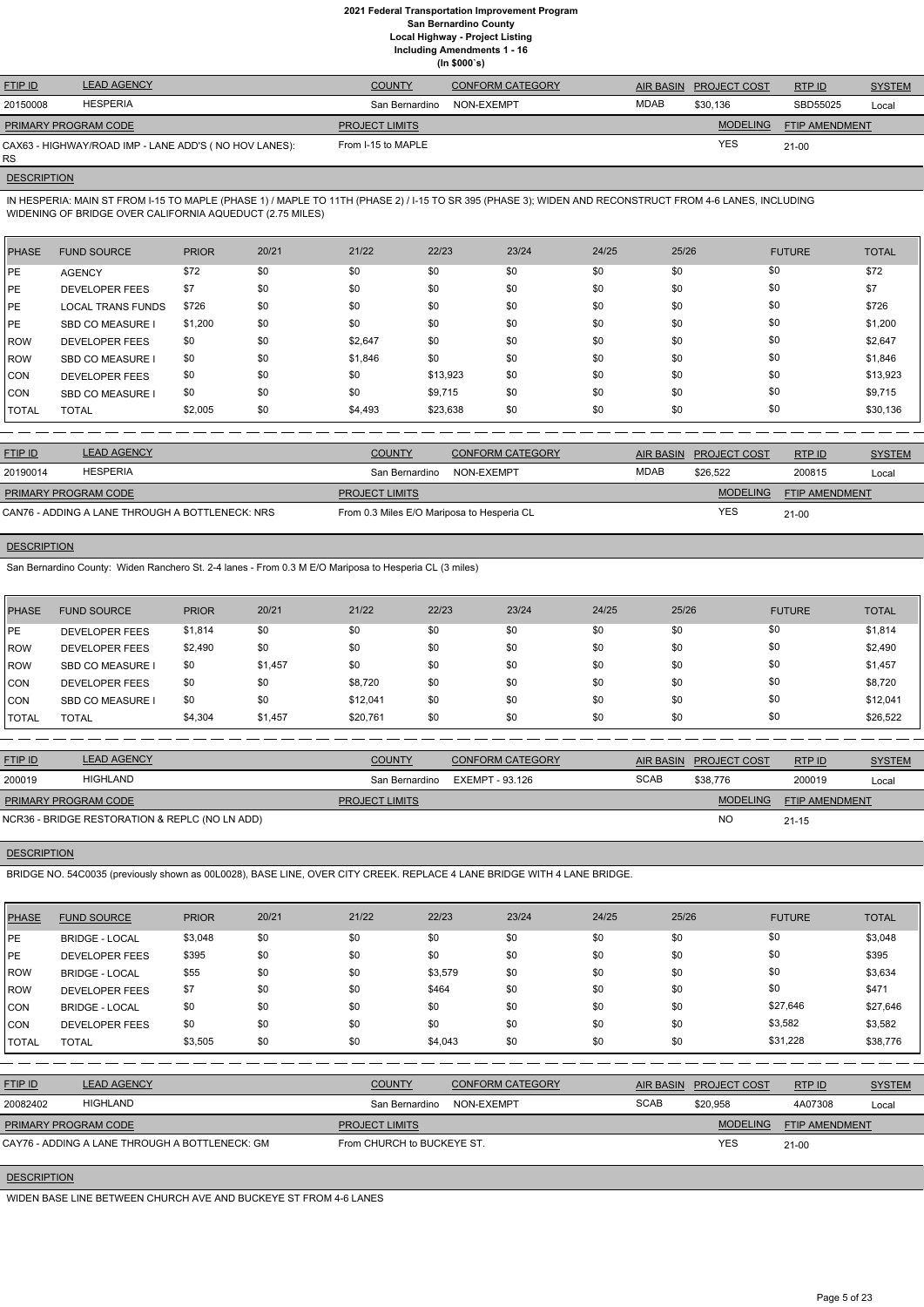**(In \$000`s)** PHASE FUND SOURCE PRIOR 20/21 21/22 22/23 23/24 24/25 25/26 FUTURE TOTAL PE CITY FUNDS \$0 \$0 \$0 \$0 \$1,070 \$0 \$0 \$0 \$0 \$0 \$0 \$1,070 PE SBD CO MEASURE I \$0 \$0 \$0 \$1,604 \$0 \$1,604 \$0 \$0 \$0 \$0 \$1,604 ROW CITY FUNDS \$0 \$0 \$0 \$0 \$0 \$1,257 \$0 \$0 \$1,257 \$0 \$0 \$1,257 ROW SBD CO MEASURE I \$0 \$0 \$0 \$0 \$0 \$1,743 \$0 \$0 \$0 \$1,743 CON CITY FUNDS \$0 \$0 \$0 \$0 \$0 \$0 \$0 \$525 \$0 \$0 \$525 \$0 \$0 \$525 CON SBD CO MEASURE I \$0 \$0 \$0 \$0 \$0 \$0 \$0 \$14,759 \$0 \$0 \$14,759 TOTAL TOTAL \$0 \$0 \$0 \$2,674 \$3,000 \$15,284 \$0 \$0 \$20,958

In Highland: Victoria Ave from 3rd St to 6th St including reconstruction of the 5th St/Victoria ave intersection, additional turn lanes, shoulder improvements, traffic signal mod, no add'l thru lanes; Storm drain improvements from 3rd St to 9th St w/connection to the existing drainage channel on the south side of 3rd St.

| <b>FTIP ID</b>              | <b>LEAD AGENCY</b>                     | <b>COUNTY</b>         | <b>CONFORM CATEGORY</b> |             | AIR BASIN PROJECT COST | RTP ID                | <b>SYSTEM</b> |
|-----------------------------|----------------------------------------|-----------------------|-------------------------|-------------|------------------------|-----------------------|---------------|
| 2011104                     | HIGHLAND                               | San Bernardino        | EXEMPT - 93.126         | <b>SCAB</b> | \$12,775               | 40M0701               | Local         |
| <b>PRIMARY PROGRAM CODE</b> |                                        | <b>PROJECT LIMITS</b> |                         |             | <b>MODELING</b>        | <b>FTIP AMENDMENT</b> |               |
|                             | NCR31 - ROAD REPLC & REHAB (NO LN ADD) |                       |                         |             | <b>NO</b>              | $21 - 00$             |               |

## **DESCRIPTION**

| <b>PHASE</b> | <b>FUND SOURCE</b> | <b>PRIOR</b> | 20/21    | 21/22 | 22/23 | 23/24 | 24/25 | 25/26 | <b>FUTURE</b> | <b>TOTAL</b> |
|--------------|--------------------|--------------|----------|-------|-------|-------|-------|-------|---------------|--------------|
| <b>IPE</b>   | <b>CITY FUNDS</b>  | \$775        | \$0      | \$0   | \$0   | \$0   | \$0   | \$0   | \$0           | \$775        |
| <b>CON</b>   | <b>CITY FUNDS</b>  | \$0          | \$12,000 | \$0   | \$0   | \$0   | \$0   | \$0   | \$0           | \$12,000     |
| <b>TOTAL</b> | <b>TOTAL</b>       | \$775        | \$12,000 | \$0   | \$0   | \$0   | \$0   | \$0   | \$0           | \$12,775     |

| <b>FTIP ID</b>              | <b>LEAD AGENCY</b>                                    | <b>COUNTY</b>         | <b>CONFORM CATEGORY</b>                        | <b>AIR BASIN</b> | <b>PROJECT COST</b> | RTPID                 | <b>SYSTEM</b> |
|-----------------------------|-------------------------------------------------------|-----------------------|------------------------------------------------|------------------|---------------------|-----------------------|---------------|
| 201156                      | <b>HIGHLAND</b>                                       | San Bernardino        | NON-EXEMPT                                     | <b>SCAB</b>      | \$22,530            | 20061014              | Local         |
| <b>PRIMARY PROGRAM CODE</b> |                                                       | <b>PROJECT LIMITS</b> |                                                |                  | <b>MODELING</b>     | <b>FTIP AMENDMENT</b> |               |
| <b>RS</b>                   | CAX63 - HIGHWAY/ROAD IMP - LANE ADD'S (NO HOV LANES): |                       | From SANTA PAULA to 2,600' S/O SANTA ANA RIVER |                  | <b>YES</b>          | $21 - 00$             |               |

#### **DESCRIPTION**

GREENSPOT RD. FROM SANTA PAULA ST. TO SOUTH CITY LIMIT - WIDEN FROM 2-4 LANES WITH MEDIAN (2.2 MILES)

| <b>PHASE</b> | <b>FUND SOURCE</b>      | <b>PRIOR</b> | 20/21 | 21/22 | 22/23   | 23/24 | 24/25    | 25/26 | <b>FUTURE</b> | <b>TOTAL</b> |
|--------------|-------------------------|--------------|-------|-------|---------|-------|----------|-------|---------------|--------------|
| <b>IPE</b>   | <b>DEVELOPER FEES</b>   | \$0          | \$0   | \$0   | \$787   | \$0   | \$0      | \$0   | \$0           | \$787        |
| <b>IPE</b>   | <b>SBD CO MEASURE I</b> | \$0          | \$0   | \$0   | \$925   | \$0   | \$0      | \$0   | \$0           | \$925        |
| <b>IROW</b>  | <b>DEVELOPER FEES</b>   | \$0          | \$0   | \$0   | \$520   | \$0   | \$0      | \$0   | \$0           | \$520        |
| ROW          | <b>SBD CO MEASURE I</b> | \$0          | \$0   | \$0   | \$600   | \$0   | \$0      | \$0   | \$0           | \$600        |
| CON          | <b>DEVELOPER FEES</b>   | \$0          | \$0   | \$0   | \$0     | \$0   | \$9,056  | \$0   | \$0           | \$9,056      |
| ICON         | <b>SBD CO MEASURE I</b> | \$0          | \$0   | \$0   | \$0     | \$0   | \$10,642 | \$0   | \$0           | \$10,642     |
| I TOTAL      | <b>TOTAL</b>            | \$0          | \$0   | \$0   | \$2,832 | \$0   | \$19,698 | \$0   | \$0           | \$22,530     |

| <b>FTIP ID</b>              | <b>LEAD AGENCY</b>                                    | <b>COUNTY</b>                 | <b>CONFORM CATEGORY</b> |             | AIR BASIN PROJECT COST | RTP ID                | <b>SYSTEM</b> |
|-----------------------------|-------------------------------------------------------|-------------------------------|-------------------------|-------------|------------------------|-----------------------|---------------|
| 201180                      | HIGHLAND                                              | San Bernardino                | NON-EXEMPT              | <b>SCAB</b> | \$673                  | 200852                | Local         |
| <b>PRIMARY PROGRAM CODE</b> |                                                       | <b>PROJECT LIMITS</b>         |                         |             | <b>MODELING</b>        | <b>FTIP AMENDMENT</b> |               |
| RS                          | CAX63 - HIGHWAY/ROAD IMP - LANE ADD'S (NO HOV LANES): | From 5TH STREET to 6TH STREET |                         |             | <b>YES</b>             | 21-05                 |               |

## **DESCRIPTION**

DEL ROSA DRIVE FROM 5TH STREET TO 6TH STREET-WIDEN FROM 2 TO 4 LANES (0.2 MILES)FORMERLY PART OF PROJECT ID 200852

| PHASE          | <b>FUND SOURCE</b>                                     | <b>PRIOR</b> | 20/21 | 21/22                 | 22/23                         | 23/24                   | 24/25 | 25/26       |                     | <b>FUTURE</b>  | <b>TOTAL</b>  |
|----------------|--------------------------------------------------------|--------------|-------|-----------------------|-------------------------------|-------------------------|-------|-------------|---------------------|----------------|---------------|
| <b>IPE</b>     | <b>CITY FUNDS</b>                                      | \$0          | \$0   | \$0                   | \$63                          | \$0                     | \$0   | \$0         | \$0                 |                | \$63          |
| ROW            | <b>CITY FUNDS</b>                                      | \$0          | \$0   | \$0                   | \$0                           | \$42                    | \$0   | \$0         | \$0                 |                | \$42          |
| <b>CON</b>     | <b>CITY FUNDS</b>                                      | \$0          | \$0   | \$0                   | \$0                           | \$0                     | \$568 | \$0         | \$0                 |                | \$568         |
| <b>TOTAL</b>   | <b>TOTAL</b>                                           | \$0          | \$0   | \$0                   | \$63                          | \$42                    | \$568 | \$0         | \$0                 |                | \$673         |
|                |                                                        |              |       |                       |                               |                         |       |             |                     |                |               |
| <b>FTIP ID</b> | <b>LEAD AGENCY</b>                                     |              |       | <b>COUNTY</b>         |                               | <b>CONFORM CATEGORY</b> |       | AIR BASIN   | <b>PROJECT COST</b> | RTPID          | <b>SYSTEM</b> |
| 201182         | <b>HIGHLAND</b>                                        |              |       |                       | San Bernardino                | NON-EXEMPT              |       | <b>SCAB</b> | \$798               | 4A07142        | Local         |
|                | PRIMARY PROGRAM CODE                                   |              |       | <b>PROJECT LIMITS</b> |                               |                         |       |             | <b>MODELING</b>     | FTIP AMENDMENT |               |
| RS             | CAX63 - HIGHWAY/ROAD IMP - LANE ADD'S ( NO HOV LANES): |              |       |                       | From 3RD STREET to 5TH STREET |                         |       |             | <b>YES</b>          | $21 - 00$      |               |
|                |                                                        |              |       |                       |                               |                         |       |             |                     |                |               |

**DESCRIPTION** 

TIPPECANOE AVENUE FROM 3RD STREET TO 5TH STREET - WIDEN FROM 2-4 LANES (0.3 MILES)FORMERLY PART OF PROJECT ID 200852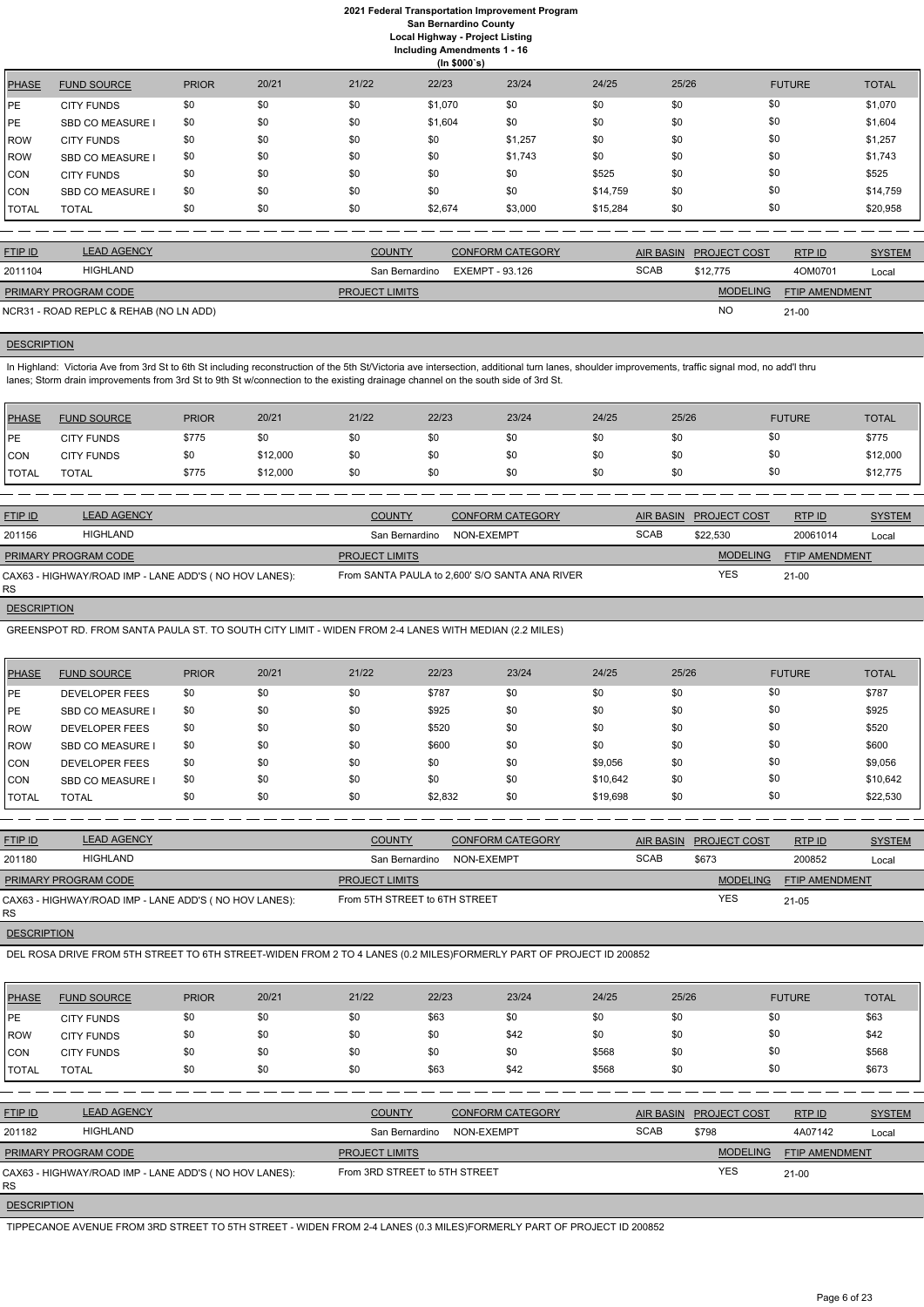| PHASE | <b>FUND SOURCE</b> | <b>PRIOR</b> | 20/21 | 21/22 | 22/23 | 23/24 | 24/25 | 25/26 | <b>FUTURE</b> | <b>TOTAL</b> |
|-------|--------------------|--------------|-------|-------|-------|-------|-------|-------|---------------|--------------|
| l PE  | <b>CITY FUNDS</b>  | \$0          | \$0   | \$0   | \$61  | \$0   | \$0   | \$0   | \$0           | \$61         |
| ROW   | <b>CITY FUNDS</b>  | \$0          | \$0   | \$0   | \$0   | \$30  | \$0   | \$0   | \$0           | \$30         |
| CON   | <b>CITY FUNDS</b>  | \$0          | \$0   | \$0   | \$0   | \$0   | \$707 | \$0   | \$0           | \$707        |
| TOTAL | <b>TOTAL</b>       | \$0          | \$0   | \$0   | \$61  | \$30  | \$707 | \$0   | \$0           | \$798        |

RS **DESCRIPTION** 

| <b>FTIP ID</b>              | <b>LEAD AGENCY</b>                                    | <b>COUNTY</b>         | <b>CONFORM CATEGORY</b>                   |             | AIR BASIN PROJECT COST | RTP ID                | <b>SYSTEM</b> |
|-----------------------------|-------------------------------------------------------|-----------------------|-------------------------------------------|-------------|------------------------|-----------------------|---------------|
| 201183                      | HIGHLAND                                              | San Bernardino        | NON-EXEMPT                                | <b>SCAB</b> | \$5.255                | 4A01368               | Local         |
| <b>PRIMARY PROGRAM CODE</b> |                                                       | <b>PROJECT LIMITS</b> |                                           |             | <b>MODELING</b>        | <b>FTIP AMENDMENT</b> |               |
|                             | CAX63 - HIGHWAY/ROAD IMP - LANE ADD'S (NO HOV LANES): |                       | From TIPPECANOE AVENUE to VICTORIA AVENUE |             | <b>YES</b>             | $21-00$               |               |

5TH ST FROM TIPPECANOE AVENUE TO DEL ROSA DR.-WIDEN FROM 2-4 LANES

| PHASE        | <b>FUND SOURCE</b> | <b>PRIOR</b> | 20/21 | 21/22 | 22/23 | 23/24 | 24/25   | 25/26 | <b>FUTURE</b> | <b>TOTAL</b> |
|--------------|--------------------|--------------|-------|-------|-------|-------|---------|-------|---------------|--------------|
| <b>IPE</b>   | <b>CITY FUNDS</b>  | \$0          | \$0   | \$0   | \$441 | \$0   | \$0     | \$0   | \$0           | \$441        |
| <b>IROW</b>  | <b>CITY FUNDS</b>  | \$0          | \$0   | \$0   | \$0   | \$732 | \$0     | \$0   | \$0           | \$732        |
| <b>CON</b>   | <b>CITY FUNDS</b>  | \$0          | \$0   | \$0   | \$0   | \$0   | \$4,082 | \$0   | \$0           | \$4,082      |
| <b>TOTAL</b> | TOTAL              | \$0          | \$0   | \$0   | \$441 | \$732 | \$4,082 | \$0   | \$0           | \$5,255      |

| <b>FTIP ID</b>              | <b>LEAD AGENCY</b>                                    | <b>COUNTY</b>         | <b>CONFORM CATEGORY</b>                 | AIR BASIN   | <b>PROJECT COST</b> | <b>RTPID</b>          | <b>SYSTEM</b> |
|-----------------------------|-------------------------------------------------------|-----------------------|-----------------------------------------|-------------|---------------------|-----------------------|---------------|
| 201191                      | HIGHLAND                                              | San Bernardino        | NON-EXEMPT                              | <b>SCAB</b> | \$683               | 4OM0701               | Local         |
| <b>PRIMARY PROGRAM CODE</b> |                                                       | <b>PROJECT LIMITS</b> |                                         |             | <b>MODELING</b>     | <b>FTIP AMENDMENT</b> |               |
| <b>RS</b>                   | CAX63 - HIGHWAY/ROAD IMP - LANE ADD'S (NO HOV LANES): |                       | From SEINE AVENUE to STONEY CREEK DRIVE |             | YES                 | $21-00$               |               |

**DESCRIPTION** 

BASE LINE FROM SEINE AVENUE TO STONEY CREEK DRIVE - WIDEN FROM 4-6 LANES (0.2 MILES)

| PHASE        | <b>FUND SOURCE</b> | <b>PRIOR</b> | 20/21 | 21/22 | 22/23 | 23/24 | 24/25 | 25/26 | <b>FUTURE</b> | <b>TOTAL</b> |
|--------------|--------------------|--------------|-------|-------|-------|-------|-------|-------|---------------|--------------|
| <b>IPE</b>   | <b>CITY FUNDS</b>  | \$0          | \$0   | \$0   | \$143 | \$0   | \$0   | \$0   | \$0           | \$143        |
| <b>ROW</b>   | <b>CITY FUNDS</b>  | \$0          | \$0   | \$0   | \$0   | \$47  | \$0   | \$0   | \$0           | \$47         |
| <b>CON</b>   | <b>CITY FUNDS</b>  | \$0          | \$0   | \$0   | \$0   | \$0   | \$493 | \$0   | \$0           | \$493        |
| <b>TOTAL</b> | TOTAL              | \$0          | \$0   | \$0   | \$143 | \$47  | \$493 | \$0   | \$0           | \$683        |

| <b>FTIP ID</b>       | <b>LEAD AGENCY</b>                             | <b>COUNTY</b>         | CONFORM CATEGORY                                      |             | AIR BASIN PROJECT COST | RTP ID                | <b>SYSTEM</b> |
|----------------------|------------------------------------------------|-----------------------|-------------------------------------------------------|-------------|------------------------|-----------------------|---------------|
| 20130401             | HIGHLAND                                       | San Bernardino        | EXEMPT - 93.126                                       | <b>SCAB</b> | \$10.530               | 20130401              | Local         |
| PRIMARY PROGRAM CODE |                                                | <b>PROJECT LIMITS</b> |                                                       |             | <b>MODELING</b>        | <b>FTIP AMENDMENT</b> |               |
|                      | NCR36 - BRIDGE RESTORATION & REPLC (NO LN ADD) |                       | From N/O Pioneer Ave-Bridge to N/O Pioneer Ave-Bridge |             | <b>NO</b>              | $21 - 15$             |               |

## **DESCRIPTION**

BRIDGE NO. 54C0592, ORANGE ST OVER PLUNGE CREEK OVERFLOW, 1.5 MI N OF PIONEER AVE. Replace existing two lane bridge structure with four lane bridge structure. (Non-Capacity: bridge will remain striped for two lanes)

| <b>PHASE</b> | <b>FUND SOURCE</b>           | <b>PRIOR</b> | 20/21 | 21/22                 | 22/23                  | 23/24                   | 24/25 | 25/26            |                     | <b>FUTURE</b>  | <b>TOTAL</b>  |
|--------------|------------------------------|--------------|-------|-----------------------|------------------------|-------------------------|-------|------------------|---------------------|----------------|---------------|
| <b>IPE</b>   | <b>BRIDGE - LOCAL</b>        | \$469        | \$0   | \$177                 | \$0                    | \$0                     | \$478 | \$0              |                     | \$0            | \$1,124       |
| <b>PE</b>    | <b>DEVELOPER FEES</b>        | \$61         | \$0   | \$23                  | \$0                    | \$0                     | \$62  | \$0              |                     | \$0            | \$146         |
| ROW          | <b>BRIDGE - LOCAL</b>        | \$0          | \$0   | \$0                   | \$0                    | \$1,006                 | \$0   | \$0              |                     | \$0            | \$1,006       |
| ROW          | <b>DEVELOPER FEES</b>        | \$0          | \$0   | \$0                   | \$0                    | \$130                   | \$0   | \$0              |                     | \$0            | \$130         |
| CON          | <b>BRIDGE - LOCAL</b>        | \$0          | \$0   | \$0                   | \$0                    | \$0                     | \$0   | \$0              |                     | \$7,192        | \$7,192       |
| CON          | <b>DEVELOPER FEES</b>        | \$0          | \$0   | \$0                   | \$0                    | \$0                     | \$0   | \$0              |                     | \$932          | \$932         |
| <b>TOTAL</b> | <b>TOTAL</b>                 | \$530        | \$0   | \$200                 | \$0                    | \$1,136                 | \$540 | \$0              |                     | \$8,124        | \$10,530      |
|              |                              |              |       |                       |                        |                         |       |                  |                     |                |               |
| FTIP ID      | <b>LEAD AGENCY</b>           |              |       | <b>COUNTY</b>         |                        | <b>CONFORM CATEGORY</b> |       | <b>AIR BASIN</b> | <b>PROJECT COST</b> | RTP ID         | <b>SYSTEM</b> |
| 20131501     | <b>HIGHLAND</b>              |              |       | San Bernardino        | <b>EXEMPT - 93.126</b> |                         |       | <b>SCAB</b>      | \$4,064             | 200018         | Local         |
|              | PRIMARY PROGRAM CODE         |              |       | <b>PROJECT LIMITS</b> |                        |                         |       |                  | <b>MODELING</b>     | FTIP AMENDMENT |               |
|              | NCN46 - PLANTING/LANDSCAPING |              |       |                       |                        |                         |       |                  | <b>NO</b>           | $21 - 01$      |               |
|              |                              |              |       |                       |                        |                         |       |                  |                     |                |               |

## **DESCRIPTION**

IN HIGHLAND: ON BOULDER AVE FROM SAN MANUEL VILLAGE ENTRANCE TO GREENSPOT ROAD; STREET AND LANDSCAPING IMPROVEMENTS (non-capacity enhancements)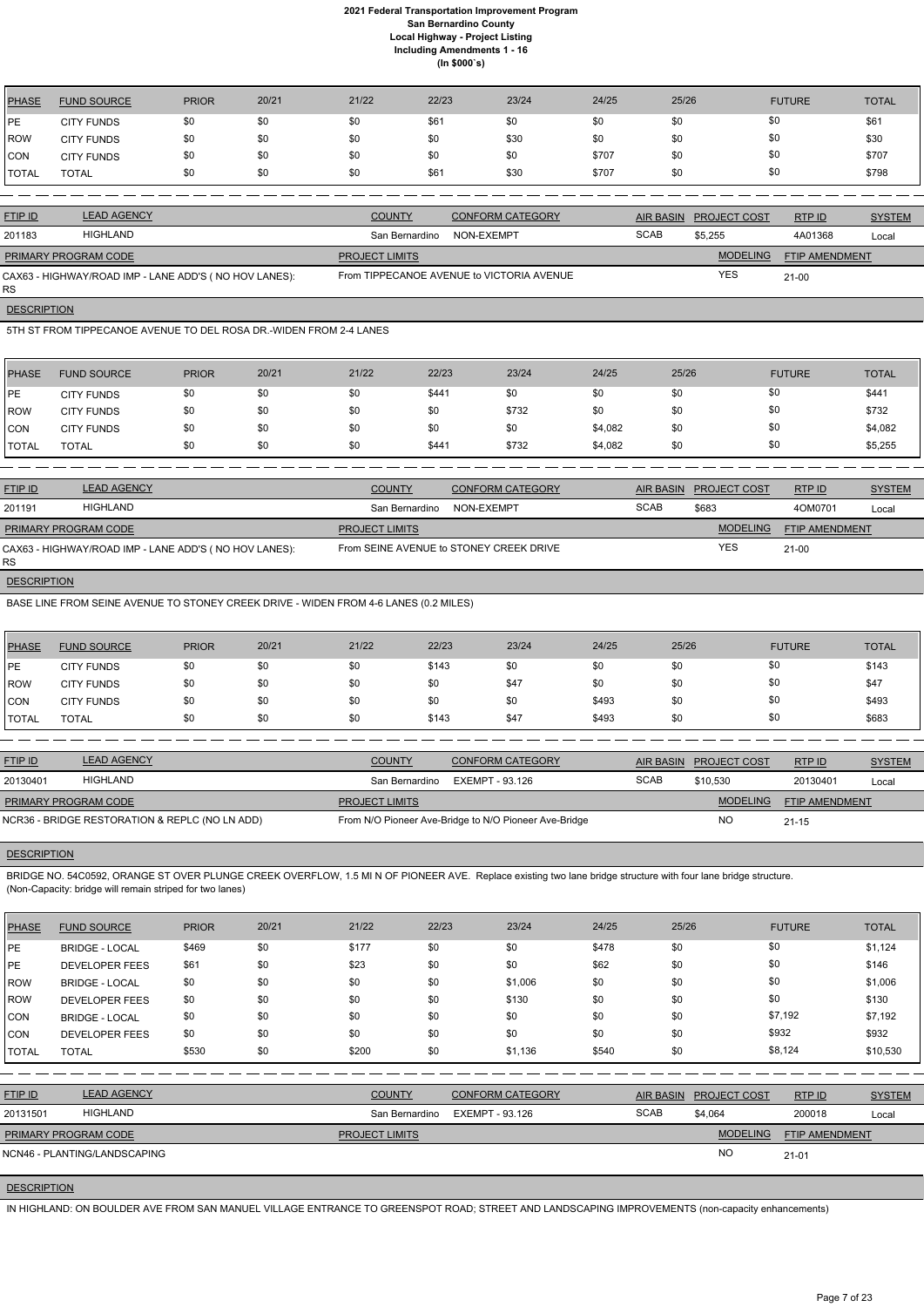|              | (ln \$000's)                |              |         |       |       |       |       |       |               |              |  |  |
|--------------|-----------------------------|--------------|---------|-------|-------|-------|-------|-------|---------------|--------------|--|--|
| <b>PHASE</b> | <b>FUND SOURCE</b>          | <b>PRIOR</b> | 20/21   | 21/22 | 22/23 | 23/24 | 24/25 | 25/26 | <b>FUTURE</b> | <b>TOTAL</b> |  |  |
| PE           | <b>AGENCY</b>               | \$41         | \$0     | \$0   | \$0   | \$0   | \$0   | \$0   | \$0           | \$41         |  |  |
| PE           | <b>CITY FUNDS</b>           | \$200        | \$0     | \$0   | \$0   | \$0   | \$0   | \$0   | \$0           | \$200        |  |  |
| PE           | PROJECTS OF<br>NATIONAL AND | \$164        | \$0     | \$0   | \$0   | \$0   | \$0   | \$0   | \$0           | \$164        |  |  |
| <b>CON</b>   | <b>AGENCY</b>               | \$0          | \$223   | \$0   | \$0   | \$0   | \$0   | \$0   | \$0           | \$223        |  |  |
| CON          | <b>CITY FUNDS</b>           | \$0          | \$1,600 | \$0   | \$0   | \$0   | \$0   | \$0   | \$0           | \$1,600      |  |  |
| CON          | PROJECTS OF<br>NATIONAL AND | \$0          | \$1,045 | \$0   | \$0   | \$0   | \$0   | \$0   | \$0           | \$1,045      |  |  |
| CON          | <b>STP LOCAL</b>            | \$791        | \$0     | \$0   | \$0   | \$0   | \$0   | \$0   | \$0           | \$791        |  |  |
| <b>TOTAL</b> | <b>TOTAL</b>                | \$1,196      | \$2,868 | \$0   | \$0   | \$0   | \$0   | \$0   | \$0           | \$4,064      |  |  |

| <b>FTIP ID</b>              | <b>LEAD AGENCY</b> | <b>COUNTY</b>         | <b>CONFORM CATEGORY</b> | <b>AIR BASIN</b> | <b>PROJECT COST</b> | RTP ID                | <b>SYSTEM</b> |
|-----------------------------|--------------------|-----------------------|-------------------------|------------------|---------------------|-----------------------|---------------|
| 20131502                    | <b>HIGHLAND</b>    | San Bernardino        | EXEMPT - 93.126         | <b>SCAB</b>      | \$2,000             | 4A01387               | Local         |
| <b>PRIMARY PROGRAM CODE</b> |                    | <b>PROJECT LIMITS</b> |                         |                  | <b>MODELING</b>     | <b>FTIP AMENDMENT</b> |               |
| NCR22 - SHOULDER WIDENING   |                    |                       |                         |                  | <b>NO</b>           | $21 - 00$             |               |

## **DESCRIPTION**

IN HIGHLAND: ALONG NORTH SIDE OF 5TH STREET FROM VICTORIA AVE TO PALM AVE; SHOULDER IMPROVEMENTS (no additional lanes)

| PHASE         | <b>FUND SOURCE</b> | <b>PRIOR</b> | 20/21 | 21/22 | 22/23 | 23/24 | 24/25   | 25/26 | <b>FUTURE</b> | <b>TOTAL</b> |
|---------------|--------------------|--------------|-------|-------|-------|-------|---------|-------|---------------|--------------|
| <b>IPE</b>    | <b>CITY FUNDS</b>  | \$0          | \$0   | \$0   | \$250 | \$0   | \$0     | \$0   | \$0           | \$250        |
| <b>ROW</b>    | <b>CITY FUNDS</b>  | \$0          | \$0   | \$0   | \$0   | \$500 | \$0     | \$0   | \$0           | \$500        |
| <b>CON</b>    | <b>CITY FUNDS</b>  | \$0          | \$0   | \$0   | \$0   | \$0   | \$1,250 | \$0   | \$0           | \$1,250      |
| <b>ITOTAL</b> | TOTAL              | \$0          | \$0   | \$0   | \$250 | \$500 | \$1,250 | \$0   | \$0           | \$2,000      |

| <b>FTIP ID</b>              | <b>LEAD AGENCY</b>        | <b>COUNTY</b>         | <b>CONFORM CATEGORY</b> |             | AIR BASIN PROJECT COST | RTP ID                | <b>SYSTEM</b> |
|-----------------------------|---------------------------|-----------------------|-------------------------|-------------|------------------------|-----------------------|---------------|
| 20131503                    | HIGHLAND                  | San Bernardino        | EXEMPT - 93.126         | <b>SCAB</b> | \$2,733                | 0A6410                | Local         |
| <b>PRIMARY PROGRAM CODE</b> |                           | <b>PROJECT LIMITS</b> |                         |             | <b>MODELING</b>        | <b>FTIP AMENDMENT</b> |               |
|                             | NCR22 - SHOULDER WIDENING |                       |                         |             | NC                     | $21 - 00$             |               |

## **DESCRIPTION**

IN HIGHLAND: PALM AVE HISTORIC DISTRICT IMPROVEMENTS; PALM AVE (BASE LINE TO HIGHLAND AVE) & PACIFIC ST (CHURCH AVE TO 350FT WEST OF PALM) SHOULDER IMPROVEMENTS (curb, gutter and sidewalk improvements), NEW ROUNDABOUT AT PALM/PACIFIC INT., BIKE LANES (Intersection improvements - no new lanes)

| <b>PHASE</b> | <b>FUND SOURCE</b> | <b>PRIOR</b> | 20/21 | 21/22 | 22/23 | 23/24   | 24/25 | 25/26 | <b>FUTURE</b> | <b>TOTAL</b> |
|--------------|--------------------|--------------|-------|-------|-------|---------|-------|-------|---------------|--------------|
| <b>IPE</b>   | <b>CITY FUNDS</b>  | \$0          | \$0   | \$0   | \$600 | \$0     | \$0   | \$0   | \$0           | \$600        |
| ROW          | <b>CITY FUNDS</b>  | \$0          | \$0   | \$0   | \$100 | \$0     | \$0   | \$0   | \$0           | \$100        |
| <b>CON</b>   | <b>CITY FUNDS</b>  | \$0          | \$0   | \$0   | \$0   | \$2,033 | \$0   | \$0   | \$0           | \$2,033      |
| <b>TOTAL</b> | <b>TOTAL</b>       | \$0          | \$0   | \$0   | \$700 | \$2,033 | \$0   | \$0   | \$0           | \$2,733      |

| <b>FTIP ID</b>              | <b>LEAD AGENCY</b>        | <b>COUNTY</b>         | <b>CONFORM CATEGORY</b> | <b>AIR BASIN</b> | <b>PROJECT COST</b> | RTPID                 | <b>SYSTEM</b> |
|-----------------------------|---------------------------|-----------------------|-------------------------|------------------|---------------------|-----------------------|---------------|
| 20150401                    | HIGHLAND                  | San Bernardino        | EXEMPT - 93.126         | <b>SCAB</b>      | \$680               | <b>REG0703</b>        | Local         |
| <b>PRIMARY PROGRAM CODE</b> |                           | <b>PROJECT LIMITS</b> |                         |                  | <b>MODELING</b>     | <b>FTIP AMENDMENT</b> |               |
|                             | NCR22 - SHOULDER WIDENING |                       |                         |                  | <b>NC</b>           | $21-00$               |               |

#### **DESCRIPTION**

| <b>PHASE</b>   | <b>FUND SOURCE</b>           | <b>PRIOR</b> | 20/21 | 21/22                 | 22/23           | 23/24                   | 24/25 | 25/26       |                               | <b>FUTURE</b>         | <b>TOTAL</b>  |
|----------------|------------------------------|--------------|-------|-----------------------|-----------------|-------------------------|-------|-------------|-------------------------------|-----------------------|---------------|
| <b>CON</b>     | <b>CITY FUNDS</b>            | \$0          | \$0   | \$0                   | \$0             | \$0                     | \$680 | \$0         |                               | \$0                   | \$680         |
| <b>I</b> TOTAL | <b>TOTAL</b>                 | \$0          | \$0   | \$0                   | \$0             | \$0                     | \$680 | \$0         |                               | \$0                   | \$680         |
|                |                              |              |       |                       |                 |                         |       |             |                               |                       |               |
| <b>FTIP ID</b> | <b>LEAD AGENCY</b>           |              |       | <b>COUNTY</b>         |                 | <b>CONFORM CATEGORY</b> |       |             | <b>AIR BASIN PROJECT COST</b> | RTPID                 | <b>SYSTEM</b> |
| 20171101       | <b>HIGHLAND</b>              |              |       | San Bernardino        | EXEMPT - 93.126 |                         |       | <b>SCAB</b> | \$1,316                       | 4A07275               | Local         |
|                | PRIMARY PROGRAM CODE         |              |       | <b>PROJECT LIMITS</b> |                 |                         |       |             | <b>MODELING</b>               | <b>FTIP AMENDMENT</b> |               |
|                | NCN26 - BICYCLE FACILITY-NEW |              |       |                       |                 |                         |       |             | <sub>NO</sub>                 | $21-00$               |               |
|                |                              |              |       |                       |                 |                         |       |             |                               |                       |               |

## **DESCRIPTION**

PACIFIC ST. RECONFIGURATION FROM 2 LANES TO 2 LANES WITH CONTINUOUS CENTER 2-WAY LEFT-TURN LANE AND BIKE LANES (VICTORIA AVE TO APPROXIMATELY 350' WEST OF PALM AVENUE). 1 CENTERLINE MILE OF BIKE LANE.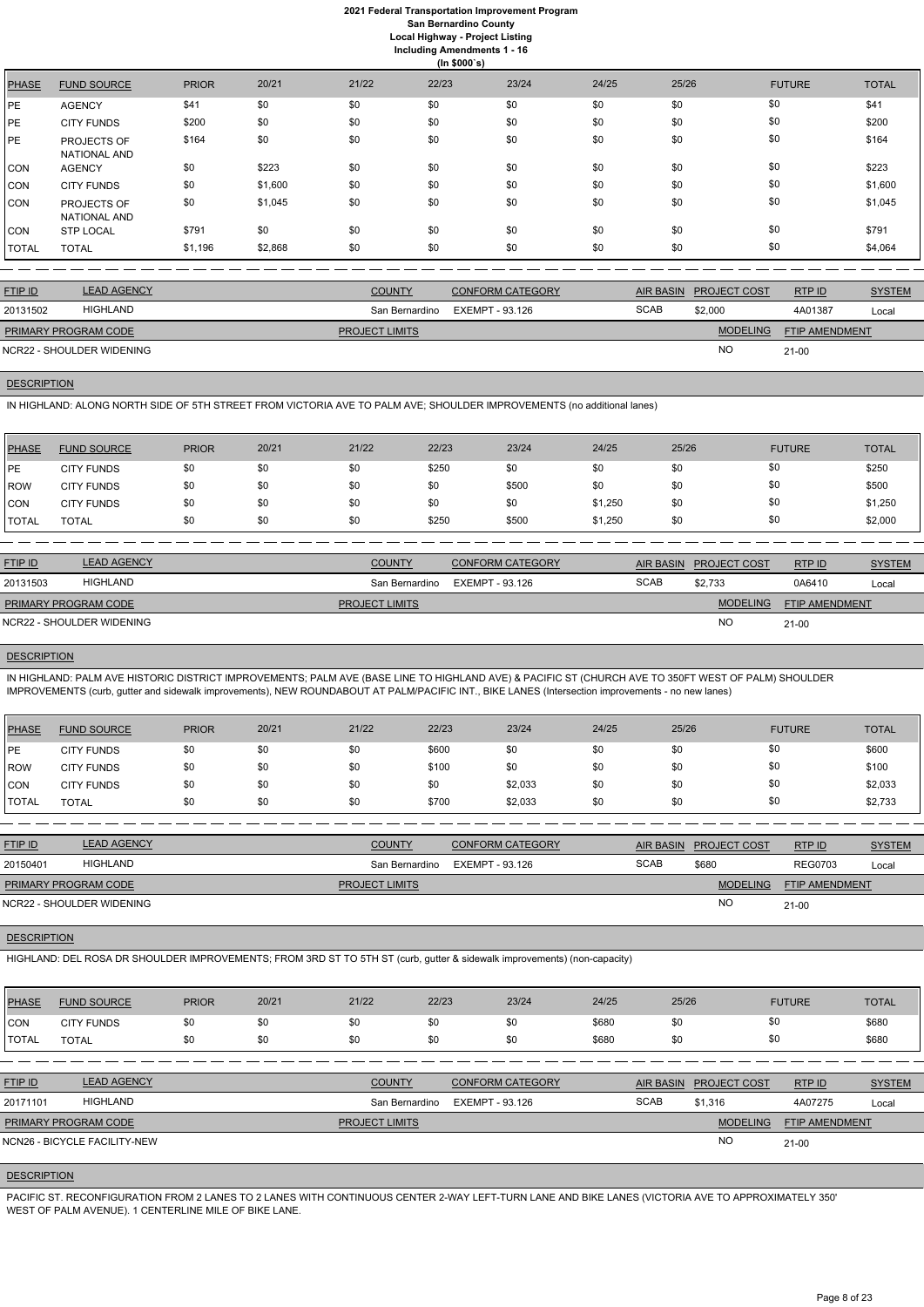|               | (ln \$000's)       |              |       |       |       |         |       |       |               |              |  |
|---------------|--------------------|--------------|-------|-------|-------|---------|-------|-------|---------------|--------------|--|
| <b>PHASE</b>  | <b>FUND SOURCE</b> | <b>PRIOR</b> | 20/21 | 21/22 | 22/23 | 23/24   | 24/25 | 25/26 | <b>FUTURE</b> | <b>TOTAL</b> |  |
| <b>IPE</b>    | <b>CITY FUNDS</b>  | \$0          | \$0   | \$130 | \$0   | \$0     | \$0   | \$0   | \$0           | \$130        |  |
| CON           | <b>CITY FUNDS</b>  | \$0          | \$0   | \$0   | \$0   | \$1,186 | \$0   | \$0   | \$0           | \$1,186      |  |
| <b>ITOTAL</b> | <b>TOTAL</b>       | \$0          | \$0   | \$130 | \$0   | \$1,186 | \$0   | \$0   | \$0           | \$1,316      |  |

| <b>FTIP ID</b>              | <b>LEAD AGENCY</b>                                 | <b>COUNTY</b>             | <b>CONFORM CATEGORY</b>                               |             | AIR BASIN PROJECT COST | RTP ID                | <b>SYSTEM</b> |
|-----------------------------|----------------------------------------------------|---------------------------|-------------------------------------------------------|-------------|------------------------|-----------------------|---------------|
| 20190001                    | HIGHLAND                                           | San Bernardino NON-EXEMPT |                                                       | <b>SCAB</b> | \$12.408               | 4M01003               | Local         |
| <b>PRIMARY PROGRAM CODE</b> |                                                    | <b>PROJECT LIMITS</b>     |                                                       |             | <b>MODELING</b>        | <b>FTIP AMENDMENT</b> |               |
|                             | CAX75 - OVERCROSS OR UNDERCROSS IMP(LN ADD'S) : RS |                           | From East edge of City Creek Bridge to EB SR210 ramps |             | YES                    | $21 - 05$             |               |

#### **DESCRIPTION**

SR-210/5th St IC Improvements: Widen & restripe 5th St (4-6 lanes) from east edge of City Creek Brdg to the EB SR-210 ramps w/add:l turn pockets plus 2 truck access lanes; Widen & restripe 5th St (6-8 lanes) under SR-210 b/w EB & WB ramps, incl. add:l thru & turn lanes; Widen the EB & WB on-ramps 2-3 lanes, widen the EB & WB off-ramps 1-2 lanes, all ramps remain 1 ln at the mainline. (Combines prior projs 2011153 & 2011154)

In Highland: 3rd & 5th St Corridor Improvements: Widen 0.4 miles of 3rd St b/w Palm Ave & 5th St 2-4 lns; Extend 3rd St NE to connect to/at 5th St/Church Ave Intersection; Restripe 0.1 mile of 5th St b/w Church Ave & East edge of City Creek Brdg 4-6 lns; Shoulder improvements along 5th St, Central Ave & Palm Ave; Add:l turn lanes at 3rd/Palm & 5th/Palm Intersections. (Comb 2017 FTIP ID 2011105)

| <b>PHASE</b> | <b>FUND SOURCE</b> | <b>PRIOR</b> | 20/21 | 21/22   | 22/23 | 23/24 | 24/25    | 25/26 | <b>FUTURE</b> | <b>TOTAL</b> |
|--------------|--------------------|--------------|-------|---------|-------|-------|----------|-------|---------------|--------------|
| <b>IPE</b>   | <b>CITY FUNDS</b>  | \$0          | \$0   | \$2,090 | \$0   | \$0   | \$0      | \$0   | \$0           | \$2,090      |
| ROW          | <b>CITY FUNDS</b>  | \$0          | \$0   | \$301   | \$0   | \$0   | \$0      | \$0   | \$0           | \$301        |
| <b>CON</b>   | <b>CITY FUNDS</b>  | \$0          | \$0   | \$0     | \$0   | \$0   | \$10,017 | \$0   | \$0           | \$10,017     |
| <b>TOTAL</b> | TOTAL              | \$0          | \$0   | \$2,391 | \$0   | \$0   | \$10,017 | \$0   | \$0           | \$12,408     |

| <b>FTIP ID</b>              | <b>LEAD AGENCY</b>                                    | <b>COUNTY</b>               | <b>CONFORM CATEGORY</b> |             | AIR BASIN PROJECT COST | RTP ID                | <b>SYSTEM</b> |
|-----------------------------|-------------------------------------------------------|-----------------------------|-------------------------|-------------|------------------------|-----------------------|---------------|
| 20190003                    | <b>HIGHLAND</b>                                       | San Bernardino              | NON-EXEMPT              | <b>SCAB</b> | \$9.892                | 2016A319              | Local         |
| <b>PRIMARY PROGRAM CODE</b> |                                                       | <b>PROJECT LIMITS</b>       |                         |             | <b>MODELING</b>        | <b>FTIP AMENDMENT</b> |               |
| <b>RS</b>                   | CAX63 - HIGHWAY/ROAD IMP - LANE ADD'S (NO HOV LANES): | From Palm Ave to 5th Street |                         |             | <b>YES</b>             | $21 - 03$             |               |

#### **DESCRIPTION**

| PHASE        | <b>FUND SOURCE</b>              | <b>PRIOR</b> | 20/21   | 21/22 | 22/23 | 23/24 | 24/25 | 25/26 | <b>FUTURE</b> | <b>TOTAL</b> |
|--------------|---------------------------------|--------------|---------|-------|-------|-------|-------|-------|---------------|--------------|
| <b>IPE</b>   | <b>CITY FUNDS</b>               | \$483        | \$0     | \$0   | \$0   | \$0   | \$0   | \$0   | \$0           | \$483        |
| <b>IPE</b>   | <b>EDA GRANT</b>                | \$350        | \$0     | \$0   | \$0   | \$0   | \$0   | \$0   | \$0           | \$350        |
| ROW          | <b>CITY FUNDS</b>               | \$261        | \$0     | \$0   | \$0   | \$0   | \$0   | \$0   | \$0           | \$261        |
| ROW          | <b>EDA GRANT</b>                | \$189        | \$0     | \$0   | \$0   | \$0   | \$0   | \$0   | \$0           | \$189        |
| <b>CON</b>   | <b>CITY FUNDS</b>               | \$0          | \$1,858 | \$0   | \$0   | \$0   | \$0   | \$0   | \$0           | \$1,858      |
| CON          | <b>EDA GRANT</b>                | \$0          | \$5,051 | \$0   | \$0   | \$0   | \$0   | \$0   | \$0           | \$5,051      |
| <b>ICON</b>  | SB1 LOCAL<br><b>PARTNERSHIP</b> | \$0          | \$1,700 | \$0   | \$0   | \$0   | \$0   | \$0   | \$0           | \$1,700      |
| <b>TOTAL</b> | <b>TOTAL</b>                    | \$1,283      | \$8,609 | \$0   | \$0   | \$0   | \$0   | \$0   | \$0           | \$9,892      |

| <b>FTIP ID</b>              | <b>LEAD AGENCY</b>              | <b>COUNTY</b>         | <b>CONFORM CATEGORY</b> | <b>AIR BASIN</b> | <b>PROJECT COST</b> | RTP ID                | <b>SYSTEM</b> |
|-----------------------------|---------------------------------|-----------------------|-------------------------|------------------|---------------------|-----------------------|---------------|
| 20190302                    | HIGHLAND                        | San Bernardino        | EXEMPT - 93.126         | <b>SCAB</b>      | \$285               | 0A6410                | Local         |
| <b>PRIMARY PROGRAM CODE</b> |                                 | <b>PROJECT LIMITS</b> |                         |                  | <b>MODELING</b>     | <b>FTIP AMENDMENT</b> |               |
|                             | NCN29 - SIDEWALKS/CURB CUTS-NEW |                       |                         |                  | <b>NO</b>           | $21 - 00$             |               |

#### **DESCRIPTION**

Highland 2017 Repurposing Funds for SCAG016: This project captures repurposing earmarks for Highland SRTS projects SRTS3-08-008 (McKinley) & SRTS3-08-009 (9th St) not included in FTIP ID SCAG016; Construct sidewalks, curb and gutter, and curb ramps; install in-pavement crosswalk lights and flashing beacons

| PHASE               | <b>FUND SOURCE</b>                                    | <b>PRIOR</b> | 20/21 | 21/22                                | 22/23      | 23/24                   | 24/25            | 25/26               | <b>FUTURE</b>         | <b>TOTAL</b>  |
|---------------------|-------------------------------------------------------|--------------|-------|--------------------------------------|------------|-------------------------|------------------|---------------------|-----------------------|---------------|
| ROW                 | 2017 EARMARK<br><b>REPURPOSING</b>                    | \$225        | \$0   | \$0                                  | \$0        | \$0                     | \$0              | \$0                 | \$0                   | \$225         |
| CON                 | 2017 EARMARK<br><b>REPURPOSING</b>                    | \$0          | \$60  | \$0                                  | \$0        | \$0                     | \$0              | \$0                 | \$0                   | \$60          |
| <b>TOTAL</b>        | <b>TOTAL</b>                                          | \$225        | \$60  | \$0                                  | \$0        | \$0                     | \$0              | \$0                 | \$0                   | \$285         |
|                     |                                                       |              |       |                                      |            |                         |                  |                     |                       |               |
| <b>FTIP ID</b>      | <b>LEAD AGENCY</b>                                    |              |       | <b>COUNTY</b>                        |            | <b>CONFORM CATEGORY</b> | <b>AIR BASIN</b> | <b>PROJECT COST</b> | RTP ID                | <b>SYSTEM</b> |
| SBD55031            | HIGHLAND                                              |              |       | San Bernardino                       | NON-EXEMPT |                         | <b>SCAB</b>      | \$1,078             | SBD55031              | Local         |
|                     | PRIMARY PROGRAM CODE                                  |              |       | <b>PROJECT LIMITS</b>                |            |                         |                  | <b>MODELING</b>     | <b>FTIP AMENDMENT</b> |               |
| RS.                 | CAX63 - HIGHWAY/ROAD IMP - LANE ADD'S (NO HOV LANES): |              |       | From 3RD STREET to SOUTH CITY LIMITS |            |                         |                  | <b>YES</b>          | $21-00$               |               |
| <b>DEAADIDTIALI</b> |                                                       |              |       |                                      |            |                         |                  |                     |                       |               |

**DESCRIPTION** 

ALABAMA STREET FROM 3RD STREET TO SOUTH CITY LIMITS - WIDEN FROM 2 TO 3 NB LANES (0.25 MILES)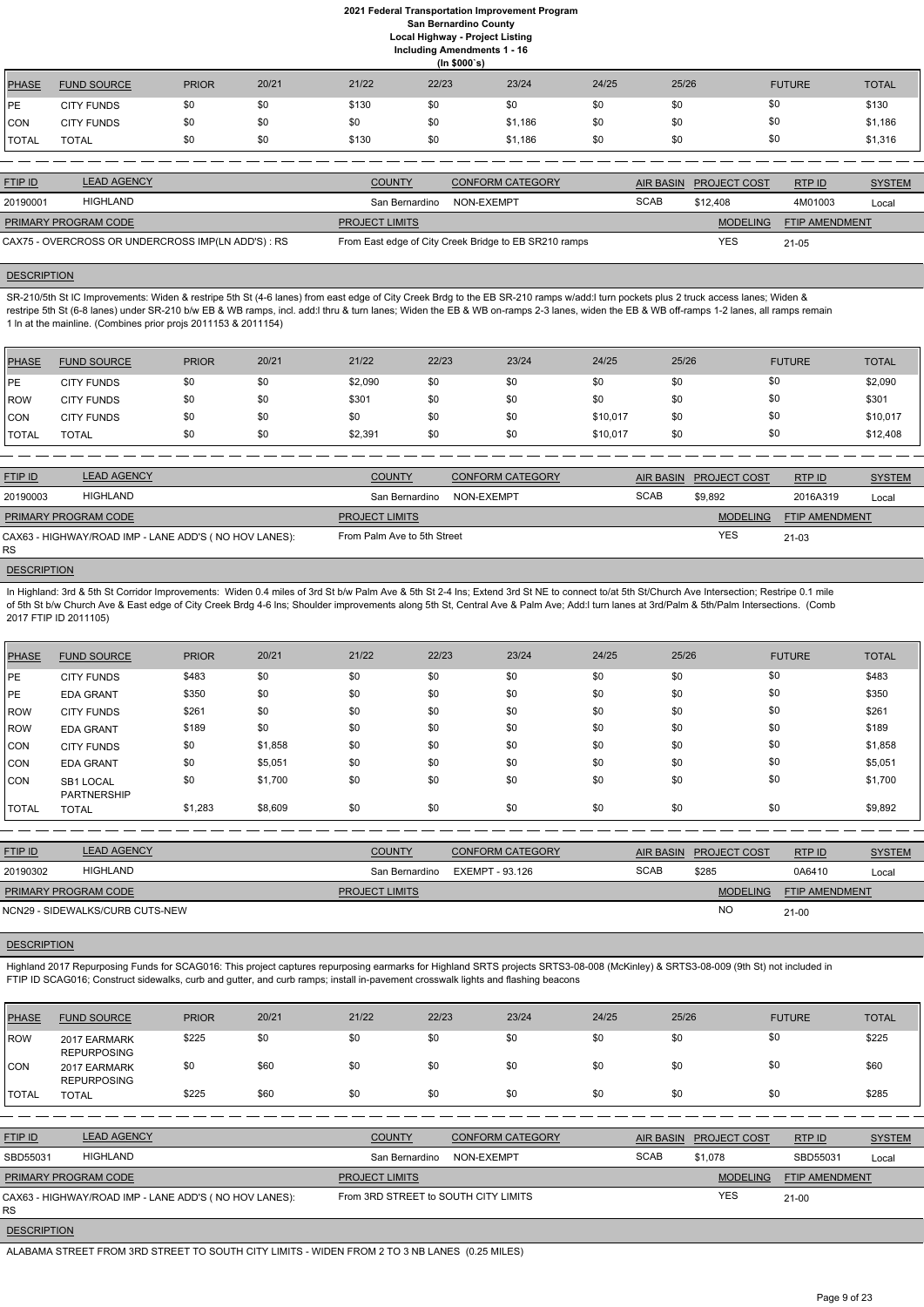| PHASE      | <b>FUND SOURCE</b>   | <b>PRIOR</b> | 20/21 | 21/22 | 22/23 | 23/24 | 24/25 | 25/26 | <b>FUTURE</b> | <b>TOTAL</b> |
|------------|----------------------|--------------|-------|-------|-------|-------|-------|-------|---------------|--------------|
| PE         | <b>PRIVATE FUNDS</b> | \$0          | \$0   | \$0   | \$68  | \$0   | \$0   | \$0   | \$0           | \$68         |
| ROW        | <b>PRIVATE FUNDS</b> | \$0          | \$0   | \$0   | \$0   | \$40  | \$0   | \$0   | \$0           | \$40         |
| <b>CON</b> | <b>PRIVATE FUNDS</b> | \$0          | \$0   | \$0   | \$0   | \$0   | \$970 | \$0   | \$0           | \$970        |
| TOTAL      | <b>TOTAL</b>         | \$0          | \$0   | \$0   | \$68  | \$40  | \$970 | \$0   | \$0           | \$1,078      |

RS **DESCRIPTION** 

| <b>FTIP ID</b>              | <b>LEAD AGENCY</b>                                    | <b>COUNTY</b>         | <b>CONFORM CATEGORY</b>                         |             | AIR BASIN PROJECT COST | RTP ID                | <b>SYSTEM</b> |
|-----------------------------|-------------------------------------------------------|-----------------------|-------------------------------------------------|-------------|------------------------|-----------------------|---------------|
| SBD55033                    | <b>HIGHLAND</b>                                       | San Bernardino        | NON-EXEMPT                                      | <b>SCAB</b> | \$3.591                | SBD55033              | Local         |
| <b>PRIMARY PROGRAM CODE</b> |                                                       | <b>PROJECT LIMITS</b> |                                                 |             | <b>MODELING</b>        | <b>FTIP AMENDMENT</b> |               |
|                             | CAX63 - HIGHWAY/ROAD IMP - LANE ADD'S (NO HOV LANES): |                       | From GREENSPOT ROAD/5TH ST to SOUTH CITY LIMITS |             | <b>YES</b>             | 21-00                 |               |

In Loma Linda: Construct a round-a-bout along Andersen Street at the joint intersection of Mound Street and Hill Drive. (non-capacity increasing, conversion from typical intersection to round-a-bout)

BOULDER AVE. FROM GREENSPOT TO SOUTH CITY LIMITS - WIDEN FROM 2-4 LANES (0.70 MILES)

| <b>PHASE</b>  | <b>FUND SOURCE</b> | <b>PRIOR</b> | 20/21 | 21/22 | 22/23 | 23/24 | 24/25   | 25/26 | <b>FUTURE</b> | <b>TOTAL</b> |
|---------------|--------------------|--------------|-------|-------|-------|-------|---------|-------|---------------|--------------|
| <b>IPE</b>    | <b>CITY FUNDS</b>  | \$0          | \$0   | \$0   |       | \$641 | \$0     | \$0   | \$0           | \$641        |
| CON           | <b>CITY FUNDS</b>  | \$0          | \$0   | \$0   |       | \$0   | \$2,950 | \$0   | \$0           | \$2,950      |
| <b>ITOTAL</b> | <b>TOTAL</b>       | \$0          | \$0   | \$0   | \$0   | \$641 | \$2,950 | \$0   | \$0           | \$3,591      |

| <b>FTIP ID</b>              | <b>LEAD AGENCY</b>                    | <b>COUNTY</b>         | <b>CONFORM CATEGORY</b> |             | <b>AIR BASIN PROJECT COST</b> | RTP ID                | <b>SYSTEM</b> |
|-----------------------------|---------------------------------------|-----------------------|-------------------------|-------------|-------------------------------|-----------------------|---------------|
| 20190301                    | LOMA LINDA                            | San Bernardino        | EXEMPT - 93.126         | <b>SCAB</b> | \$375                         | <b>REG0703</b>        | Local         |
| <b>PRIMARY PROGRAM CODE</b> |                                       | <b>PROJECT LIMITS</b> |                         |             | <b>MODELING</b>               | <b>FTIP AMENDMENT</b> |               |
|                             | NCR91 - UPGRADED FACILITI (NO LN ADD) |                       |                         |             | <b>NO</b>                     | $21 - 00$             |               |

## **DESCRIPTION**

BRIDGE NO. 54C0112, CENTRAL AVE OVER UP RR AMTRAK METROLINK, 0.2 MI S HOLT AVENUE. Bridge rehabilitate. Rehabilitate existing four lane bridge with six lane bridge with sidewalks. Toll credits to match EARREPU.

| PHASE        | <b>FUND SOURCE</b>    | <b>PRIOR</b> | 20/21 | 21/22 | 22/23 | 23/24 | 24/25 | 25/26 | <b>FUTURE</b> | <b>TOTAL</b> |
|--------------|-----------------------|--------------|-------|-------|-------|-------|-------|-------|---------------|--------------|
| l PE         | <b>DEVELOPER FEES</b> | \$50         |       | \$0   | \$0   | \$0   | \$0   | \$0   | \$0           | \$50         |
| <b>ROW</b>   | <b>DEVELOPER FEES</b> | \$25         | \$0   | \$0   | \$0   | \$0   | \$0   | \$0   | \$0           | \$25         |
| <b>ICON</b>  | <b>SBD CO MEASURE</b> | \$0          | \$300 | \$0   | \$0   | \$0   | \$0   | \$0   | \$0           | \$300        |
| <b>TOTAL</b> | <b>TOTAL</b>          | \$75         | \$300 | \$0   | \$0   | \$0   | \$0   | \$0   | \$0           | \$375        |

| <b>FTIP ID</b>              | <b>LEAD AGENCY</b>                                    | <b>COUNTY</b>         | <b>CONFORM CATEGORY</b>                |             | AIR BASIN PROJECT COST | RTP ID                | <b>SYSTEM</b> |
|-----------------------------|-------------------------------------------------------|-----------------------|----------------------------------------|-------------|------------------------|-----------------------|---------------|
| SBD31876                    | LOMA LINDA                                            | San Bernardino        | NON-EXEMPT                             | <b>SCAB</b> | \$1,090                | SBD31876              | Local         |
| <b>PRIMARY PROGRAM CODE</b> |                                                       | <b>PROJECT LIMITS</b> |                                        |             | <b>MODELING</b>        | <b>FTIP AMENDMENT</b> |               |
| RS                          | CAX63 - HIGHWAY/ROAD IMP - LANE ADD'S (NO HOV LANES): |                       | From REDLANDS BOULEVARD to BARTON ROAD |             | <b>YES</b>             | $21-00$               |               |

**DESCRIPTION** 

CALIFORNIA STREET BARTON ROAD TO REDLANDS BOULEVARD WIDEN FROM 2 TO 4 LANES

| PHASE        | <b>FUND SOURCE</b> | <b>PRIOR</b> | 20/21   | 21/22 | 22/23 | 23/24 | 24/25 | 25/26 | <b>FUTURE</b> | <b>TOTAL</b> |
|--------------|--------------------|--------------|---------|-------|-------|-------|-------|-------|---------------|--------------|
| <b>IPE</b>   | <b>CITY FUNDS</b>  | \$20         | \$0     | \$0   | \$0   | \$0   | \$0   | \$0   | \$0           | \$20         |
| ROW          | <b>CITY FUNDS</b>  | \$70         | \$0     | \$0   | \$0   | \$0   | \$0   | \$0   | \$0           | \$70         |
| <b>CON</b>   | <b>CITY FUNDS</b>  | \$0          | \$1,000 | \$0   | \$0   | \$0   | \$0   | \$0   | \$0           | \$1,000      |
| <b>TOTAL</b> | <b>TOTAL</b>       | \$90         | \$1,000 | \$0   | \$0   | \$0   | \$0   | \$0   | \$0           | \$1,090      |

| <b>FTIP ID</b>              | <b>LEAD AGENCY</b>                           | <b>COUNTY</b>         | <b>CONFORM CATEGORY</b>                                                        |             | AIR BASIN PROJECT COST | RTP ID                | <b>SYSTEM</b> |
|-----------------------------|----------------------------------------------|-----------------------|--------------------------------------------------------------------------------|-------------|------------------------|-----------------------|---------------|
| 20150001                    | <b>MONTCLAIR</b>                             | San Bernardino        | NON-EXEMPT                                                                     | <b>SCAB</b> | \$14.891               | 4G07421               | Local         |
| <b>PRIMARY PROGRAM CODE</b> |                                              | <b>PROJECT LIMITS</b> |                                                                                |             | <b>MODELING</b>        | <b>FTIP AMENDMENT</b> |               |
| ADDITIONS: RS               | CAX60 - BRIDGE RESTORATION & REPLACEMENT- LN | Blvd.                 | From About 0.25 miles north of Mission Blvd. to About 0.15 miles south of Holt |             | <b>YES</b>             | 21-07                 |               |
| <b>DESCRIPTION</b>          |                                              |                       |                                                                                |             |                        |                       |               |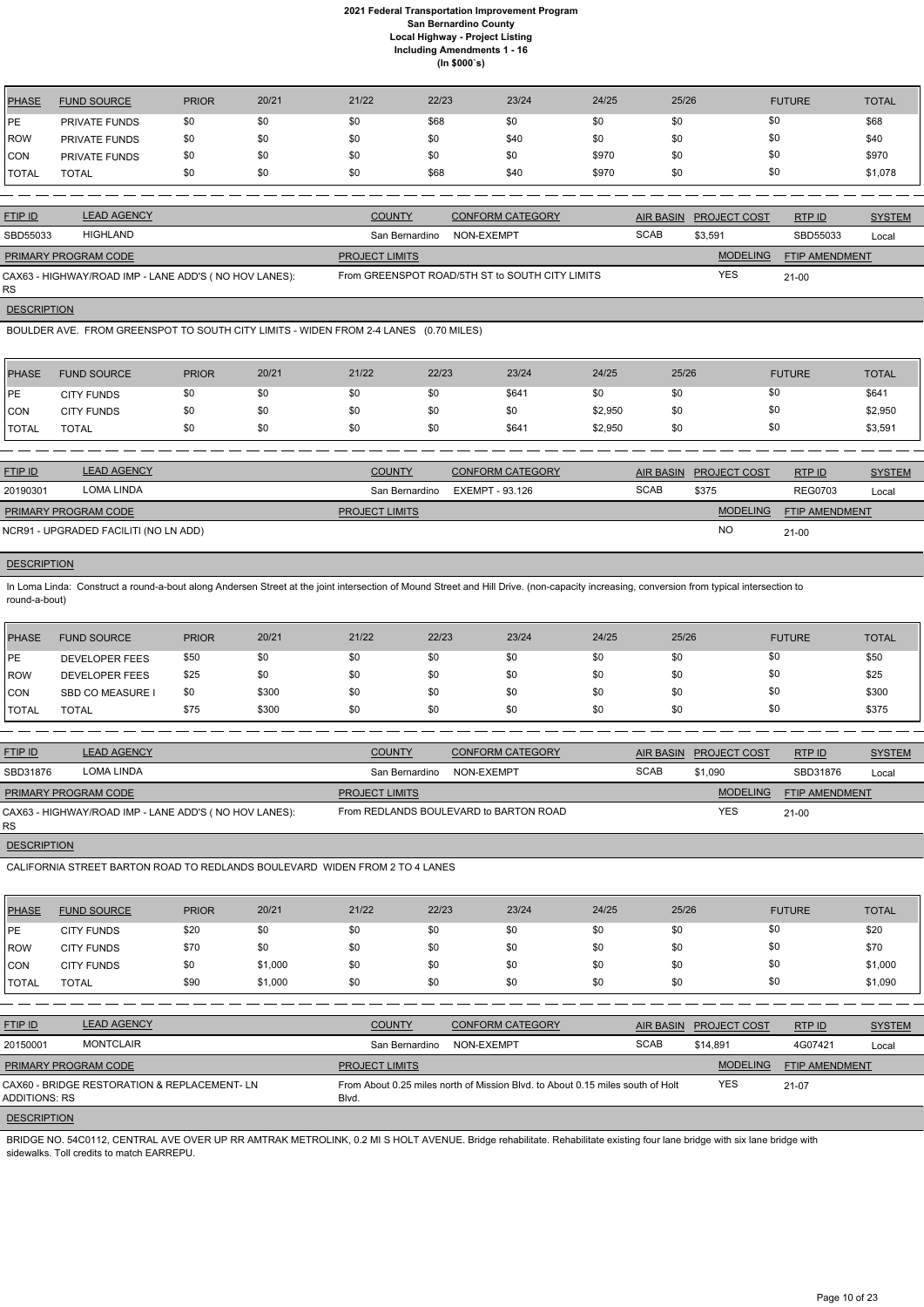## **2021 Federal Transportation Improvement Program San Bernardino County Local Highway - Project Listing**

**Including Amendments 1 - 16**

**(In \$000`s)** PHASE FUND SOURCE PRIOR 20/21 21/22 22/23 23/24 24/25 25/26 FUTURE TOTAL PE 2016 EARMARK REPURPOSING \$1,440 \$0 \$0 \$0 \$0 \$0 \$0 \$0 \$0 \$0 \$0 \$0 \$0 \$1,440 PE 2020 EARMARK REPURPOSING \$0 \$0 \$245 \$0 \$0 \$0 \$0 \$0 \$0 \$0 \$0 \$0 \$0 \$245 PE BRIDGE - LOCAL \$531 \$0 \$548 \$0 \$0 \$0 \$0 \$0 \$1,079 PE CITY FUNDS \$69 \$0 \$132 \$0 \$0 \$0 \$0 \$0 \$0 \$0 \$0 \$0 \$201 ROW BRIDGE - LOCAL \$0 \$0 \$0 \$0 \$483 \$0 \$0 \$0 \$0 \$0 \$0 \$0 \$483 ROW CITY FUNDS \$0 \$0 \$0 \$0 \$63 \$0 \$0 \$0 \$0 \$0 \$0 \$0 \$63 CON CITY FUNDS \$0 \$0 \$1,305 \$0 \$0 \$0 \$0 \$0 \$0 \$0 \$0 \$0 \$0 \$1,305 CON LOCAL ADVANCE **CONSTRUCTION** \$0 \$0 \$10,075 \$0 \$0 \$0 \$0 \$0 \$10,075 TOTAL TOTAL \$2,040 \$0 \$12,305 \$546 \$0 \$0 \$0 \$0 \$14,891

| <b>LEAD AGENCY</b><br><b>FTIP ID</b><br><b>COUNTY</b><br><b>CONFORM CATEGORY</b><br><b>RTPID</b><br>AIR BASIN PROJECT COST<br><b>ONTARIO</b><br><b>SCAB</b><br>20150201<br>2002160<br>\$45.028<br>San Bernardino<br>NON-EXEMPT<br><b>MODELING</b><br><b>FTIP AMENDMENT</b><br><b>PRIMARY PROGRAM CODE</b><br><b>PROJECT LIMITS</b><br><b>YES</b><br>CAX76 - ADDING A LANE THROUGH A BOTTLENECK: RS<br>From FOURTH ST to AIRPORT DRIVE<br>$21 - 00$ |  |  |  |               |
|----------------------------------------------------------------------------------------------------------------------------------------------------------------------------------------------------------------------------------------------------------------------------------------------------------------------------------------------------------------------------------------------------------------------------------------------------|--|--|--|---------------|
|                                                                                                                                                                                                                                                                                                                                                                                                                                                    |  |  |  | <b>SYSTEM</b> |
|                                                                                                                                                                                                                                                                                                                                                                                                                                                    |  |  |  | Local         |
|                                                                                                                                                                                                                                                                                                                                                                                                                                                    |  |  |  |               |
|                                                                                                                                                                                                                                                                                                                                                                                                                                                    |  |  |  |               |

## **DESCRIPTION**

GROVE AVE CORRIDOR: WIDEN GROVE BETWEEN FOURTH ST AND STATE ST / AIRPORT DR (4-6 LNS); AND IMPROVEMENTS TO GROVE AVE / HOLT BLVD INTERSECTION. Toll Credit to match EARREPU.

| PHASE      | <b>FUND SOURCE</b>                 | <b>PRIOR</b> | 20/21 | 21/22 | 22/23   | 23/24 | 24/25 | 25/26    | <b>FUTURE</b> | <b>TOTAL</b> |
|------------|------------------------------------|--------------|-------|-------|---------|-------|-------|----------|---------------|--------------|
| PE         | 2016 EARMARK<br><b>REPURPOSING</b> | \$3,335      | \$0   | \$0   | \$0     | \$0   | \$0   | \$0      | \$0           | \$3,335      |
| l PE       | DEMO-SAFETEA-LU                    | \$1,834      | \$0   | \$0   | \$0     | \$0   | \$0   | \$0      | \$0           | \$1,834      |
| PE         | <b>DEVELOPER FEES</b>              | \$204        | \$0   | \$0   | \$0     | \$0   | \$0   | \$0      | \$0           | \$204        |
| <b>PE</b>  | <b>SBD CO MEASURE I</b>            | \$255        | \$0   | \$0   | \$0     | \$0   | \$0   | \$0      | \$0           | \$255        |
| <b>ROW</b> | DEVELOPER FEES                     | \$0          | \$0   | \$0   | \$5,916 | \$0   | \$0   | \$0      | \$0           | \$5,916      |
| <b>ROW</b> | <b>SBD CO MEASURE I</b>            | \$7,409      | \$0   | \$0   | \$0     | \$0   | \$0   | \$0      | \$0           | \$7,409      |
| <b>CON</b> | <b>DEVELOPER FEES</b>              | \$0          | \$0   | \$0   | \$0     | \$0   | \$0   | \$11,577 | \$0           | \$11,577     |
| <b>CON</b> | <b>SBD CO MEASURE I</b>            | \$14,498     | \$0   | \$0   | \$0     | \$0   | \$0   | \$0      | \$0           | \$14,498     |
| TOTAL      | <b>TOTAL</b>                       | \$27,535     | \$0   | \$0   | \$5,916 | \$0   | \$0   | \$11,577 | \$0           | \$45,028     |

| <b>FTIP ID</b>       | <b>LEAD AGENCY</b>           | <b>COUNTY</b>         | <b>CONFORM CATEGORY</b>        |             | AIR BASIN PROJECT COST | RTP ID                | <b>SYSTEM</b> |
|----------------------|------------------------------|-----------------------|--------------------------------|-------------|------------------------|-----------------------|---------------|
| 20150004             | RANCHO CUCAMONGA             |                       | San Bernardino EXEMPT - 93.126 | <b>SCAB</b> | \$1.490                | 20010133              | Local         |
| PRIMARY PROGRAM CODE |                              | <b>PROJECT LIMITS</b> |                                |             | <b>MODELING</b>        | <b>FTIP AMENDMENT</b> |               |
|                      | NCN26 - BICYCLE FACILITY-NEW |                       |                                |             | <b>NO</b>              | $21 - 03$             |               |

## **DESCRIPTION**

IMPROVE FOOTHILL BOULEVARD (OLD STATE ROUTE 66) BETWEEN GROVE AVENUE AND SAN BERNARDINO RD: INCLUDES BIKE LANES, SIDEWALKS, STREET LIGHTS, TRAFFIC SIGNAL, PAVEMENT REHABILITATION, AND STRIPING.

| PHASE          | <b>FUND SOURCE</b> | <b>PRIOR</b> | 20/21 | 21/22 | 22/23 | 23/24   | 24/25 | 25/26 | <b>FUTURE</b> | <b>TOTAL</b> |
|----------------|--------------------|--------------|-------|-------|-------|---------|-------|-------|---------------|--------------|
| PE             | <b>CITY FUNDS</b>  | \$50         |       | \$120 | \$120 | \$0     | \$0   | \$0   | \$0           | \$290        |
| CON            | <b>CITY FUNDS</b>  | \$0          | \$0   | \$0   | \$0   | \$1,200 | \$0   | \$0   | \$0           | \$1,200      |
| <b>I</b> TOTAL | <b>TOTAL</b>       | \$50         |       | \$120 | \$120 | \$1,200 | \$0   | \$0   | \$0           | \$1,490      |

| <b>FTIP ID</b> | <b>LEAD AGENCY</b> | <b>COUNTY</b>        | <b>ORM CATEGORY</b><br><b>PONEL</b> | <b>AIR BASIN</b> | COS <sub>1</sub><br>PROJEC <sup>-</sup> | <b>RTPID</b> | SYSTEM |
|----------------|--------------------|----------------------|-------------------------------------|------------------|-----------------------------------------|--------------|--------|
| 20190004       | RANCHO CUCAMONGA   | ı Bernardino<br>.'nn | - 93.126<br>EXEMP                   | SCAB             | \$175,150                               | 2016A319     | Loca.  |

| <b>PRIMARY PROGRAM CODE</b>                                        | <b>PROJECT LIMITS</b> | <b>MODELING</b> | <b>FTIP AMENDMENT</b> |
|--------------------------------------------------------------------|-----------------------|-----------------|-----------------------|
| NCN31 - GRADE SEPARATION; RAIL/HWY CROSSING-NON<br><b>CAPACITY</b> |                       | <b>NO</b>       | $21 - 03$             |
| <b>DESCRIPTION</b>                                                 |                       |                 |                       |

In Rancho Cucamonga: Etiwanda Ave & SCRRA Grade Separation; Project replaces an at grade railroad crossing with an overhead roadway at the SCRRA/BNSF railroad corridor.

| <b>PHASE</b> | <b>FUND SOURCE</b>                             | <b>PRIOR</b> | 20/21    | 21/22 | 22/23     | 23/24 | 24/25 | 25/26 | <b>FUTURE</b> | <b>TOTAL</b> |
|--------------|------------------------------------------------|--------------|----------|-------|-----------|-------|-------|-------|---------------|--------------|
| <b>IPE</b>   | <b>SB1TRADE CORRIDOR</b><br><b>ENHANCEMENT</b> | \$2,000      | \$3,000  | \$0   | \$0       | \$0   | \$0   | \$0   | \$0           | \$5,000      |
| <b>IROW</b>  | <b>SB1TRADE CORRIDOR</b><br><b>ENHANCEMENT</b> | \$5,000      | \$13,000 | \$0   | \$0       | \$0   | \$0   | \$0   | \$0           | \$18,000     |
| ICON         | <b>SB1TRADE CORRIDOR</b><br><b>ENHANCEMENT</b> | \$0          | \$0      | \$0   | \$152,150 | \$0   | \$0   | \$0   | \$0           | \$152,150    |
| <b>TOTAL</b> | <b>TOTAL</b>                                   | \$7,000      | \$16,000 | \$0   | \$152.150 | \$0   | \$0   | \$0   | \$0           | \$175,150    |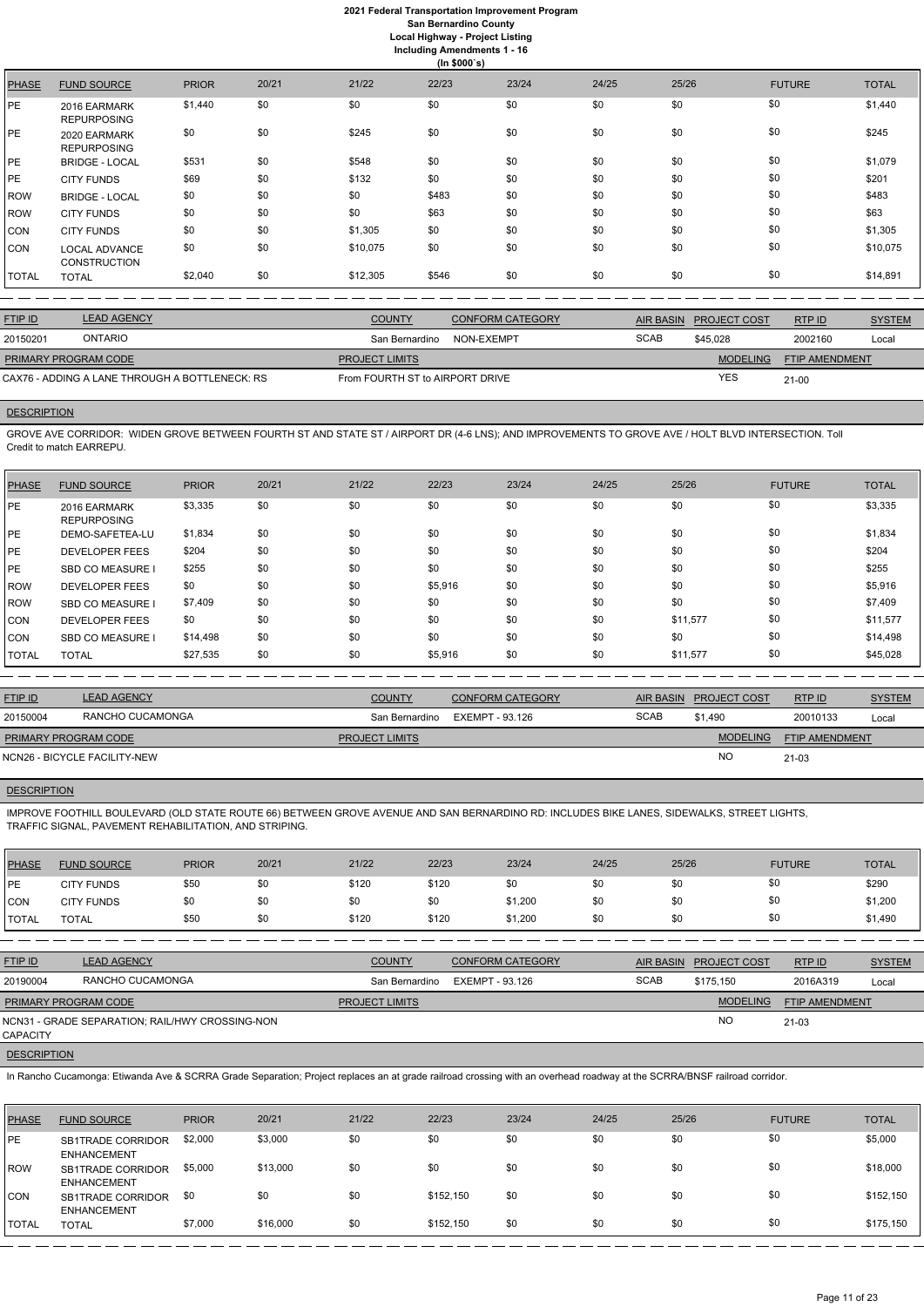**(In \$000`s)**

| <b>FTIP ID</b>              | <b>LEAD AGENCY</b>                             | <b>COUNTY</b>         | <b>CONFORM CATEGORY</b> |             | AIR BASIN PROJECT COST | RTPID                 | <b>SYSTEM</b> |
|-----------------------------|------------------------------------------------|-----------------------|-------------------------|-------------|------------------------|-----------------------|---------------|
| SBD990203                   | RANCHO CUCAMONGA                               | San Bernardino        | <b>TCM</b>              | <b>SCAB</b> | \$7.472                | 7120001               | Local         |
| <b>PRIMARY PROGRAM CODE</b> |                                                | <b>PROJECT LIMITS</b> |                         |             | <b>MODELING</b>        | <b>FTIP AMENDMENT</b> |               |
|                             | ITS14 - VAR TRAFIC OP SYS ELE (ITS05 TO ITS13) |                       |                         |             |                        | $21 - 03$             |               |

#### **DESCRIPTION**

INSTALLING CLOSED CIRCUIT TELEVISION (CCTV) CAMERAS, VIDEO DETECTION SYSTEM (VDS), FIBER OPTIC CABLE AND CONDUIT, COMMUNICATION NETWORKING EQUIPMENT, UPGRADING AND INTEGRATING OVER 50 TRAFFIC SIGNALS INTO THE TRAFFIC MANAGEMENT CENTER (TMC) LOCATED AT CITY HALL, AND IMPLEMENTING TRAFFIC SIGNAL COORDINATION TIMING. LOCATIONS INCLUDE MILLIKEN AND ARROW RTE CORRIDORS, 19TH STREET FROM SAPPHIRE TO HAVEN, ROCHESTER FROM BASE LINE RD TO VINTAGE DR, AND DAY CREEK FROM BASE LINE TO WILSON AVE

| <b>PHASE</b> | <b>FUND SOURCE</b> | <b>PRIOR</b> | 20/21 | 21/22 | 22/23   | 23/24 | 24/25 | 25/26 | <b>FUTURE</b> | <b>TOTAL</b> |
|--------------|--------------------|--------------|-------|-------|---------|-------|-------|-------|---------------|--------------|
| <b>IPE</b>   | <b>AGENCY</b>      | \$0          | \$0   | \$612 | \$0     | \$0   | \$0   | \$0   | \$0           | \$612        |
| CON          | <b>AGENCY</b>      | \$0          | \$0   | \$0   | \$6,860 | \$0   | \$0   | \$0   | \$0           | \$6,860      |
| <b>TOTAL</b> | <b>TOTAL</b>       | \$0          | \$0   | \$612 | \$6,860 | \$0   | \$0   | \$0   | \$0           | \$7,472      |

| <b>FTIP ID</b>                              | <b>LEAD AGENCY</b> | <b>COUNTY</b>                | <b>CONFORM CATEGORY</b> |             | AIR BASIN PROJECT COST | RTPID                 | <b>SYSTEM</b> |
|---------------------------------------------|--------------------|------------------------------|-------------------------|-------------|------------------------|-----------------------|---------------|
| 200035                                      | REDLANDS           | San Bernardino               | NON-EXEMPT              | <b>SCAB</b> | \$950                  | 200035                | Local         |
| <b>PRIMARY PROGRAM CODE</b>                 |                    | <b>PROJECT LIMITS</b>        |                         |             | <b>MODELING</b>        | <b>FTIP AMENDMENT</b> |               |
| CAX66 - NEW CONNECTNS/CROSS TRAFFIC IMP: RS |                    | From 5TH AVE to I-10 FREEWAY |                         |             | <b>YES</b>             | $21 - 00$             |               |

## **DESCRIPTION**

WABASH AV FROM 5TH ST TO I-10 - CONSTRUCT NEW 2 LANE STREET TO I-10 TO MATCH ON AND OFF RAMPS-CONSTRUCT MISSING LINK (2 LANE IN EACH DIRECTION)-1 MILE

| PHASE        | <b>FUND SOURCE</b> | <b>PRIOR</b> | 20/21 | 21/22 | 22/23 | 23/24 | 24/25 | 25/26 | <b>FUTURE</b> | <b>TOTAL</b> |
|--------------|--------------------|--------------|-------|-------|-------|-------|-------|-------|---------------|--------------|
| ROW          | PRIVATE FUNDS      | \$0          |       | \$100 | \$0   | \$0   | \$0   | \$0   | \$0           | \$100        |
| CON          | PRIVATE FUNDS      | \$0          |       | \$0   | \$850 | \$0   | \$0   | \$0   | \$0           | \$850        |
| <b>TOTAL</b> | <b>TOTAL</b>       | \$0          |       | \$100 | \$850 | \$0   | \$0   | \$0   | \$Ο           | \$950        |

| <b>FTIP ID</b>       | <b>LEAD AGENCY</b>                                    | <b>COUNTY</b>         | <b>CONFORM CATEGORY</b>                      |             | AIR BASIN PROJECT COST | RTPID                 | <b>SYSTEM</b> |
|----------------------|-------------------------------------------------------|-----------------------|----------------------------------------------|-------------|------------------------|-----------------------|---------------|
| 200419               | <b>REDLANDS</b>                                       | San Bernardino        | NON-EXEMPT                                   | <b>SCAB</b> | \$7.200                | 200419                | Local         |
| PRIMARY PROGRAM CODE |                                                       | <b>PROJECT LIMITS</b> |                                              |             | <b>MODELING</b>        | <b>FTIP AMENDMENT</b> |               |
| RS.                  | CAX63 - HIGHWAY/ROAD IMP - LANE ADD'S (NO HOV LANES): |                       | From NORTH CITY LIMITS to 3,00' N/O PALMETTO |             | <b>YES</b>             | $21-00$               |               |

## **DESCRIPTION**

ALABAMA STREET WIDENING - WIDEN FROM 2-4 LANES FROM NORTH CITY LIMITS TO 3,000 FT. NORTH PALMETTO

| PHASE        | <b>FUND SOURCE</b> | <b>PRIOR</b> | 20/21 | 21/22 | 22/23   | 23/24 | 24/25 | 25/26 | <b>FUTURE</b> | <b>TOTAL</b> |
|--------------|--------------------|--------------|-------|-------|---------|-------|-------|-------|---------------|--------------|
| <b>IPE</b>   | <b>CITY FUNDS</b>  | \$0          | \$700 | \$0   | \$0     | \$0   | \$0   | \$0   | \$0           | \$700        |
| ROW          | <b>CITY FUNDS</b>  | \$0          | \$0   | \$500 | \$0     | \$0   | \$0   | \$0   | \$0           | \$500        |
| CON          | <b>CITY FUNDS</b>  | \$0          | \$0   | \$0   | \$6,000 | \$0   | \$0   | \$0   | \$0           | \$6,000      |
| <b>TOTAL</b> | <b>TOTAL</b>       | \$0          | \$700 | \$500 | \$6,000 | \$0   | \$0   | \$0   | \$0           | \$7,200      |

| <b>LEAD AGENCY</b>                   | <b>COUNTY</b>         | <b>CONFORM CATEGORY</b> |                                     |                 | RTPID                  | <b>SYSTEM</b> |
|--------------------------------------|-----------------------|-------------------------|-------------------------------------|-----------------|------------------------|---------------|
| REDLANDS                             | San Bernardino        | EXEMPT - 93.126         | <b>SCAB</b>                         | \$540           | 4GL04                  | Local         |
| PRIMARY PROGRAM CODE                 | <b>PROJECT LIMITS</b> |                         |                                     | <b>MODELING</b> | <b>FTIP AMENDMENT</b>  |               |
| NCR81 - CURB AND GUTTER IMPROVEMENTS |                       |                         |                                     | <b>NC</b>       | $21-00$                |               |
|                                      |                       |                         | From LUGONIA to SAN BERNARDINO AVE. |                 | AIR BASIN PROJECT COST |               |

#### **DESCRIPTION**

ORANGE STREET FROM LUGONIA TO SAN BERNARDINO AVE. -WIDEN THE EAST SIDE OF THE STREET TO REMOVE A RESTRICTION IN THE ROADWAY TRAVEL AREA. PROJECT INCLUDES ROAD PAVING, CURB AND GUTTER, SIDEWALK, STREET LIGHTING, STRIPING AND MARKING, AND LANDSCAPE IMPROVEMENTS. THE PROJECT WILL IMPROVE PEDESTRIAN AND VEHICULAR SAFE TRAVEL AND CIRCULATION.

| <b>PHASE</b>   | <b>FUND SOURCE</b>                             | <b>PRIOR</b> | 20/21                                                  | 21/22                 | 22/23      | 23/24                   | 24/25       | 25/26            |                     | <b>FUTURE</b>         | <b>TOTAL</b>  |
|----------------|------------------------------------------------|--------------|--------------------------------------------------------|-----------------------|------------|-------------------------|-------------|------------------|---------------------|-----------------------|---------------|
| <b>IPE</b>     | <b>DEVELOPER FEES</b>                          | \$0          | \$60                                                   | \$0                   | \$0        | \$0                     | \$0         | \$0              | \$0                 |                       | \$60          |
| <b>CON</b>     | <b>DEVELOPER FEES</b>                          | \$0          | \$0                                                    | \$87                  | \$0        | \$0                     | \$0         | \$0              | \$0                 |                       | \$87          |
| <b>CON</b>     | <b>SBD CO MEASURE I</b>                        | \$0          | \$0                                                    | \$393                 | \$0        | \$0                     | \$0         | \$0              | \$0                 |                       | \$393         |
| <b>TOTAL</b>   | <b>TOTAL</b>                                   | \$0          | \$60                                                   | \$480                 | \$0        | \$0                     | \$0         | \$0              | \$0                 |                       | \$540         |
|                |                                                |              |                                                        |                       |            |                         |             |                  |                     |                       |               |
| <b>FTIP ID</b> | <b>LEAD AGENCY</b>                             |              |                                                        | <b>COUNTY</b>         |            | <b>CONFORM CATEGORY</b> |             | <b>AIR BASIN</b> | <b>PROJECT COST</b> | RTP ID                | <b>SYSTEM</b> |
| 20190012       | <b>RIALTO</b>                                  |              |                                                        | San Bernardino        | NON-EXEMPT |                         | <b>SCAB</b> |                  | \$13,206            | 2016A319              | Local         |
|                | PRIMARY PROGRAM CODE                           |              |                                                        | <b>PROJECT LIMITS</b> |            |                         |             |                  | <b>MODELING</b>     | <b>FTIP AMENDMENT</b> |               |
|                | CAX76 - ADDING A LANE THROUGH A BOTTLENECK: RS |              | From South City Limits (Santa Ana River) to Slover Ave |                       |            |                         |             | <b>YES</b>       | $21 - 00$           |                       |               |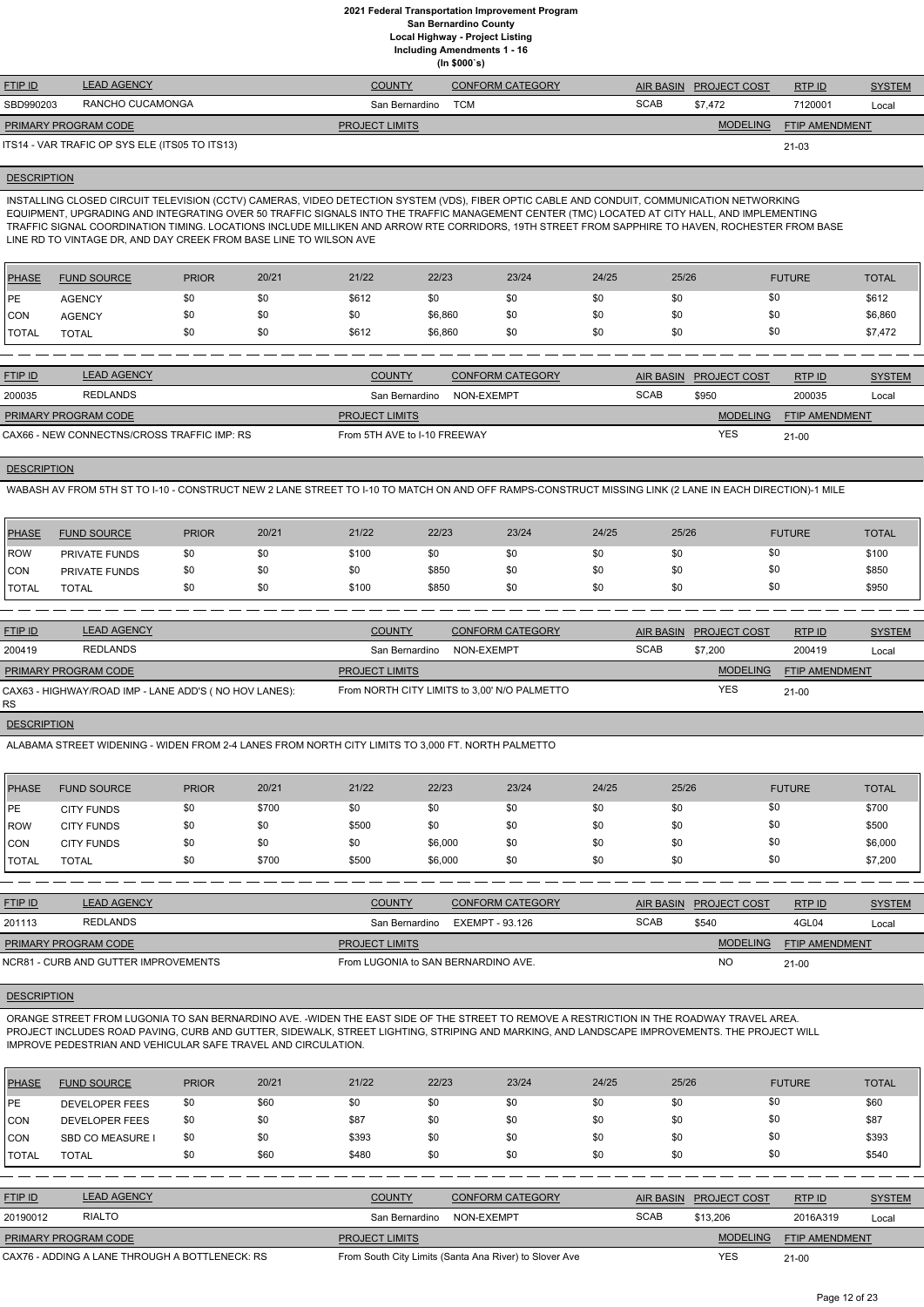## **DESCRIPTION**

Rialto: Widen Riverside Ave; from South City Limits to Slover Ave 4-6 lanes.

| PHASE        | <b>FUND SOURCE</b>    | <b>PRIOR</b> | 20/21 | 21/22   | 22/23 | 23/24 | 24/25 | 25/26 | <b>FUTURE</b> | <b>TOTAL</b> |
|--------------|-----------------------|--------------|-------|---------|-------|-------|-------|-------|---------------|--------------|
| <b>IPE</b>   | <b>CITY FUNDS</b>     | \$1,314      | \$0   | \$0     | \$0   | \$0   | \$0   | \$0   | \$0           | \$1,314      |
| <b>IPE</b>   | <b>DEVELOPER FEES</b> | \$900        | \$0   | \$0     | \$0   | \$0   | \$0   | \$0   | \$0           | \$900        |
| ROW          | <b>CITY FUNDS</b>     | \$1,200      | \$0   | \$0     | \$0   | \$0   | \$0   | \$0   | \$0           | \$1,200      |
| ROW          | <b>DEVELOPER FEES</b> | \$800        | \$0   | \$0     | \$0   | \$0   | \$0   | \$0   | \$0           | \$800        |
| CON          | <b>CITY FUNDS</b>     | \$0          | \$0   | \$5,300 | \$0   | \$0   | \$0   | \$0   | \$0           | \$5,300      |
| ICON         | <b>DEVELOPER FEES</b> | \$0          | \$0   | \$3,692 | \$0   | \$0   | \$0   | \$0   | \$0           | \$3,692      |
| <b>TOTAL</b> | <b>TOTAL</b>          | \$4,214      | \$0   | \$8,992 | \$0   | \$0   | \$0   | \$0   | \$0           | \$13,206     |

| <b>FTIP ID</b>              | <b>LEAD AGENCY</b>                             | <b>COUNTY</b>         | <b>CONFORM CATEGORY</b> |             | AIR BASIN PROJECT COST | RTP ID                | <b>SYSTEM</b> |
|-----------------------------|------------------------------------------------|-----------------------|-------------------------|-------------|------------------------|-----------------------|---------------|
| 20190013                    | <b>RIALTO</b>                                  | San Bernardino        | EXEMPT - 93.126         | <b>SCAB</b> | \$11.643               | 2016A319              | Local         |
| <b>PRIMARY PROGRAM CODE</b> |                                                | <b>PROJECT LIMITS</b> |                         |             | <b>MODELING</b>        | <b>FTIP AMENDMENT</b> |               |
|                             | NCR36 - BRIDGE RESTORATION & REPLC (NO LN ADD) |                       |                         |             | <b>NC</b>              | $21-00$               |               |

## **DESCRIPTION**

Rialto: Reconfigure/widen Alder Ave over SR-210, and widen Locust Ave from Renaissance Pkwy to Casmalia St. Alder Ave bridge widening will accommodate additional left and right turn lanes for on and off ramps from N&S bound Alder, provide for full standard lanes. Locust Ave widening will accommodate class II bike lanes, and ADA compliant sidewalks. (Non-Capacity)

| <b>PHASE</b> | <b>FUND SOURCE</b>    | <b>PRIOR</b> | 20/21   | 21/22 | 22/23 | 23/24 | 24/25 | 25/26 | <b>FUTURE</b> | <b>TOTAL</b> |
|--------------|-----------------------|--------------|---------|-------|-------|-------|-------|-------|---------------|--------------|
| <b>IPE</b>   | <b>AGENCY</b>         | \$909        | \$0     | \$0   | \$0   | \$0   | \$0   | \$0   | \$0           | \$909        |
| <b>IPE</b>   | <b>CITY FUNDS</b>     | \$250        | \$0     | \$0   | \$0   | \$0   | \$0   | \$0   | \$0           | \$250        |
| <b>IPE</b>   | <b>DEVELOPER FEES</b> | \$511        | \$0     | \$0   | \$0   | \$0   | \$0   | \$0   | \$0           | \$511        |
| <b>CON</b>   | <b>AGENCY</b>         | \$0          | \$1,135 | \$0   | \$0   | \$0   | \$0   | \$0   | \$0           | \$1,135      |
| <b>CON</b>   | <b>CITY FUNDS</b>     | \$0          | \$8,838 | \$0   | \$0   | \$0   | \$0   | \$0   | \$0           | \$8,838      |
| <b>TOTAL</b> | <b>TOTAL</b>          | \$1,670      | \$9,973 | \$0   | \$0   | \$0   | \$0   | \$0   | \$0           | \$11,643     |

| <b>FTIP ID</b>              | <b>LEAD AGENCY</b>                                    | <b>COUNTY</b>         | <b>CONFORM CATEGORY</b>                                       |             | AIR BASIN PROJECT COST | RTPID                 | <b>SYSTEM</b> |
|-----------------------------|-------------------------------------------------------|-----------------------|---------------------------------------------------------------|-------------|------------------------|-----------------------|---------------|
| 200619                      | SAN BERNARDINO COUNTY                                 | San Bernardino        | NON-EXEMPT                                                    | <b>SCAB</b> | \$32.669               | 200619                | Local         |
| <b>PRIMARY PROGRAM CODE</b> |                                                       | <b>PROJECT LIMITS</b> |                                                               |             | <b>MODELING</b>        | <b>FTIP AMENDMENT</b> |               |
| RS                          | CAX63 - HIGHWAY/ROAD IMP - LANE ADD'S (NO HOV LANES): | CREEK                 | From 0.2 MILES EAST OF CAJON CREEK to 0.2 MILES WEST OF CAJON |             | <b>YES</b>             | $21 - 16$             |               |
| <b>DEOODIDTION</b>          |                                                       |                       |                                                               |             |                        |                       |               |

#### DESCRIPTION

GLEN HELEN PARKWAY - FROM 0.2 MILES WEST OF CAJON CREEK TO 0.2 MILES EAST OF CAJON CREEK-REPLACE 36 FT WIDE 48 FT LONG 2 LN BRIDGE OVER CAJON CREEK W/ 102 FT, 526 FT LONG 4 LN BRIDGE (54C0025)

| <b>PHASE</b> | <b>FUND SOURCE</b>    | <b>PRIOR</b> | 20/21 | 21/22 | 22/23 | 23/24 | 24/25 | 25/26    | <b>FUTURE</b> | <b>TOTAL</b> |
|--------------|-----------------------|--------------|-------|-------|-------|-------|-------|----------|---------------|--------------|
| PE           | <b>BRIDGE - LOCAL</b> | \$2,080      | \$0   | \$0   | \$0   | \$0   | \$0   | \$0      | \$0           | \$2,080      |
| PE           | <b>COUNTY</b>         | \$270        | \$0   | \$0   | \$0   | \$0   | \$0   | \$0      | \$0           | \$270        |
| ROW          | <b>BRIDGE - LOCAL</b> | \$1,195      | \$0   | \$0   | \$0   | \$266 | \$0   | \$0      | \$0           | \$1,461      |
| ROW          | <b>COUNTY</b>         | \$155        | \$0   | \$0   | \$0   | \$34  | \$0   | \$0      | \$0           | \$189        |
| <b>CON</b>   | <b>BRIDGE - LOCAL</b> | \$0          | \$0   | \$0   | \$0   | \$0   | \$0   | \$25,381 | \$0           | \$25,381     |
| <b>CON</b>   | <b>COUNTY</b>         | \$0          | \$0   | \$0   | \$0   | \$0   | \$0   | \$3,288  | \$0           | \$3,288      |
| I TOTAL      | <b>TOTAL</b>          | \$3,700      | \$0   | \$0   | \$0   | \$300 | \$0   | \$28,669 | \$0           | \$32,669     |

| <b>FTIP ID</b> | LEAD AGENCY                  | <b>COUNTY</b>  | <b>CONFORM CATEGORY</b> | AIR BASIN | <b>PROJECT COST</b> | RTP ID | <b>SYSTEM</b> |
|----------------|------------------------------|----------------|-------------------------|-----------|---------------------|--------|---------------|
| 200810         | <b>SAN BERNARDINO COUNTY</b> | San Bernardino | NON-EXEMPT              | MDAB      | \$1,526             | 200810 | Loca          |

| PRIMARY PROGRAM CODE                                                | <b>PROJECT LIMITS</b>                             | <b>MODELING</b> | <b>FTIP AMENDMENT</b> |
|---------------------------------------------------------------------|---------------------------------------------------|-----------------|-----------------------|
| CAY60 - BRIDGE RESTORATION & REPLACEMENT-LN<br><b>ADDITIONS: GM</b> | From 150' E/O MOJAVE FLOOD CHANNEL to BRIDGE SPAN | YES             | $21-00$               |

## **DESCRIPTION**

BAKER BLVD. BRIDGE - OVER MOJAVE RIVER, 0.2 MI SW OF DEATH VALLEY RD REPLACE 2 LANE BRIDGE W 4 LANE BRIDGE (BRIDGE NO 54C0127)

| <b>PHASE</b> | <b>FUND SOURCE</b> | <b>PRIOR</b> | 20/21 | 21/22 | 22/23   | 23/24 | 24/25 | 25/26 | <b>FUTURE</b> | <b>TOTAL</b> |
|--------------|--------------------|--------------|-------|-------|---------|-------|-------|-------|---------------|--------------|
| <b>IPE</b>   | <b>COUNTY</b>      | \$264        | \$0   | \$0   | \$0     | \$0   | \$0   | \$0   | \$0           | \$264        |
| <b>CON</b>   | <b>COUNTY</b>      | \$0          | \$0   | \$0   | \$1,262 | \$0   | \$0   | \$0   | \$0           | \$1,262      |
| <b>TOTAL</b> | <b>TOTAL</b>       | \$264        | \$0   | \$0   | \$1,262 | \$0   | \$0   | \$0   | \$0           | \$1,526      |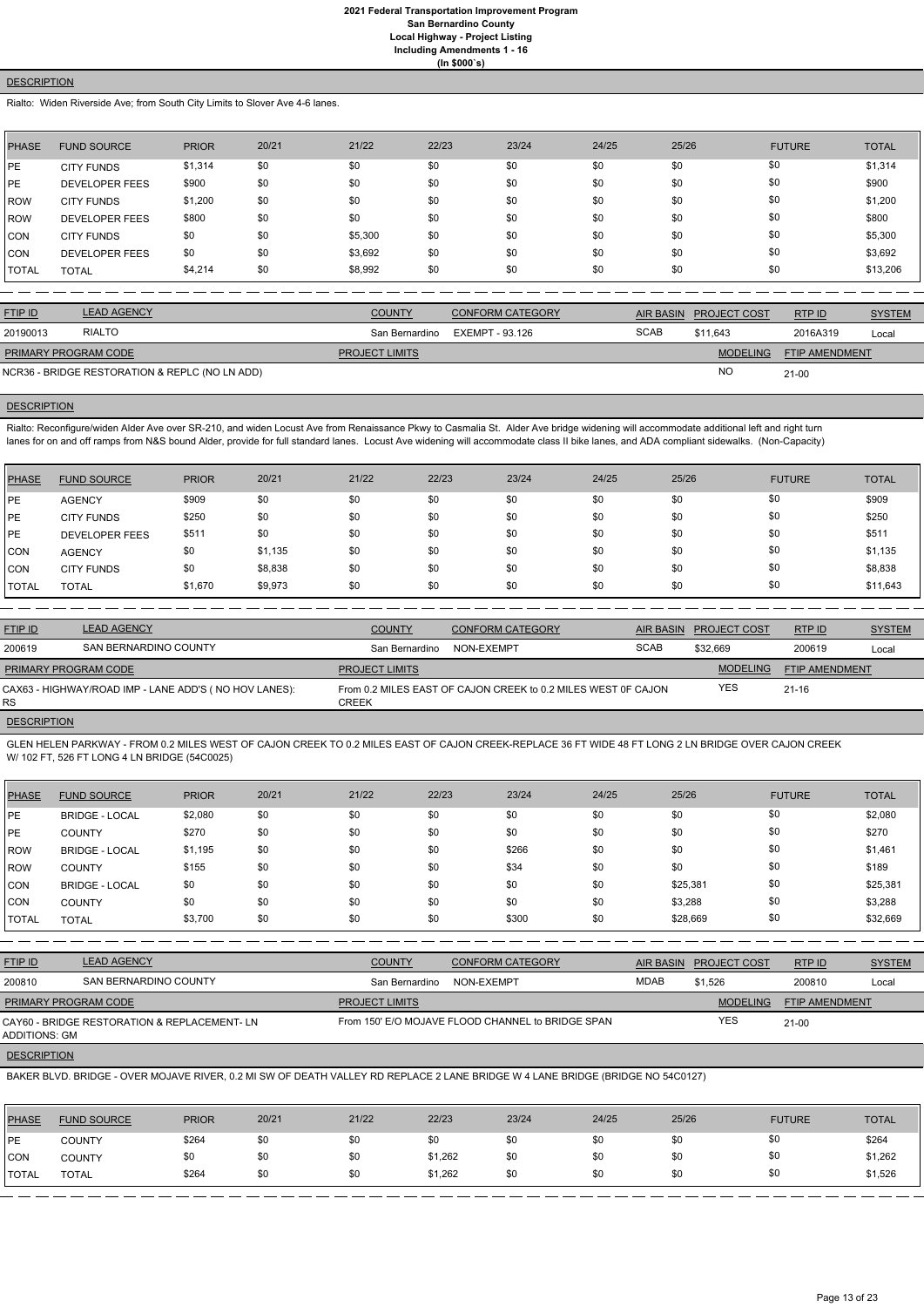## **2021 Federal Transportation Improvement Program San Bernardino County Local Highway - Project Listing**

**Including Amendments 1 - 16**

|  | (ln \$000's) |  |
|--|--------------|--|
|  |              |  |

| <b>FTIP ID</b>              | <b>LEAD AGENCY</b>                                    | <b>COUNTY</b>         | <b>CONFORM CATEGORY</b>                           |             | AIR BASIN PROJECT COST | RTP ID         | <b>SYSTEM</b> |
|-----------------------------|-------------------------------------------------------|-----------------------|---------------------------------------------------|-------------|------------------------|----------------|---------------|
| 200835                      | SAN BERNARDINO COUNTY                                 | San Bernardino        | NON-EXEMPT                                        | <b>SCAB</b> | \$4,873                | 200835         | Local         |
| <b>PRIMARY PROGRAM CODE</b> |                                                       | <b>PROJECT LIMITS</b> |                                                   |             | <b>MODELING</b>        | FTIP AMENDMENT |               |
| <b>RS</b>                   | CAX63 - HIGHWAY/ROAD IMP - LANE ADD'S (NO HOV LANES): |                       | From CHERRY AVE. to FONTANA CITY LIMITS (ELM AVE) |             | <b>YES</b>             | $21-00$        |               |

**DESCRIPTION** 

SAN BERNARDINO AVE. FROM CHERRY AVE. TO FONTANA CITY LIMITS (ELM AVE.) (1.27 MILES)-WIDEN 2-4 LANES (North side only)

| PHASE        | <b>FUND SOURCE</b> | <b>PRIOR</b> | 20/21   | 21/22 | 22/23 | 23/24 | 24/25 | 25/26 | <b>FUTURE</b> | <b>TOTAL</b> |
|--------------|--------------------|--------------|---------|-------|-------|-------|-------|-------|---------------|--------------|
| IPE.         | <b>COUNTY</b>      | \$400        | \$0     | \$0   | \$0   | \$0   | \$0   | \$0   | \$0           | \$400        |
| <b>ROW</b>   | <b>COUNTY</b>      | \$0          | \$350   | \$0   | \$0   | \$0   | \$0   | \$0   | \$0           | \$350        |
| <b>CON</b>   | <b>COUNTY</b>      | \$0          | \$4,123 | \$0   | \$0   | \$0   | \$0   | \$0   | \$0           | \$4,123      |
| <b>TOTAL</b> | <b>TOTAL</b>       | \$400        | \$4,473 | \$0   | \$0   | \$0   | \$0   | \$0   | \$0           | \$4,873      |

Restripe existing structural section of Baker Blvd between I-15 ramps and SH 127 from 2 - 4 lane configuration in conjunction with project to replace existing 2 lane bridge 54CO127 with 4 lane bridge

| <b>FTIP ID</b>              | <b>LEAD AGENCY</b>                                    | <b>COUNTY</b>         | <b>CONFORM CATEGORY</b>                                         |             | AIR BASIN PROJECT COST | RTP ID                | <b>SYSTEM</b> |
|-----------------------------|-------------------------------------------------------|-----------------------|-----------------------------------------------------------------|-------------|------------------------|-----------------------|---------------|
| 200843                      | SAN BERNARDINO COUNTY                                 | San Bernardino        | NON-EXEMPT                                                      | <b>SCAB</b> | \$5,650                | 200843                | Local         |
| <b>PRIMARY PROGRAM CODE</b> |                                                       | <b>PROJECT LIMITS</b> |                                                                 |             | <b>MODELING</b>        | <b>FTIP AMENDMENT</b> |               |
| RS.                         | CAX63 - HIGHWAY/ROAD IMP - LANE ADD'S (NO HOV LANES): | <b>RD</b>             | From 1.20 MILES OF S. BARTON ROAD to 0.42 MILES SOUTH OF BARTON |             | <b>YES</b>             | 21-00                 |               |
| <b>DESCRIPTION</b>          |                                                       |                       |                                                                 |             |                        |                       |               |

RECHE CANYON RD. FROM 1.20 MILES OF S. BARTON ROAD TO 0.42 MILES SOUTH OF BARTON RD (0.78 MILES)-WIDEN FROM 2-4 LANES

| PHASE        | <b>FUND SOURCE</b>    | <b>PRIOR</b> | 20/21 | 21/22   | 22/23   | 23/24 | 24/25 | 25/26 | <b>FUTURE</b> | <b>TOTAL</b> |
|--------------|-----------------------|--------------|-------|---------|---------|-------|-------|-------|---------------|--------------|
| <b>IPE</b>   | <b>DEVELOPER FEES</b> | \$0          | \$250 | \$800   | \$0     | \$0   | \$0   | \$0   | \$0           | \$1,050      |
| <b>ROW</b>   | <b>DEVELOPER FEES</b> | \$0          | \$0   | \$1,500 | \$0     | \$0   | \$0   | \$0   | \$0           | \$1,500      |
| CON          | <b>DEVELOPER FEES</b> | \$0          | \$0   | \$0     | \$3,100 | \$0   | \$0   | \$0   | \$0           | \$3,100      |
| <b>TOTAL</b> | <b>TOTAL</b>          | \$0          | \$250 | \$2,300 | \$3,100 | \$0   | \$0   | \$0   | \$0           | \$5,650      |

| <b>FTIP ID</b>              | <b>LEAD AGENCY</b>                             | <b>COUNTY</b>                  | <b>CONFORM CATEGORY</b> |             | AIR BASIN PROJECT COST | RTPID                 | <b>SYSTEM</b> |
|-----------------------------|------------------------------------------------|--------------------------------|-------------------------|-------------|------------------------|-----------------------|---------------|
| 20130402                    | SAN BERNARDINO COUNTY                          | San Bernardino                 | NON-EXEMPT              | <b>MDAB</b> | \$25                   | 20130402              | Local         |
| <b>PRIMARY PROGRAM CODE</b> |                                                | <b>PROJECT LIMITS</b>          |                         |             | <b>MODELING</b>        | <b>FTIP AMENDMENT</b> |               |
|                             | CAX76 - ADDING A LANE THROUGH A BOTTLENECK: RS | From West I-15 Ramps to SH 127 |                         |             | <b>YES</b>             | $21-00$               |               |

#### **DESCRIPTION**

| <b>PHASE</b> | <b>FUND SOURCE</b> | <b>PRIOR</b> | 20/21 | 21/22 | 22/23 | 23/24 | 24/25 | 25/26 | <b>FUTURE</b> | <b>TOTAL</b> |
|--------------|--------------------|--------------|-------|-------|-------|-------|-------|-------|---------------|--------------|
| <b>CON</b>   | <b>COUNTY</b>      |              |       | \$25  |       | \$0   | \$0   |       |               | \$25         |
| <b>TOTAL</b> | <b>TOTAL</b>       |              |       | \$25  | \$0   | \$0   | \$0   | ጦጣ    |               | \$25         |

| <b>FTIP ID</b>              | <b>LEAD AGENCY</b>                             | <b>COUNTY</b>               | <b>CONFORM CATEGORY</b> |      | AIR BASIN PROJECT COST | RTPID                 | <b>SYSTEM</b> |
|-----------------------------|------------------------------------------------|-----------------------------|-------------------------|------|------------------------|-----------------------|---------------|
| 20150009                    | SAN BERNARDINO COUNTY                          | San Bernardino              | NON-EXEMPT              | MDAB | \$4.790                | 4G0167                | Local         |
| <b>PRIMARY PROGRAM CODE</b> |                                                | <b>PROJECT LIMITS</b>       |                         |      | <b>MODELING</b>        | <b>FTIP AMENDMENT</b> |               |
|                             | CAX76 - ADDING A LANE THROUGH A BOTTLENECK: RS | From HELENDALE RD to NTH ST |                         |      | <b>YES</b>             | $21 - 01$             |               |

**DESCRIPTION** 

SHADOW MT RD FROM HELENDALE RD EAST TO NTH; CONSTRUCT AND EXTEND FROM 2-4 LNS - INCLUDING 4 LANE BRIDGE OVER MOJAVE RIVER & GRADE SEP OVER RAIL TRACKS WITH ADDITIONAL CONNECT TO VISTA RD ON W SIDE OF TRACKS (PA&ED ONLY)

| <b>PHASE</b>   | <b>FUND SOURCE</b>                             | <b>PRIOR</b> | 20/21 | 21/22                 | 22/23           | 23/24                   | 24/25       | 25/26            |                     | <b>FUTURE</b>         | <b>TOTAL</b>  |
|----------------|------------------------------------------------|--------------|-------|-----------------------|-----------------|-------------------------|-------------|------------------|---------------------|-----------------------|---------------|
| <b>IPE</b>     | <b>DEVELOPER FEES</b>                          | \$1,160      | \$0   | \$0                   | \$0             | \$600                   | \$0         | \$0              | \$0                 |                       | \$1,760       |
| <b>IPE</b>     | SBD CO MEASURE I                               | \$2,260      | \$0   | \$0                   | \$0             | \$760                   | \$0         | \$0              | \$0                 |                       | \$3,020       |
| <b>IPE</b>     | <b>STP LOCAL</b>                               | \$0          | \$0   | \$0                   | \$0             | \$10                    | \$0         | \$0              | \$0                 |                       | \$10          |
| <b>TOTAL</b>   | <b>TOTAL</b>                                   | \$3,420      | \$0   | \$0                   | \$0             | \$1,370                 | \$0         | \$0              | \$0                 |                       | \$4,790       |
|                |                                                |              |       |                       |                 |                         |             |                  |                     |                       |               |
| <b>FTIP ID</b> | <b>LEAD AGENCY</b>                             |              |       | <b>COUNTY</b>         |                 | <b>CONFORM CATEGORY</b> |             | <b>AIR BASIN</b> | <b>PROJECT COST</b> | RTP ID                | <b>SYSTEM</b> |
| 20151302       | SAN BERNARDINO COUNTY                          |              |       | San Bernardino        | EXEMPT - 93.126 |                         | <b>MDAB</b> |                  | \$65.001            | 4AL04                 | Local         |
|                | PRIMARY PROGRAM CODE                           |              |       | <b>PROJECT LIMITS</b> |                 |                         |             |                  | <b>MODELING</b>     | <b>FTIP AMENDMENT</b> |               |
|                | NCR36 - BRIDGE RESTORATION & REPLC (NO LN ADD) |              |       |                       |                 |                         |             |                  | <b>NO</b>           | $21 - 03$             |               |

#### **DESCRIPTION**

REPLACE OR REHABILITATE MULTIPLE BRIDGES ALONG NATIONAL TRAILS HIGHWAY BETWEEN DAGGETT TO THE WEST AND INTERSTATE 40 TO THE EAST.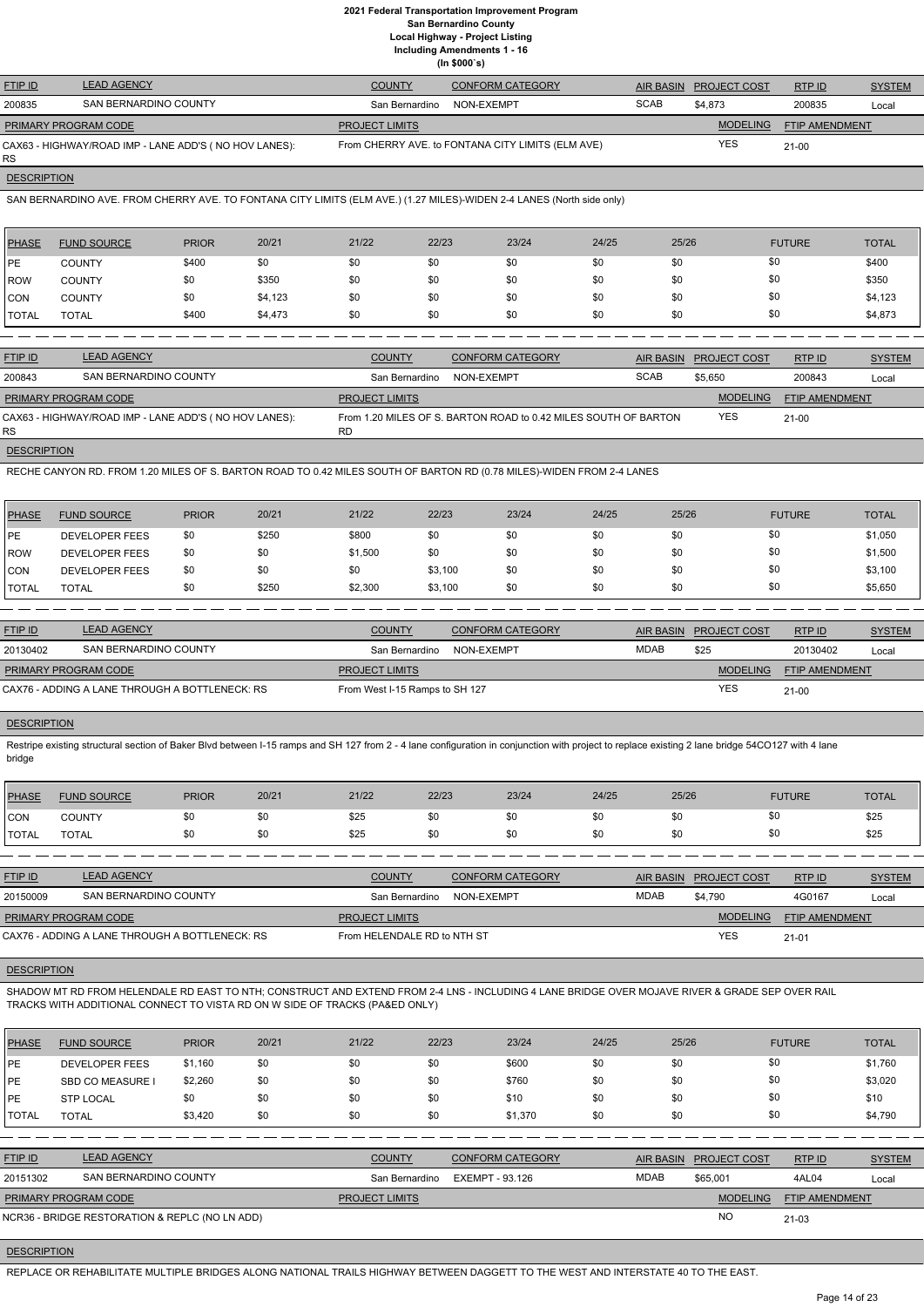| <b>PHASE</b> | <b>FUND SOURCE</b> | <b>PRIOR</b> | 20/21 | 21/22 | 22/23 | 23/24 | 24/25    | 25/26 | <b>FUTURE</b> | <b>TOTAL</b> |
|--------------|--------------------|--------------|-------|-------|-------|-------|----------|-------|---------------|--------------|
| PE           | <b>COUNTY</b>      | \$7,000      | \$0   | \$0   | \$0   | \$0   | \$0      | \$0   | \$0           | \$7,000      |
| PE           | <b>STP LOCAL</b>   | \$0          | \$0   | \$0   | \$0   | \$1   | \$0      | \$0   | \$0           |              |
| <b>CON</b>   | <b>AGENCY</b>      | \$0          | \$0   | \$0   | \$0   | \$0   | \$58,000 | \$0   | \$0           | \$58,000     |
| <b>TOTAL</b> | <b>TOTAL</b>       | \$7,000      | \$0   | \$0   | \$0   | \$1   | \$58,000 | \$0   | \$0           | \$65,001     |

| <b>FTIP ID</b>              | <b>LEAD AGENCY</b>                     | <b>COUNTY</b>         | CONFORM CATEGORY               |             | AIR BASIN PROJECT COST | RTPID                 | <b>SYSTEM</b> |
|-----------------------------|----------------------------------------|-----------------------|--------------------------------|-------------|------------------------|-----------------------|---------------|
| 20152202                    | SAN BERNARDINO COUNTY                  |                       | San Bernardino EXEMPT - 93.126 | <b>MDAB</b> | \$2,206                | SBD031426             | Local         |
| <b>PRIMARY PROGRAM CODE</b> |                                        | <b>PROJECT LIMITS</b> |                                |             | <b>MODELING</b>        | <b>FTIP AMENDMENT</b> |               |
|                             | NCR31 - ROAD REPLC & REHAB (NO LN ADD) |                       |                                |             | <b>NO</b>              | 21-07                 |               |

**DESCRIPTION** 

Segment 1B: Needles Highway from 500 ft south of Park Road north to David Drive; Pavement Reconstruction, L-5373' (1.01 MI)(Parent project SBD031426).

| PHASE          | <b>FUND SOURCE</b> | <b>PRIOR</b> | 20/21 | 21/22   | 22/23 | 23/24 | 24/25 | 25/26 | <b>FUTURE</b> | <b>TOTAL</b> |
|----------------|--------------------|--------------|-------|---------|-------|-------|-------|-------|---------------|--------------|
| <b>CON</b>     | PUBLIC LAND HWYS   | \$0          |       | \$2,206 | \$0   | \$0   | \$0   |       | \$0           | \$2,206      |
| <b>I</b> TOTAL | <b>TOTAL</b>       |              |       | \$2,206 | \$0   | \$0   | \$0   |       |               | \$2,206      |

| <b>FTIP ID</b>       | <b>LEAD AGENCY</b>                              | <b>COUNTY</b>                   | CONFORM CATEGORY | AIR BASIN   | <b>PROJECT COST</b> | RTP ID                | <b>SYSTEM</b> |
|----------------------|-------------------------------------------------|---------------------------------|------------------|-------------|---------------------|-----------------------|---------------|
| 20210101             | SAN BERNARDINO COUNTY                           | San Bernardino                  | NON-EXEMPT       | <b>MDAB</b> | \$3,786             | 4A01278               | Local         |
| PRIMARY PROGRAM CODE |                                                 | <b>PROJECT LIMITS</b>           |                  |             | <b>MODELING</b>     | <b>FTIP AMENDMENT</b> |               |
|                      | CAN76 - ADDING A LANE THROUGH A BOTTLENECK: NRS | From SR 138 to Los Banos Avenue |                  |             | YES                 | $21 - 05$             |               |

## **DESCRIPTION**

ETIP ID LEAD AGENCY DE SYSTEM COUNTY CONFORM CATEGORY AIR BASIN PROJECT COST RTP ID SYSTEM STREM AND TRUP OF SA RTP ID

In San Bernardino County: Widen Phelan Road 2-4 lanes from SR 138 to Los Banos Avenue (PA&ED Only)

| PHASE         | <b>FUND SOURCE</b>      | <b>PRIOR</b> | 20/21   | 21/22 | 22/23 | 23/24 | 24/25 | 25/26 | <b>FUTURE</b> | <b>TOTAL</b> |
|---------------|-------------------------|--------------|---------|-------|-------|-------|-------|-------|---------------|--------------|
| <b>IPE</b>    | <b>SBD CO MEASURE I</b> | \$0          | \$3,785 | \$0   | \$0   | \$0   | \$0   |       | \$0           | \$3,785      |
| <b>IPE</b>    | <b>STP LOCAL</b>        | \$0          | \$0     | \$0   | \$0   |       | \$0   |       | \$0           | J.           |
| <b>ITOTAL</b> | <b>TOTAL</b>            | \$0          | \$3,785 | \$0   | \$0   | \$1   | \$0   |       | \$0           | \$3,786      |

| <b>FTIP ID</b>              | <b>LEAD AGENCY</b>                               | <b>COUNTY</b>         | <b>CONFORM CATEGORY</b> | AIR BASIN   | <b>PROJECT COST</b> | RTPID                 | <b>SYSTEM</b> |
|-----------------------------|--------------------------------------------------|-----------------------|-------------------------|-------------|---------------------|-----------------------|---------------|
| SBD990202                   | SAN BERNARDINO COUNTY                            | San Bernardino        | EXEMPT - 93.127         | <b>SCAB</b> | \$2,400             | 4A07195               | Local         |
| <b>PRIMARY PROGRAM CODE</b> |                                                  | <b>PROJECT LIMITS</b> |                         |             | <b>MODELING</b>     | <b>FTIP AMENDMENT</b> |               |
|                             | NCRH1 - INTERSECTION IMPROVEMENTS/CHANNELIZATION |                       |                         |             |                     | $21 - 03$             |               |

## **DESCRIPTION**

Construct roundabout at the intersection of SR 38 and Stanfield Cutoff in the Big Bear area.

| <b>PHASE</b> | <b>FUND SOURCE</b>       | <b>PRIOR</b> | 20/21 | 21/22 | 22/23 | 23/24 | 24/25 | 25/26   | <b>FUTURE</b> | TOTAL   |
|--------------|--------------------------|--------------|-------|-------|-------|-------|-------|---------|---------------|---------|
| <b>IPE</b>   | <b>SBD CO MEASURE I</b>  | \$0          | \$0   | \$500 | \$0   | \$0   | \$0   | \$0     | \$0           | \$500   |
| <b>IPE</b>   | <b>STATE CASH- SHOPP</b> | \$0          | \$0   | \$300 | \$0   | \$0   | \$0   | \$0     | \$0           | \$300   |
| <b>ICON</b>  | <b>SBD CO MEASURE I</b>  | \$0          | \$0   | \$0   | \$0   | \$0   | \$0   | \$1,600 | \$0           | \$1,600 |
| TOTAL        | <b>TOTAL</b>             | \$0          | \$0   | \$800 | \$0   | \$0   | \$0   | \$1,600 | \$0           | \$2,400 |

| SBD990207                   | SAN BERNARDINO COUNTY | San Bernardino        | EXEMPT - 93.126 | <b>SCAB</b> | \$2,000         | 4G0167                | Local |
|-----------------------------|-----------------------|-----------------------|-----------------|-------------|-----------------|-----------------------|-------|
| <b>PRIMARY PROGRAM CODE</b> |                       | <b>PROJECT LIMITS</b> |                 |             | <b>MODELING</b> | <b>FTIP AMENDMENT</b> |       |
| CAN65 - NEW BRIDGE: NRS     |                       |                       |                 |             |                 | 21-06                 |       |

## **DESCRIPTION**

Construct box culverts on Mountain Drive and 4th Avenue at the Crossing of the Devils Diversion Flood Channel in the San Bernardino area.

| PHASE        | <b>FUND SOURCE</b> | <b>PRIOR</b> | 20/21 | 21/22 | 22/23   | 23/24 | 24/25 | 25/26 | <b>FUTURE</b> | <b>TOTAL</b> |
|--------------|--------------------|--------------|-------|-------|---------|-------|-------|-------|---------------|--------------|
| PE           | <b>AGENCY</b>      |              | \$0   | \$100 | \$0     | \$0   | \$0   |       | \$0           | \$100        |
| CON          | <b>AGENCY</b>      |              | \$0   | \$0   | \$1,900 | \$0   | \$0   |       | \$0           | \$1,900      |
| <b>TOTAL</b> | <b>TOTAL</b>       |              | \$0   | \$100 | \$1,900 | \$0   | \$0   |       | \$0           | \$2,000      |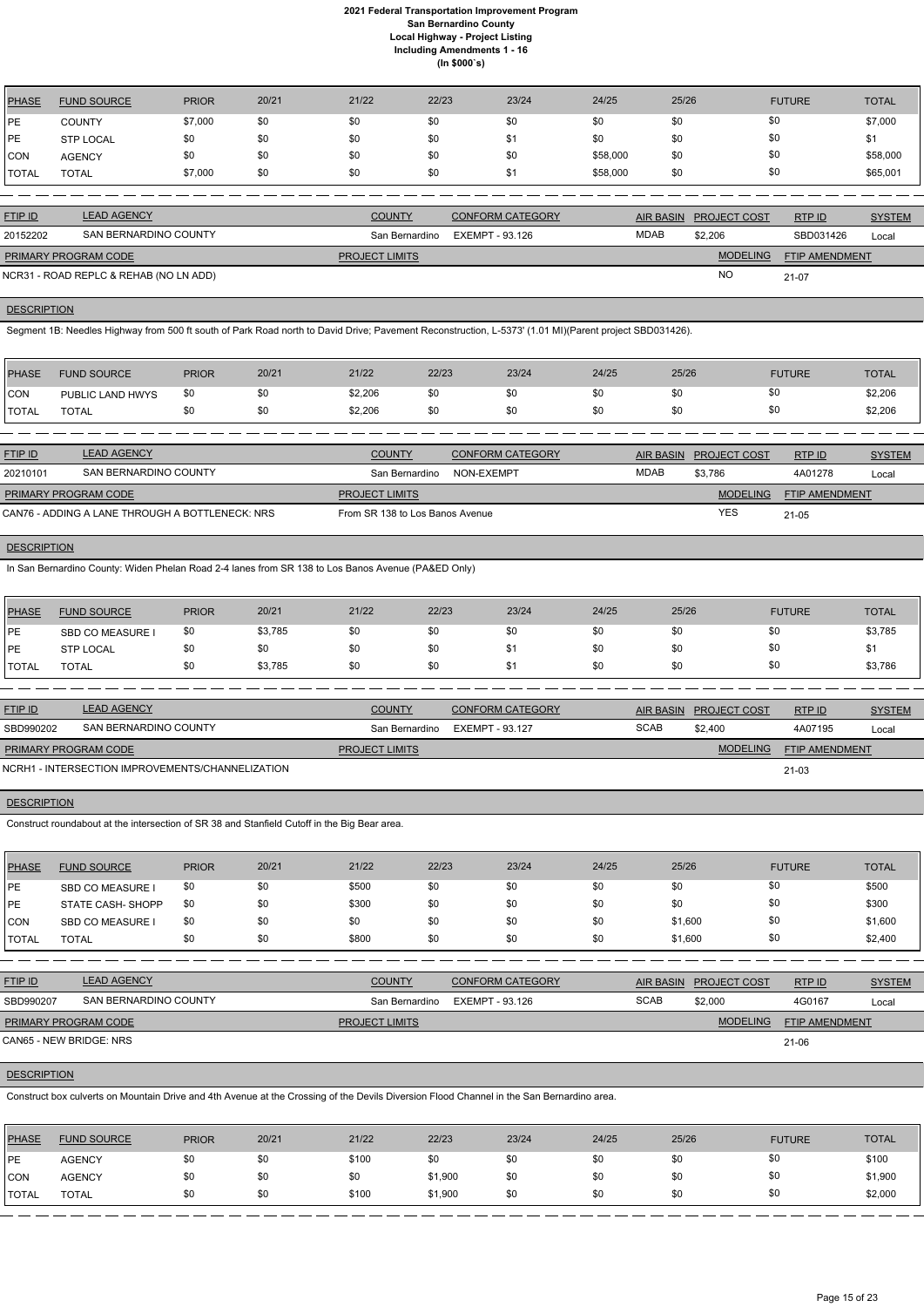## **2021 Federal Transportation Improvement Program San Bernardino County Local Highway - Project Listing**

**Including Amendments 1 - 16**

**(In \$000`s)**

| <b>FTIP ID</b>       | <b>LEAD AGENCY</b>                                            | <b>COUNTY</b>         | <b>CONFORM CATEGORY</b> | <b>AIR BASIN</b> | <b>PROJECT COST</b> | RTP ID                | <b>SYSTEM</b> |
|----------------------|---------------------------------------------------------------|-----------------------|-------------------------|------------------|---------------------|-----------------------|---------------|
| 2011150              | SAN BERNARDINO COUNTY TRANSPORTATION AUTHORITY San Bernardino |                       | <b>TCM Committed</b>    | <b>SCAB</b>      | \$14.971            | 4RL04                 | Local         |
| PRIMARY PROGRAM CODE |                                                               | <b>PROJECT LIMITS</b> |                         |                  | <b>MODELING</b>     | <b>FTIP AMENDMENT</b> |               |
| TDM20 - RIDESHARING  |                                                               |                       |                         |                  | <b>NO</b>           | 21-03                 |               |
|                      |                                                               |                       |                         |                  |                     |                       |               |

## **DESCRIPTION**

SOUTH COAST AIR BASIN RIDESHARE PROGRAM (Ongoing)(Toll Credits are being used as match for CMAQ)

| <b>PHASE</b> | <b>FUND SOURCE</b>      | <b>PRIOR</b> | 20/21   | 21/22 | 22/23   | 23/24 | 24/25 | 25/26 | <b>FUTURE</b> | <b>TOTAL</b> |
|--------------|-------------------------|--------------|---------|-------|---------|-------|-------|-------|---------------|--------------|
| <b>IPE</b>   | <b>CMAQ</b>             | \$4,070      | \$0     | \$0   | \$0     | \$0   | \$0   | \$0   | \$0           | \$4,070      |
| <b>IPE</b>   | <b>SBD CO MEASURE I</b> | \$466        | \$0     | \$0   | \$0     | \$0   | \$0   | \$0   | \$0           | \$466        |
| <b>CON</b>   | <b>CMAQ</b>             | \$5,935      | \$1,950 | \$0   | \$1,950 | \$0   | \$0   | \$0   | \$0           | \$9,835      |
| <b>CON</b>   | <b>SBD CO MEASURE I</b> | \$450        | \$150   | \$0   | \$0     | \$0   | \$0   | \$0   | \$0           | \$600        |
| <b>TOTAL</b> | <b>TOTAL</b>            | \$10,921     | \$2,100 | \$0   | \$1,950 | \$0   | \$0   | \$0   | \$0           | \$14,971     |

| <b>FTIP ID</b>              | <b>LEAD AGENCY</b>                                            | <b>COUNTY</b>         | <b>CONFORM CATEGORY</b> | AIR BASIN | <b>PROJECT COST</b> | RTP ID                | <b>SYSTEM</b> |
|-----------------------------|---------------------------------------------------------------|-----------------------|-------------------------|-----------|---------------------|-----------------------|---------------|
| 2011151                     | SAN BERNARDINO COUNTY TRANSPORTATION AUTHORITY San Bernardino |                       | EXEMPT - 93.126         | MDAB      | \$6,546             | 4RL04                 | Local         |
| <b>PRIMARY PROGRAM CODE</b> |                                                               | <b>PROJECT LIMITS</b> |                         |           | <b>MODELING</b>     | <b>FTIP AMENDMENT</b> |               |
| TDM20 - RIDESHARING         |                                                               |                       |                         |           | <b>NC</b>           | 21-03                 |               |
|                             |                                                               |                       |                         |           |                     |                       |               |

## **DESCRIPTION**

MOJAVE DESERT AIR BASIN RIDESHARE PROGRAM (Toll Credits to match: CMAQ)(Ongoing)

| PHASE        | <b>FUND SOURCE</b>      | <b>PRIOR</b> | 20/21 | 21/22 | 22/23 | 23/24 | 24/25 | 25/26 | <b>FUTURE</b> | <b>TOTAL</b> |
|--------------|-------------------------|--------------|-------|-------|-------|-------|-------|-------|---------------|--------------|
| <b>IPE</b>   | <b>CMAQ</b>             | \$2,320      | \$0   | \$0   | \$0   | \$0   | \$0   | \$0   | \$0           | \$2,320      |
| <b>IPE</b>   | <b>SBD CO MEASURE I</b> | \$266        | \$0   | \$0   | \$0   | \$0   | \$0   | \$0   | \$0           | \$266        |
| CON          | CMAQ                    | \$2,460      | \$0   | \$650 | \$0   | \$650 | \$0   | \$0   | \$0           | \$3,760      |
| <b>CON</b>   | <b>SBD CO MEASURE</b>   | \$150        | \$50  | \$0   | \$0   | \$0   | \$0   | \$0   | \$0           | \$200        |
| <b>TOTAL</b> | <b>TOTAL</b>            | \$5,196      | \$50  | \$650 | \$0   | \$650 | \$0   | \$0   | \$0           | \$6,546      |

SBCTA Metrolink Station Accessibility Improvement Project - Phase II: Bicycle and pedestrian accessibility improvements near five Metrolink transit stations (Montclair, Upland, Rancho Cucamonga, Fontana, and San Bernardino). Toll Credit to match ATP

| <b>FTIP ID</b>              | <b>LEAD AGENCY</b>                                            | <b>COUNTY</b>         | <b>CONFORM CATEGORY</b>                                       |             | AIR BASIN PROJECT COST | RTP ID                | <b>SYSTEM</b> |
|-----------------------------|---------------------------------------------------------------|-----------------------|---------------------------------------------------------------|-------------|------------------------|-----------------------|---------------|
| 20159907                    | SAN BERNARDINO COUNTY TRANSPORTATION AUTHORITY San Bernardino |                       | EXEMPT - 93.127                                               | <b>SCAB</b> | \$15.190               | 4M01025               | Local         |
| <b>PRIMARY PROGRAM CODE</b> |                                                               | <b>PROJECT LIMITS</b> |                                                               |             | MODELING               | <b>FTIP AMENDMENT</b> |               |
|                             | NCR87 - OVERCROSS/UNDERCROSS IMP (NO LN ADD)                  |                       | From NORTH OF 1-10 OVERCROSSING to SOUTH OF 1-10 OVERCROSSING |             | <b>NO</b>              | $21 - 03$             |               |

## **DESCRIPTION**

I-10 @ Alabama St IC: Intersection improvements w/ ramp widening (No Capacity Enhancements)

| <b>PHASE</b> | <b>FUND SOURCE</b>                     | <b>PRIOR</b> | 20/21    | 21/22 | 22/23 | 23/24 | 24/25 | 25/26 | <b>FUTURE</b> | <b>TOTAL</b> |
|--------------|----------------------------------------|--------------|----------|-------|-------|-------|-------|-------|---------------|--------------|
| I PE         | <b>DEVELOPER FEES</b>                  | \$1,171      | \$0      | \$0   | \$0   | \$0   | \$0   | \$0   | \$0           | \$1,171      |
| PE           | <b>SBD CO MEASURE I</b>                | \$950        | \$0      | \$0   | \$0   | \$0   | \$0   | \$0   | \$0           | \$950        |
| <b>ROW</b>   | <b>DEVELOPER FEES</b>                  | \$40         | \$0      | \$0   | \$0   | \$0   | \$0   | \$0   | \$0           | \$40         |
| <b>ROW</b>   | <b>SBD CO MEASURE I</b>                | \$34         | \$0      | \$0   | \$0   | \$0   | \$0   | \$0   | \$0           | \$34         |
| <b>CON</b>   | <b>DEVELOPER FEES</b>                  | \$0          | \$5,979  | \$0   | \$0   | \$0   | \$0   | \$0   | \$0           | \$5,979      |
| <b>CON</b>   | <b>SBD CO MEASURE I</b>                | \$0          | \$5,766  | \$0   | \$0   | \$0   | \$0   | \$0   | \$0           | \$5,766      |
| <b>CON</b>   | SHOPP - ADVANCE<br><b>CONSTRUCTION</b> | \$0          | \$1,250  | \$0   | \$0   | \$0   | \$0   | \$0   | \$0           | \$1,250      |
| <b>TOTAL</b> | <b>TOTAL</b>                           | \$2,195      | \$12,995 | \$0   | \$0   | \$0   | \$0   | \$0   | \$0           | \$15,190     |

| <b>FTIP ID</b>              | <b>LEAD AGENCY</b>                                            | <b>COUNTY</b>         | <b>CONFORM CATEGORY</b> |             | AIR BASIN PROJECT COST | RTPID          | <b>SYSTEM</b> |
|-----------------------------|---------------------------------------------------------------|-----------------------|-------------------------|-------------|------------------------|----------------|---------------|
| 20190702                    | SAN BERNARDINO COUNTY TRANSPORTATION AUTHORITY San Bernardino |                       | <b>TCM Committed</b>    | <b>SCAB</b> | \$6,983                | 7120004        | Local         |
| <b>PRIMARY PROGRAM CODE</b> |                                                               | <b>PROJECT LIMITS</b> |                         |             | <b>MODELING</b>        | FTIP AMENDMENT |               |
|                             | NCN25 - BICYCLE & PEDESTRAIN FACILITIES-NEW                   |                       |                         |             | <b>NC</b>              | $21 - 00$      |               |

## **DESCRIPTION**

| <b>IPHASE</b> | <b>FUND SOURCE</b>                     | <b>PRIOR</b> | 20/21 | 21/22   | 22/23 | 23/24 | 24/25 | 25/26 | <b>FUTURE</b> | <b>TOTAL</b> |
|---------------|----------------------------------------|--------------|-------|---------|-------|-------|-------|-------|---------------|--------------|
| IPE.          | LOCAL TRANS FUNDS                      | \$0          | \$559 | \$0     | \$0   | \$0   | \$0   | \$0   | \$0           | \$559        |
| <b>CON</b>    | <b>ACTIVE</b><br><b>TRANSPORTATION</b> | \$0          | \$0   | \$6,132 | \$0   | \$0   | \$0   | \$0   | \$0           | \$6,132      |
| ICON          | <b>LOCAL TRANS FUNDS</b>               | \$0          | \$0   | \$292   | \$0   | \$0   | \$0   | \$0   | \$0           | \$292        |
| <b>TOTAL</b>  | <b>TOTAL</b>                           | \$0          | \$559 | \$6,424 | \$0   | \$0   | \$0   | \$0   | \$0           | \$6,983      |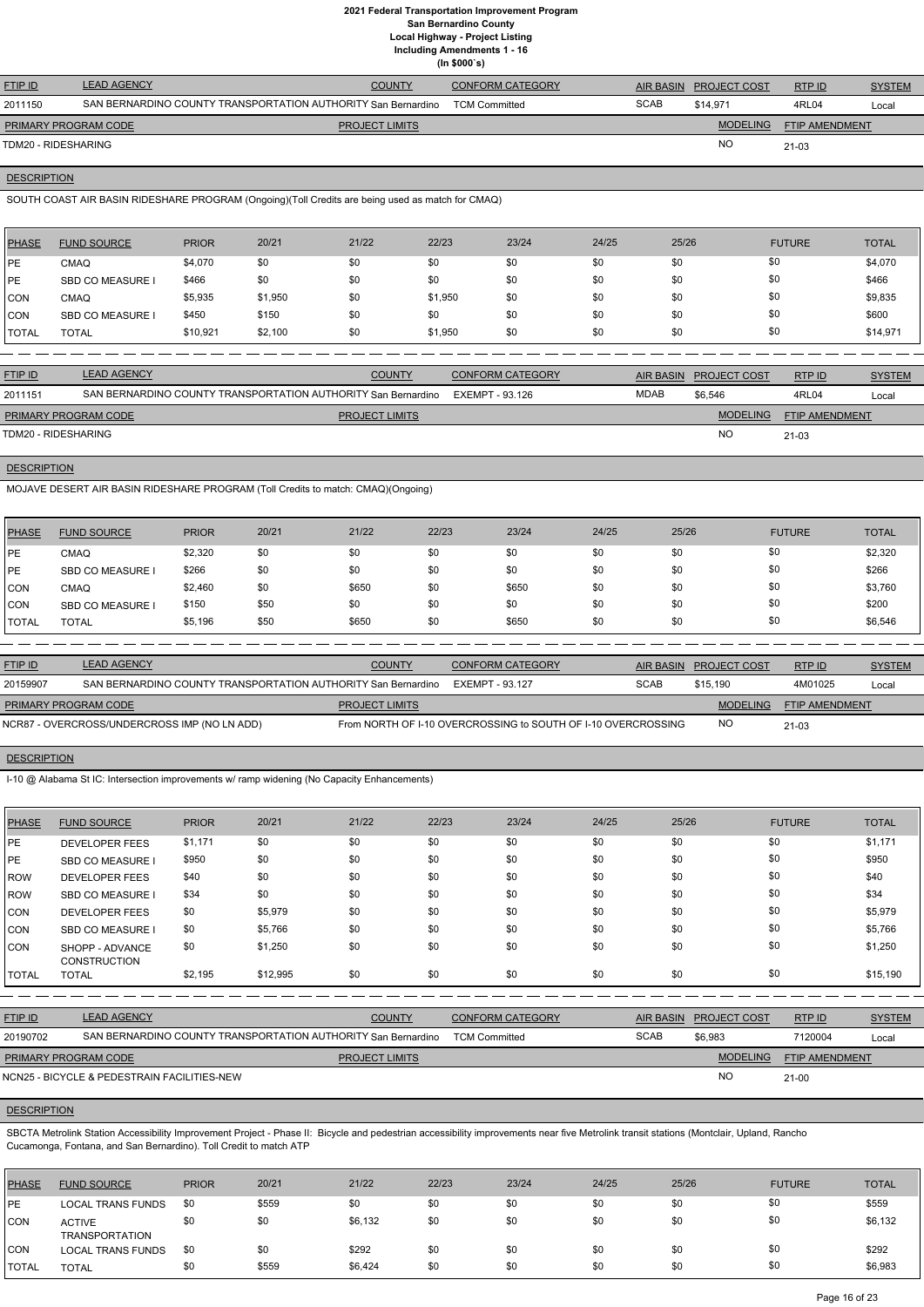| <b>FTIP ID</b>              | <b>LEAD AGENCY</b>                          | <b>COUNTY</b>              | <b>CONFORM CATEGORY</b> | AIR BASIN   | <b>PROJECT COST</b> | RTPID                 | <b>SYSTEM</b> |
|-----------------------------|---------------------------------------------|----------------------------|-------------------------|-------------|---------------------|-----------------------|---------------|
| 200609                      | SAN BERNARDINO, CITY OF                     | San Bernardino             | NON-EXEMPT              | <b>SCAB</b> | \$7,500             | 200609                | Local         |
| <b>PRIMARY PROGRAM CODE</b> |                                             | <b>PROJECT LIMITS</b>      |                         |             | <b>MODELING</b>     | <b>FTIP AMENDMENT</b> |               |
|                             | CAX66 - NEW CONNECTNS/CROSS TRAFFIC IMP: RS | From Coulston to Riverview |                         |             | <b>YES</b>          | $21 - 00$             |               |
|                             |                                             |                            |                         |             |                     |                       |               |

## **DESCRIPTION**

MT.VIEW WIDENING/EXTENSION PROJECT- WIDEN S/B FROM 2-4LNS- FROM COULSTON TO RIVERVIEW (SOUTH OF SANTA ANA RIVER) (PROJECT IS SPLIT INTO 2 SEPARATE PROJECTS AS OF THE 2011 ENTRY)

| <b>PHASE</b>  | <b>FUND SOURCE</b> | <b>PRIOR</b> | 20/21   | 21/22 | 22/23 | 23/24 | 24/25 | 25/26 | <b>FUTURE</b> | <b>TOTAL</b> |
|---------------|--------------------|--------------|---------|-------|-------|-------|-------|-------|---------------|--------------|
| <b>IPE</b>    | <b>CITY FUNDS</b>  | \$500        | \$0     | \$0   | \$0   | \$0   | \$0   | \$0   | \$0           | \$500        |
| <b>IROW</b>   | <b>CITY FUNDS</b>  | \$1,000      | \$0     | \$0   | \$0   | \$0   | \$0   | \$0   | \$0           | \$1,000      |
| CON           | <b>CITY FUNDS</b>  | \$0          | \$6,000 | \$0   | \$0   | \$0   | \$0   | \$0   | \$0           | \$6,000      |
| <b>ITOTAL</b> | <b>TOTAL</b>       | \$1,500      | \$6,000 | \$0   | \$0   | \$0   | \$0   | \$0   | \$0           | \$7,500      |

| <b>FTIP ID</b>              | <b>LEAD AGENCY</b>                                    | <b>COUNTY</b>                   | <b>CONFORM CATEGORY</b> | AIR BASIN   | <b>PROJECT COST</b> | RTPID                 | <b>SYSTEM</b> |
|-----------------------------|-------------------------------------------------------|---------------------------------|-------------------------|-------------|---------------------|-----------------------|---------------|
| 201169                      | SAN BERNARDINO, CITY OF                               | San Bernardino                  | NON-EXEMPT              | <b>SCAB</b> | \$3.737             | 4A07263               | Local         |
| <b>PRIMARY PROGRAM CODE</b> |                                                       | <b>PROJECT LIMITS</b>           |                         |             | <b>MODELING</b>     | <b>FTIP AMENDMENT</b> |               |
| <b>RS</b>                   | CAX63 - HIGHWAY/ROAD IMP - LANE ADD'S (NO HOV LANES): | From KENDALL DR. to 40TH STREET |                         |             | YES                 | $21-00$               |               |

**DESCRIPTION** 

H STREET FROM KENDALL DRIVE TO 40TH STREET WIDENING FROM 2-4 LANES

| PHASE        | <b>FUND SOURCE</b>    | <b>PRIOR</b> | 20/21   | 21/22 | 22/23 | 23/24 | 24/25 | 25/26 | <b>FUTURE</b> | <b>TOTAL</b> |
|--------------|-----------------------|--------------|---------|-------|-------|-------|-------|-------|---------------|--------------|
| PE           | <b>DEVELOPER FEES</b> | \$537        | \$0     | \$0   | \$0   | \$0   | \$0   | \$0   | \$0           | \$537        |
| <b>ROW</b>   | <b>CITY FUNDS</b>     | \$1,100      | \$0     | \$0   | \$0   | \$0   | \$0   | \$0   | \$0           | \$1,100      |
| ICON         | <b>CITY FUNDS</b>     | \$0          | \$2,100 | \$0   | \$0   | \$0   | \$0   | \$0   | \$0           | \$2,100      |
| <b>TOTAL</b> | <b>TOTAL</b>          | \$1,637      | \$2,100 | \$0   | \$0   | \$0   | \$0   | \$0   | \$0           | \$3,737      |

| <b>FTIP ID</b>       | <b>LEAD AGENCY</b>                                    | <b>COUNTY</b>                 | <b>CONFORM CATEGORY</b> |             | AIR BASIN PROJECT COST | RTPID                 | <b>SYSTEM</b> |
|----------------------|-------------------------------------------------------|-------------------------------|-------------------------|-------------|------------------------|-----------------------|---------------|
| 201170               | SAN BERNARDINO, CITY OF                               | San Bernardino                | NON-EXEMPT              | <b>SCAB</b> | \$6.075                | 4A07119               | Local         |
| PRIMARY PROGRAM CODE |                                                       | <b>PROJECT LIMITS</b>         |                         |             | <b>MODELING</b>        | <b>FTIP AMENDMENT</b> |               |
| RS.                  | CAX63 - HIGHWAY/ROAD IMP - LANE ADD'S (NO HOV LANES): | From STERLING AVE to VICTORIA |                         |             | YES                    | $21-00$               |               |

**DESCRIPTION** 

5TH STREET FROM STERLING AVE TO VICTORIA AVE WIDEN FROM 2-4 LANES.

| PHASE        | <b>FUND SOURCE</b> | <b>PRIOR</b> | 20/21 | 21/22   | 22/23 | 23/24 | 24/25 | 25/26 | <b>FUTURE</b> | <b>TOTAL</b> |
|--------------|--------------------|--------------|-------|---------|-------|-------|-------|-------|---------------|--------------|
| PE           | <b>CITY FUNDS</b>  | \$495        | \$0   | \$0     | \$0   | \$0   | \$0   | \$0   | \$0           | \$495        |
| <b>IROW</b>  | <b>CITY FUNDS</b>  | \$0          | \$507 | \$0     | \$0   | \$0   | \$0   | \$0   | \$0           | \$507        |
| CON          | <b>CITY FUNDS</b>  | \$0          | \$0   | \$5,073 | \$0   | \$0   | \$0   | \$0   | \$0           | \$5,073      |
| <b>TOTAL</b> | <b>TOTAL</b>       | \$495        | \$507 | \$5,073 | \$0   | \$0   | \$0   | \$0   | \$0           | \$6,075      |

| <b>FTIP ID</b>                                   | <b>LEAD AGENCY</b>      | <b>COUNTY</b>         | <b>CONFORM CATEGORY</b> | <b>AIR BASIN</b> | <b>PROJECT COST</b> | RTPID                 | <b>SYSTEM</b> |
|--------------------------------------------------|-------------------------|-----------------------|-------------------------|------------------|---------------------|-----------------------|---------------|
| 20150012                                         | SAN BERNARDINO, CITY OF | San Bernardino        | EXEMPT - 93.127         | <b>SCAB</b>      | \$1.137             | SBD31903              | Local         |
| <b>PRIMARY PROGRAM CODE</b>                      |                         | <b>PROJECT LIMITS</b> |                         |                  | <b>MODELING</b>     | <b>FTIP AMENDMENT</b> |               |
| NCRH1 - INTERSECTION IMPROVEMENTS/CHANNELIZATION |                         |                       |                         |                  | <b>NO</b>           | $21 - 00$             |               |

## **DESCRIPTION**

FOOTHILL BOULEVARD (STATE ROUTE 66) AT FOURTH MODIFY SIGNALS, CHANNELIZE TRAFFIC SIGNAL, INTERSECTION IMPROVEMENTS/REALIGN INTERSECTION (0.11 MILE)

| PHASE        | <b>FUND SOURCE</b>                              | <b>PRIOR</b> | 20/21 | 21/22                              | 22/23          | 23/24                   | 24/25 | 25/26            |                     | <b>FUTURE</b>         | <b>TOTAL</b>  |
|--------------|-------------------------------------------------|--------------|-------|------------------------------------|----------------|-------------------------|-------|------------------|---------------------|-----------------------|---------------|
| <b>IPE</b>   | <b>SBD CO MEASURE I</b>                         | \$0          | \$12  | \$0                                | \$0            | \$0                     | \$0   | \$0              | \$0                 |                       | \$12          |
| ICON         | <b>SBD CO MEASURE I</b>                         | \$0          | \$0   | \$1,125                            | \$0            | \$0                     | \$0   | \$0              | \$0                 |                       | \$1,125       |
| <b>TOTAL</b> | <b>TOTAL</b>                                    | \$0          | \$12  | \$1,125                            | \$0            | \$0                     | \$0   | \$0              | \$0                 |                       | \$1,137       |
|              |                                                 |              |       |                                    |                |                         |       |                  |                     |                       |               |
| FTIP ID      | <b>LEAD AGENCY</b>                              |              |       | <b>COUNTY</b>                      |                | <b>CONFORM CATEGORY</b> |       | <b>AIR BASIN</b> | <b>PROJECT COST</b> | RTPID                 | <b>SYSTEM</b> |
| SBD41316     | SAN BERNARDINO, CITY OF                         |              |       |                                    | San Bernardino | NON-EXEMPT              |       | <b>SCAB</b>      | \$2,288             | SBD41316              | Local         |
|              | PRIMARY PROGRAM CODE                            |              |       | <b>PROJECT LIMITS</b>              |                |                         |       |                  | <b>MODELING</b>     | <b>FTIP AMENDMENT</b> |               |
|              | CAN76 - ADDING A LANE THROUGH A BOTTLENECK: NRS |              |       | From 110 to 1 MILE NORTH AND SOUTH |                |                         |       |                  | <b>YES</b>          | $21 - 00$             |               |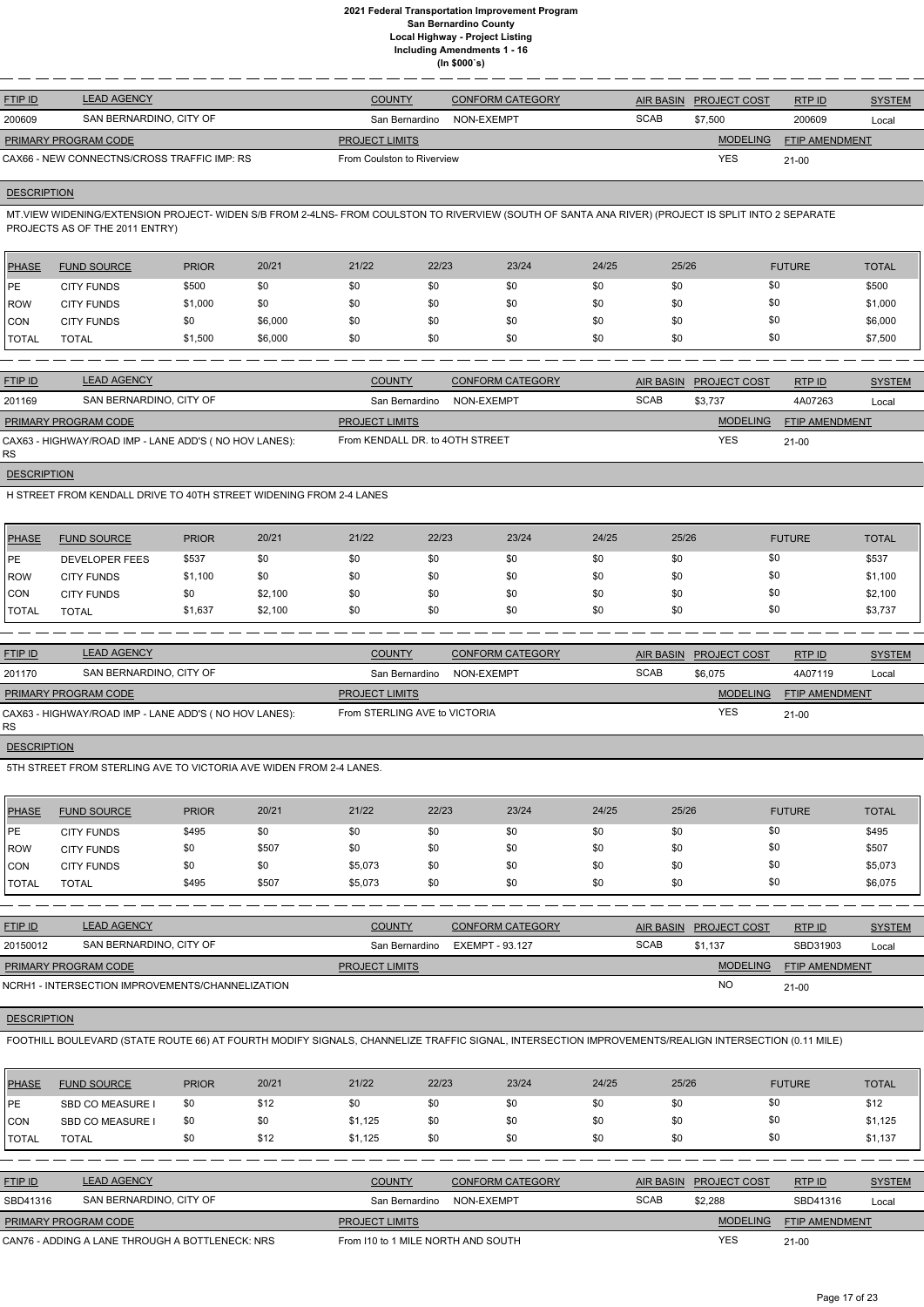## **DESCRIPTION**

MT. VIEW AVE. RAILWAY GRADE CROSSING, 1500 FT. NORTH OF I-10 WIDEN RAILWAY GRADE CROSSING FROM 1 LANE NORTH & SOUTH TO 2 LANES NORTH & SOUTH & UPGRADE GATES (0.75 MILES)

| PHASE      | <b>FUND SOURCE</b>      | <b>PRIOR</b> | 20/21 | 21/22 | 22/23   | 23/24 | 24/25 | 25/26 | <b>FUTURE</b> | <b>TOTAL</b> |
|------------|-------------------------|--------------|-------|-------|---------|-------|-------|-------|---------------|--------------|
| PE         | <b>SBD CO MEASURE I</b> | \$200        | \$0   | \$0   | \$0     | \$0   | \$0   | \$0   | \$0           | \$200        |
| ROW        | <b>SBD CO MEASURE I</b> | \$0          | \$0   | \$500 | \$0     | \$0   | \$0   | \$0   | \$0           | \$500        |
| <b>CON</b> | <b>CITY FUNDS</b>       | \$0          | \$0   | \$0   | \$1,574 | \$0   | \$0   | \$0   | \$0           | \$1,574      |
| <b>CON</b> | <b>SBD CO MEASURE I</b> | \$0          | \$0   | \$0   | \$14    | \$0   | \$0   | \$0   | \$0           | \$14         |
| I TOTAL    | <b>TOTAL</b>            | \$200        | \$0   | \$500 | \$1,588 | \$0   | \$0   | \$0   | \$0           | \$2,288      |

| <b>FTIP ID</b>       | <b>LEAD AGENCY</b>                           | <b>COUNTY</b>                  | <b>CONFORM CATEGORY</b> |             | AIR BASIN PROJECT COST | RTP ID         | <b>SYSTEM</b> |
|----------------------|----------------------------------------------|--------------------------------|-------------------------|-------------|------------------------|----------------|---------------|
| SBD41317             | SAN BERNARDINO, CITY OF                      | San Bernardino                 | NON-EXEMPT              | <b>SCAB</b> | \$1,655                | SBD41317       | Local         |
| PRIMARY PROGRAM CODE |                                              | <b>PROJECT LIMITS</b>          |                         |             | <b>MODELING</b>        | FTIP AMENDMENT |               |
| ADDITIONS: RS        | CAX60 - BRIDGE RESTORATION & REPLACEMENT- LN | From MISSION CREEK to MT. VIEW |                         |             | <b>YES</b>             | $21 - 00$      |               |

## **DESCRIPTION**

MT. VIEW AVE. BRIDGE AT MISSION CREEK CHANNEL WIDEN ROADWAY & SHOULDER WORK AND EXISTING BRIDGE AT MT. VIEW -1 LN. NO. & SO. TO 2 LNS N/S & LFT\_TURNS TO MAKE A TOTAL OF 4 LANES ( 2 IN EACH DIRECTION)

| <b>PHASE</b> | <b>FUND SOURCE</b> | <b>PRIOR</b> | 20/21 | 21/22 | 22/23   | 23/24 | 24/25 | 25/26 | <b>FUTURE</b> | TOTAL   |
|--------------|--------------------|--------------|-------|-------|---------|-------|-------|-------|---------------|---------|
| <b>IPE</b>   | <b>CITY FUNDS</b>  | \$248        | \$0   | \$0   | \$0     | \$0   | \$0   | \$0   | \$0           | \$248   |
| <b>IROW</b>  | <b>CITY FUNDS</b>  | \$0          | \$0   | \$200 | \$0     | \$0   | \$0   | \$0   | \$0           | \$200   |
| CON          | <b>CITY FUNDS</b>  | \$0          | \$0   | \$0   | \$1,207 | \$0   | \$0   | \$0   | \$0           | \$1,207 |
| <b>TOTAL</b> | TOTAL              | \$248        | \$0   | \$200 | \$1,207 | \$0   | \$0   | \$0   | \$0           | \$1,655 |

| <b>FTIP ID</b>              | <b>LEAD AGENCY</b>                                    | <b>COUNTY</b>                     | <b>CONFORM CATEGORY</b> | AIR BASIN   | <b>PROJECT COST</b> | RTP ID                | <b>SYSTEM</b> |
|-----------------------------|-------------------------------------------------------|-----------------------------------|-------------------------|-------------|---------------------|-----------------------|---------------|
| SBD59019                    | SAN BERNARDINO, CITY OF                               | San Bernardino                    | NON-EXEMPT              | <b>SCAB</b> | \$4.300             | SBD59019              | Local         |
| <b>PRIMARY PROGRAM CODE</b> |                                                       | <b>PROJECT LIMITS</b>             |                         |             | <b>MODELING</b>     | <b>FTIP AMENDMENT</b> |               |
| RS.                         | CAX63 - HIGHWAY/ROAD IMP - LANE ADD'S (NO HOV LANES): | From JOHNSON LANE to ELECTRIC AVE |                         | <b>YES</b>  | $21-00$             |                       |               |

**DESCRIPTION** 

40TH ST. FROM JOHNSON LANE TO ELECTRIC AVENUE; ACQUIRE ROW AND WIDEN ROAD FROM 2TO 4 LANES (1,200 FT.)

| PHASE        | <b>FUND SOURCE</b>      | <b>PRIOR</b> | 20/21   | 21/22 | 22/23 | 23/24 | 24/25 | 25/26 | <b>FUTURE</b> | <b>TOTAL</b> |
|--------------|-------------------------|--------------|---------|-------|-------|-------|-------|-------|---------------|--------------|
| PE           | <b>DEVELOPER FEES</b>   | \$1,000      | \$0     | \$0   | \$0   | \$0   | \$0   | \$0   | \$0           | \$1,000      |
| l ROW        | <b>SBD CO MEASURE I</b> | \$1,500      | \$0     | \$0   | \$0   | \$0   | \$0   | \$0   | \$0           | \$1,500      |
| <b>ICON</b>  | <b>SBD CO MEASURE I</b> | \$0          | \$1,800 | \$0   | \$0   | \$0   | \$0   | \$0   | \$0           | \$1,800      |
| <b>TOTAL</b> | <b>TOTAL</b>            | \$2,500      | \$1,800 | \$0   | \$0   | \$0   | \$0   | \$0   | \$0           | \$4,300      |

| <b>FTIP ID</b>       | <b>LEAD AGENCY</b>                                    | <b>COUNTY</b>              | <b>CONFORM CATEGORY</b> |             | AIR BASIN PROJECT COST | RTP ID         | <b>SYSTEM</b> |
|----------------------|-------------------------------------------------------|----------------------------|-------------------------|-------------|------------------------|----------------|---------------|
| 201101               | <b>UPLAND</b>                                         | San Bernardino             | NON-EXEMPT              | <b>SCAB</b> | \$2,200                | 200630         | Local         |
| PRIMARY PROGRAM CODE |                                                       | <b>PROJECT LIMITS</b>      |                         |             | <b>MODELING</b>        | FTIP AMENDMENT |               |
| RS.                  | CAX63 - HIGHWAY/ROAD IMP - LANE ADD'S (NO HOV LANES): | From Monte Vista to Benson |                         |             | <b>YES</b>             | $21 - 05$      |               |

**DESCRIPTION** 

ARROW ROUTE WIDENING FROM 2 TO 4 LANES. BRIDGE AND STREET WIDENING FOR ARROW ROUTE, FROM MONTE VISTA AVENUE TO CENTRAL AVENUE

| <b>PHASE</b> | <b>FUND SOURCE</b>        | <b>PRIOR</b> | 20/21 | 21/22                 | 22/23          | 23/24                   | 24/25 | 25/26            |                     | <b>FUTURE</b>         | <b>TOTAL</b>  |
|--------------|---------------------------|--------------|-------|-----------------------|----------------|-------------------------|-------|------------------|---------------------|-----------------------|---------------|
| <b>IROW</b>  | <b>CITY FUNDS</b>         | \$0          | \$0   | \$0                   | \$200          | \$0                     | \$0   | \$0              | \$0                 |                       | \$200         |
| ICON         | <b>CITY FUNDS</b>         | \$0          | \$0   | \$0                   | \$0            | \$200                   | \$0   | \$0              | \$0                 |                       | \$200         |
| CON          | <b>DEVELOPER FEES</b>     | \$0          | \$0   | \$0                   | \$0            | \$710                   | \$0   | \$0              | \$0                 |                       | \$710         |
| CON          | <b>SBD CO MEASURE I</b>   | \$0          | \$0   | \$0                   | \$0            | \$1,090                 | \$0   | \$0              | \$0                 |                       | \$1,090       |
| <b>TOTAL</b> | <b>TOTAL</b>              | \$0          | \$0   | \$0                   | \$200          | \$2,000                 | \$0   | \$0              | \$0                 |                       | \$2,200       |
|              |                           |              |       |                       |                |                         |       |                  |                     |                       |               |
| FTIP ID      | <b>LEAD AGENCY</b>        |              |       | <b>COUNTY</b>         |                | <b>CONFORM CATEGORY</b> |       | <b>AIR BASIN</b> | <b>PROJECT COST</b> | RTP ID                | <b>SYSTEM</b> |
| 201103       | <b>UPLAND</b>             |              |       |                       | San Bernardino | EXEMPT - 93.126         |       | <b>SCAB</b>      | \$5,300             | 4OM0701               | Local         |
|              | PRIMARY PROGRAM CODE      |              |       | <b>PROJECT LIMITS</b> |                |                         |       |                  | <b>MODELING</b>     | <b>FTIP AMENDMENT</b> |               |
|              | NCN95 - LEFT TURN LANE(S) |              |       |                       |                |                         |       |                  | <b>NO</b>           | $21-00$               |               |
|              |                           |              |       |                       |                |                         |       |                  |                     |                       |               |

#### **DESCRIPTION**

FOOTHILL BOULEVARD BOTTLENECK AND SAFETY IMPROVEMENTS- FROM CENTRAL TO GROVE AVE.INSTALL RIGHT TURN LANES AT MAJOR INTERSECTIONS, ELONGATE LEFT TURNS FOR SAFE TURNING, CURB, GUTTER DRAINAGE, ROADWAY REHAB.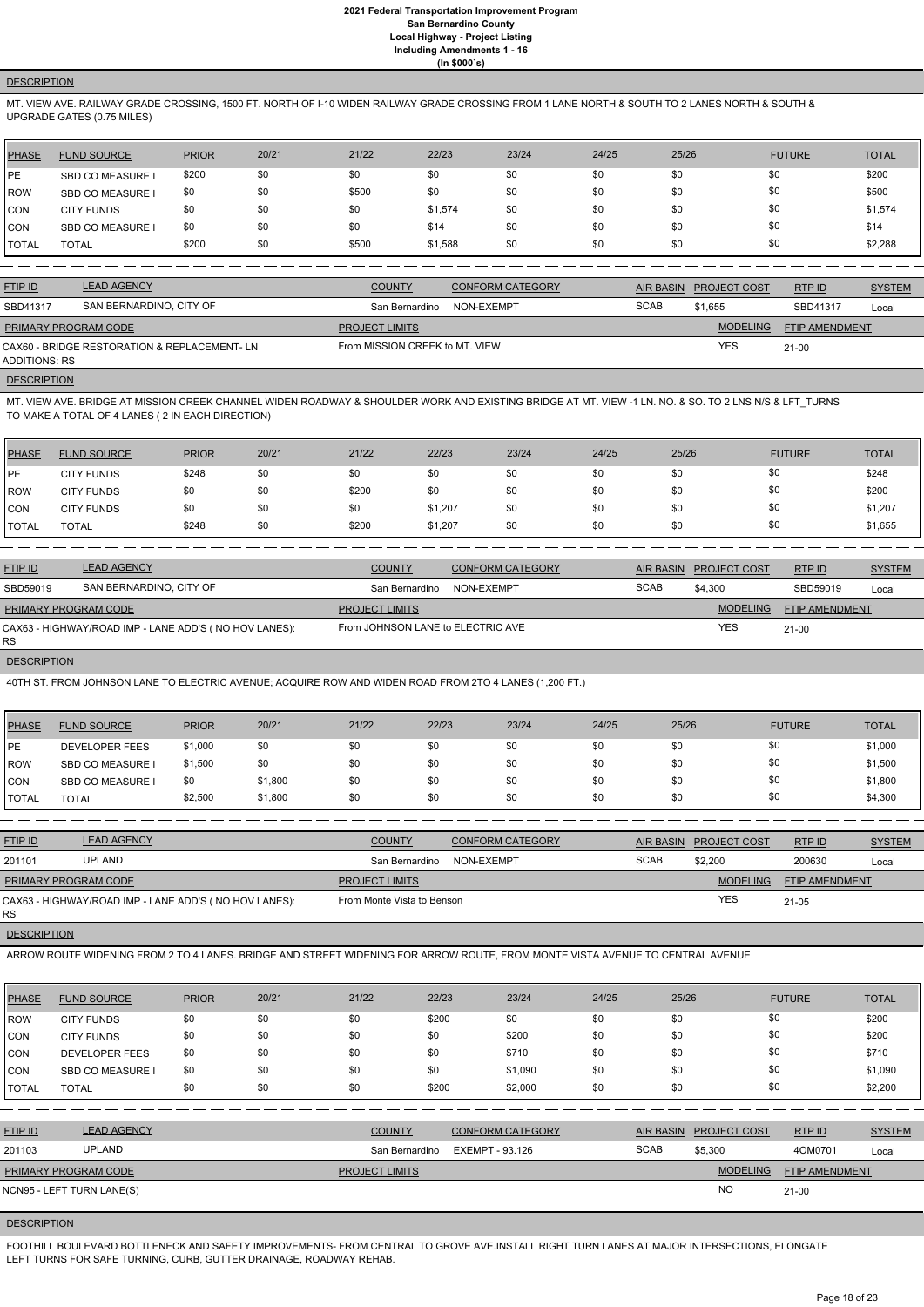| <b>PHASE</b> | <b>FUND SOURCE</b> | <b>PRIOR</b> | 20/21 | 21/22 | 22/23 | 23/24   | 24/25 | 25/26 | <b>FUTURE</b> | <b>TOTAL</b> |
|--------------|--------------------|--------------|-------|-------|-------|---------|-------|-------|---------------|--------------|
| PE           | <b>CITY FUNDS</b>  | \$0          | \$0   | \$300 | \$0   | \$0     | \$0   | \$0   | \$0           | \$300        |
| <b>CON</b>   | <b>CITY FUNDS</b>  | \$0          | \$0   | \$0   | \$0   | \$5,000 | \$0   | \$0   | \$0           | \$5,000      |
| <b>TOTAL</b> | <b>TOTAL</b>       | \$0          | \$0   | \$300 | \$0   | \$5,000 | \$0   | \$0   | \$0           | \$5,300      |
|              |                    |              |       |       |       |         |       |       |               |              |

| <b>FTIP ID</b>              | <b>LEAD AGENCY</b>                      | <b>COUNTY</b>         | <b>CONFORM CATEGORY</b> |             | AIR BASIN PROJECT COST | RTPID                 | <b>SYSTEM</b> |
|-----------------------------|-----------------------------------------|-----------------------|-------------------------|-------------|------------------------|-----------------------|---------------|
| SBD88086                    | <b>UPLAND</b>                           | San Bernardino        | EXEMPT - 93.126         | <b>SCAB</b> | \$4.250                | SBD88086              | Local         |
| <b>PRIMARY PROGRAM CODE</b> |                                         | <b>PROJECT LIMITS</b> |                         |             | <b>MODELING</b>        | <b>FTIP AMENDMENT</b> |               |
|                             | NCR79 - SLOPE AND DRAINAGE IMPROVEMENTS |                       |                         |             | <b>NO</b>              | $21 - 00$             |               |

**DESCRIPTION** 

EUCLID AVENUE FROM D ST TO FOOTHILL BOULEVARD - STORM DRAIN EXTENSION

| <b>PHASE</b>  | <b>FUND SOURCE</b>    | <b>PRIOR</b> | 20/21 | 21/22 | 22/23 | 23/24 | 24/25 | 25/26   | <b>FUTURE</b> | <b>TOTAL</b> |
|---------------|-----------------------|--------------|-------|-------|-------|-------|-------|---------|---------------|--------------|
| <b>IPE</b>    | <b>DEVELOPER FEES</b> | \$0          | \$0   | \$0   |       | \$0   | \$250 | \$0     |               | \$250        |
| <b>CON</b>    | <b>DEVELOPER FEES</b> | \$0          | \$0   | \$0   | \$0   | \$0   | \$0   | \$4,000 | \$0           | \$4,000      |
| <b>ITOTAL</b> | <b>TOTAL</b>          | \$0          | \$0   | \$0   |       | \$0   | \$250 | \$4,000 |               | \$4,250      |

| <b>FTIP ID</b>              | <b>LEAD AGENCY</b>                  | <b>COUNTY</b>         | <b>CONFORM CATEGORY</b> |             | AIR BASIN PROJECT COST | RTPID                 | <b>SYSTEM</b> |
|-----------------------------|-------------------------------------|-----------------------|-------------------------|-------------|------------------------|-----------------------|---------------|
| 20131103                    | VARIOUS AGENCIES                    | San Bernardino        | EXEMPT - 93.126         | <b>SCAB</b> | \$2.726                | <b>REG0704</b>        | Local         |
| <b>PRIMARY PROGRAM CODE</b> |                                     | <b>PROJECT LIMITS</b> |                         |             | <b>MODELING</b>        | <b>FTIP AMENDMENT</b> |               |
|                             | NCN50 - RECREATIONAL TRAIL PROJECTS |                       |                         |             | NO                     | $21 - 01$             |               |

### **DESCRIPTION**

GROUPED PROJECTS FOR BICYCLE AND PEDESTRIAN FACILITIES FUNDED BY RECREATIONAL TRAILS PROGRAM: PROJECTS ARE CONSISTENT WITH 40 CFR PART 93.126 EXEMPT TABLES 2 AND TABLE 3 CATEGORIES - BICYCLE AND PEDESTRIAN FACILITIES (BOTH MOTORIZED AND NON-MOTORIZED)

| <b>PHASE</b>   | <b>FUND SOURCE</b>                   | <b>PRIOR</b> | 20/21   | 21/22 | 22/23 | 23/24 | 24/25 | 25/26 | <b>FUTURE</b> | <b>TOTAL</b> |
|----------------|--------------------------------------|--------------|---------|-------|-------|-------|-------|-------|---------------|--------------|
| CON            | <b>AGENCY</b>                        | \$136        | \$213   | \$0   | \$0   | \$0   | \$0   | \$0   | \$0           | \$349        |
| CON            | <b>RECREATIONAL</b><br><b>TRAILS</b> | \$817        | \$1,560 | \$0   | \$0   | \$0   | \$0   | \$0   | \$0           | \$2,377      |
| <b>I</b> TOTAL | <b>TOTAL</b>                         | \$953        | \$1,773 | \$0   | \$0   | \$0   | \$0   | \$0   | \$0           | \$2,726      |

| <b>FTIP ID</b>              | <b>LEAD AGENCY</b>                          | <b>COUNTY</b>         | <b>CONFORM CATEGORY</b> |             | AIR BASIN PROJECT COST | RTPID                 | <b>SYSTEM</b> |
|-----------------------------|---------------------------------------------|-----------------------|-------------------------|-------------|------------------------|-----------------------|---------------|
| 20151502                    | <b>VARIOUS AGENCIES</b>                     | San Bernardino        | EXEMPT - 93.126         | <b>SCAB</b> | \$11.508               | 7120004               | Local         |
| <b>PRIMARY PROGRAM CODE</b> |                                             | <b>PROJECT LIMITS</b> |                         |             | <b>MODELING</b>        | <b>FTIP AMENDMENT</b> |               |
|                             | NCN25 - BICYCLE & PEDESTRAIN FACILITIES-NEW |                       |                         |             | <b>NO</b>              | $21 - 00$             |               |

#### **DESCRIPTION**

Grouped Projects for Safety Imprvmnts - (State - SRTS): Projects consistent w/ 40 CFR Part 93.126 Exempt Tables 2&3 categories - Railroad/highway crossing, safer non-Fed-aid system roads, shoulder imprvmnts, traffic control devices and operating assistance other than signalization projects, intersection signalization projects at individual intersections, pvmnt marking. Toll Credits to match ATP

| <b>PHASE</b>   | <b>FUND SOURCE</b>                             | <b>PRIOR</b> | 20/21   | 21/22                 | 22/23                  | 23/24                   | 24/25            | 25/26 |                 | <b>FUTURE</b>         | <b>TOTAL</b>  |
|----------------|------------------------------------------------|--------------|---------|-----------------------|------------------------|-------------------------|------------------|-------|-----------------|-----------------------|---------------|
| PE             | <b>ACTIVE</b><br><b>TRANSPORTATION</b>         | \$865        | \$0     | \$0                   | \$0                    | \$0                     | \$0              | \$0   | \$0             |                       | \$865         |
| ROW            | <b>ACTIVE</b><br><b>TRANSPORTATION</b>         | \$86         | \$0     | \$0                   | \$0                    | \$0                     | \$0              | \$0   | \$0             |                       | \$86          |
| CON            | <b>ACTIVE</b><br><b>TRANSPORTATION</b>         | \$4,947      | \$3,636 | \$0                   | \$0                    | \$0                     | \$0              | \$0   | \$0             |                       | \$8,583       |
| CON            | <b>CITY FUNDS</b>                              | \$1,065      | \$909   | \$0                   | \$0                    | \$0                     | \$0              | \$0   | \$0             |                       | \$1,974       |
| <b>TOTAL</b>   | <b>TOTAL</b>                                   | \$6,963      | \$4,545 | \$0                   | \$0                    | \$0                     | \$0              | \$0   | \$0             |                       | \$11,508      |
|                |                                                |              |         |                       |                        |                         |                  |       |                 |                       |               |
| <b>FTIP ID</b> | <b>LEAD AGENCY</b>                             |              |         | <b>COUNTY</b>         |                        | <b>CONFORM CATEGORY</b> | <b>AIR BASIN</b> |       | PROJECT COST    | RTP ID                | <b>SYSTEM</b> |
| 20170802       | <b>VARIOUS AGENCIES</b>                        |              |         | San Bernardino        | <b>EXEMPT - 93.126</b> |                         | <b>MDAB</b>      |       | \$5,331         | SBDLS08               | Local         |
|                | PRIMARY PROGRAM CODE                           |              |         | <b>PROJECT LIMITS</b> |                        |                         |                  |       | <b>MODELING</b> | <b>FTIP AMENDMENT</b> |               |
|                | NCR36 - BRIDGE RESTORATION & REPLC (NO LN ADD) |              |         |                       |                        |                         |                  |       | <b>NO</b>       | $21 - 03$             |               |

#### **DESCRIPTION**

IN BARSTOW: N. 1ST AVENUE OVER BNSF RAILWAY UP RR AMTRAK 0.2 MI N. MAIN STREET (BRIDGE NO 54C0088) REPLACE EXISTING 2 LANE BRIDGE WITH 2 LANE BRIDGE. EXISTING BRIDGE TO BE REMOVED. Toll Credits to match EARREPU funds. HBP project no. 3834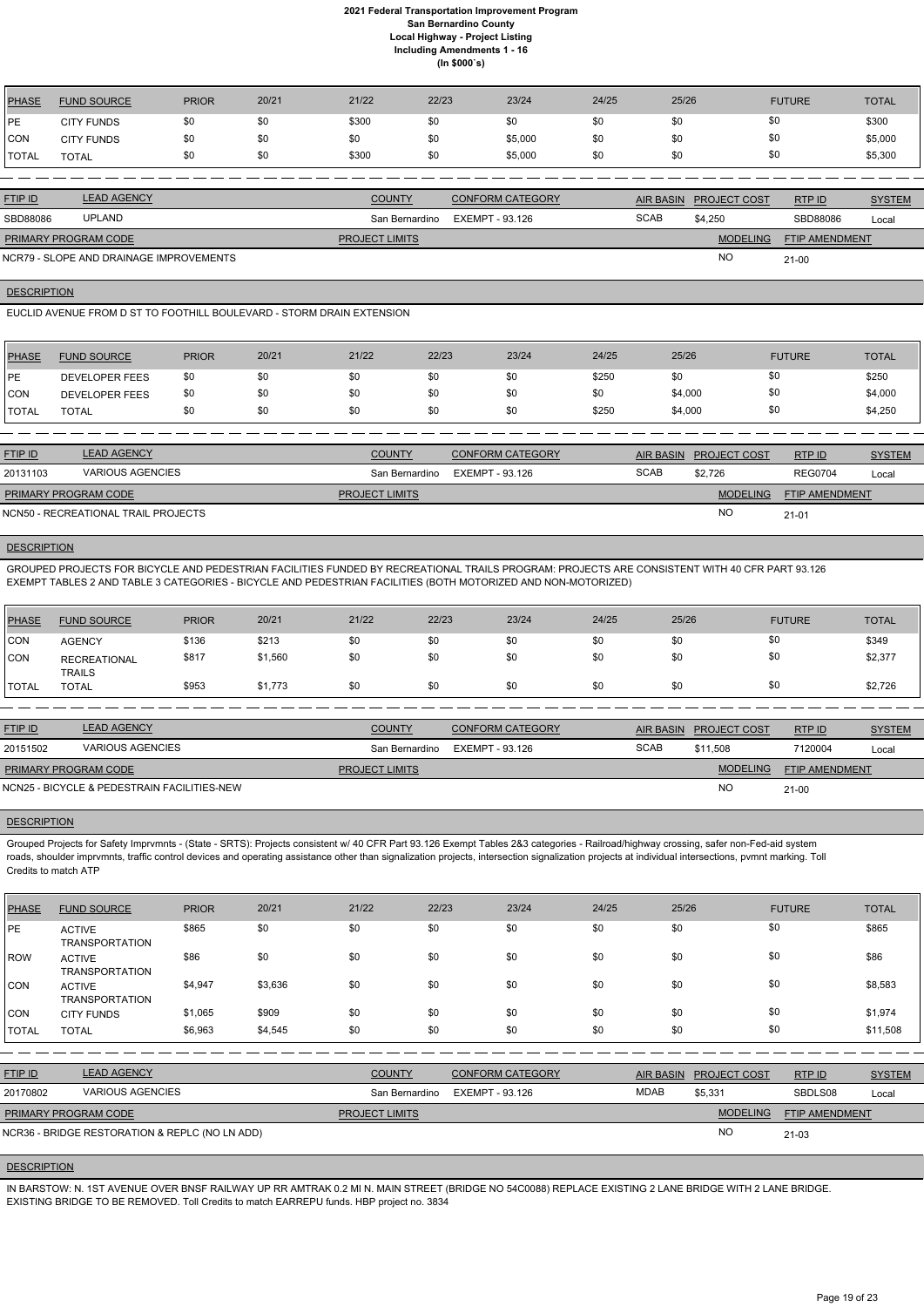## **2021 Federal Transportation Improvement Program San Bernardino County Local Highway - Project Listing**

**Including Amendments 1 - 16**

**(In \$000`s)** PHASE FUND SOURCE PRIOR 20/21 21/22 22/23 23/24 24/25 25/26 FUTURE TOTAL PE CITY FUNDS \$331 \$0 \$0 \$0 \$0 \$0 \$0 \$0 \$0 \$0 \$0 \$0 \$0 \$331 ROW 2016 EARMARK REPURPOSING \$2,591 \$0 \$0 \$0 \$0 \$0 \$0 \$0 \$2,591 CON CITY FUNDS \$0 \$0 \$0 \$2,409 \$0 \$0 \$0 \$0 \$0 \$0 \$0 \$0 \$2,409 TOTAL TOTAL \$2,922 \$0 \$2,409 \$0 \$0 \$0 \$0 \$0 \$5,331

| <b>FTIP ID</b>       | <b>LEAD AGENCY</b>                          | <b>COUNTY</b>         | CONFORM CATEGORY               |             | AIR BASIN PROJECT COST | <b>RTPID</b>          | <b>SYSTEM</b> |
|----------------------|---------------------------------------------|-----------------------|--------------------------------|-------------|------------------------|-----------------------|---------------|
| 20171402             | <b>VARIOUS AGENCIES</b>                     |                       | San Bernardino EXEMPT - 93.126 | <b>SCAB</b> | \$23,006               | 4TL104                | Local         |
| PRIMARY PROGRAM CODE |                                             | <b>PROJECT LIMITS</b> |                                |             | <b>MODELING</b>        | <b>FTIP AMENDMENT</b> |               |
|                      | NCN25 - BICYCLE & PEDESTRAIN FACILITIES-NEW |                       |                                |             | <b>NC</b>              | $21 - 00$             |               |

## **DESCRIPTION**

Grouped Projects for Bicycle and pedestrian facilities - Non - Motorized (ATP Cycle 3 State/MPO): Projects are consistent with 40 CFR Part 93.126 Exempt Tables 2 and Table 3 categories - Bicycle and pedestrian facilities (Non-motorized)

| <b>PHASE</b> | <b>FUND SOURCE</b>                     | <b>PRIOR</b> | 20/21    | 21/22 | 22/23 | 23/24 | 24/25 | 25/26 | <b>FUTURE</b> | <b>TOTAL</b> |
|--------------|----------------------------------------|--------------|----------|-------|-------|-------|-------|-------|---------------|--------------|
| PE           | <b>ACTIVE</b><br><b>TRANSPORTATION</b> | \$636        | \$0      | \$0   | \$0   | \$0   | \$0   | \$0   | \$0           | \$636        |
| PE           | <b>ACTIVE</b><br><b>TRANSPORTATION</b> | \$67         | \$0      | \$0   | \$0   | \$0   | \$0   | \$0   | \$0           | \$67         |
| PE           | <b>CITY FUNDS</b>                      | \$116        | \$0      | \$0   | \$0   | \$0   | \$0   | \$0   | \$0           | \$116        |
| <b>ROW</b>   | <b>ACTIVE</b><br><b>TRANSPORTATION</b> | \$233        | \$0      | \$0   | \$0   | \$0   | \$0   | \$0   | \$0           | \$233        |
| <b>ROW</b>   | <b>ACTIVE</b><br><b>TRANSPORTATION</b> | \$978        | \$0      | \$0   | \$0   | \$0   | \$0   | \$0   | \$0           | \$978        |
| <b>ROW</b>   | <b>CITY FUNDS</b>                      | \$213        | \$0      | \$0   | \$0   | \$0   | \$0   | \$0   | \$0           | \$213        |
| <b>CON</b>   | <b>ACTIVE</b><br><b>TRANSPORTATION</b> | \$5,817      | \$1,560  | \$0   | \$0   | \$0   | \$0   | \$0   | \$0           | \$7,377      |
| <b>CON</b>   | <b>ACTIVE</b><br><b>TRANSPORTATION</b> | \$1,662      | \$7,461  | \$0   | \$0   | \$0   | \$0   | \$0   | \$0           | \$9,123      |
| <b>CON</b>   | <b>CITY FUNDS</b>                      | \$1,990      | \$2,273  | \$0   | \$0   | \$0   | \$0   | \$0   | \$0           | \$4,263      |
| <b>TOTAL</b> | <b>TOTAL</b>                           | \$11,712     | \$11,294 | \$0   | \$0   | \$0   | \$0   | \$0   | \$0           | \$23,006     |

| <b>FTIP ID</b>                              | <b>LEAD AGENCY</b>      | <b>COUNTY</b>         | <b>CONFORM CATEGORY</b> |             | AIR BASIN PROJECT COST | RTP ID                | <b>SYSTEM</b> |
|---------------------------------------------|-------------------------|-----------------------|-------------------------|-------------|------------------------|-----------------------|---------------|
| 20190701                                    | <b>VARIOUS AGENCIES</b> | San Bernardino        | EXEMPT - 93.126         | <b>SCAB</b> | \$15.027               | 4TL104                | Local         |
| <b>PRIMARY PROGRAM CODE</b>                 |                         | <b>PROJECT LIMITS</b> |                         |             | <b>MODELING</b>        | <b>FTIP AMENDMENT</b> |               |
| NCN25 - BICYCLE & PEDESTRAIN FACILITIES-NEW |                         |                       |                         |             | <b>NO</b>              | $21 - 00$             |               |

## **DESCRIPTION**

Grouped Projects for Bicycle and pedestrian facilities funded with ATP Cycle 4 (Statewide- Toll Credit to match ATP): Projects are consistent with 40 CFR Part 93.126 Exempt Tables 2 and Table 3 categories - Bicycle and pedestrian facilities (both motorized and Non-motorized)

| PHASE        | <b>FUND SOURCE</b>                     | <b>PRIOR</b> | 20/21   | 21/22   | 22/23   | 23/24 | 24/25 | 25/26 | <b>FUTURE</b> | TOTAL    |
|--------------|----------------------------------------|--------------|---------|---------|---------|-------|-------|-------|---------------|----------|
| <b>CON</b>   | <b>ACTIVE</b><br><b>TRANSPORTATION</b> | \$2,481      | \$6,705 | \$1,846 | \$2,108 | \$0   | \$0   | \$0   | \$0           | \$13,140 |
| <b>CON</b>   | <b>CITY FUNDS</b>                      | \$740        | \$1,070 | \$0     | \$77    | \$0   | \$0   | \$0   | \$0           | \$1,887  |
| <b>TOTAL</b> | <b>TOTAL</b>                           | \$3,221      | \$7,775 | \$1,846 | \$2,185 | \$0   | \$0   | \$0   | \$0           | \$15,027 |

| <u>FTIP ID</u>              | <b>LEAD AGENCY</b> | <b>COUNTY</b>         | <b>CONFORM CATEGORY</b>        |             | AIR BASIN PROJECT COST | <b>RTP ID</b>         | <b>SYSTEM</b> |
|-----------------------------|--------------------|-----------------------|--------------------------------|-------------|------------------------|-----------------------|---------------|
| SBD31905                    | VARIOUS AGENCIES   |                       | San Bernardino EXEMPT - 93.126 | <b>SCAB</b> | \$195.622              | SBD31905              | Local         |
| <b>PRIMARY PROGRAM CODE</b> |                    | <b>PROJECT LIMITS</b> |                                |             | MODELING               | <b>FTIP AMENDMENT</b> |               |

NO

## **DESCRIPTION**

MT. VERNON AVENUE BRIDGE (OVERHEAD) AT BNSF REPLACE GRADE SEPARATION, REPLACE 4 LANE BRIDGE WITH 4 LANE BRIDGE FROM RIALTO AVE TO 5TH STREETS (0.2 MILES SOUTH OF RTE. 66)(BRIDGE NO 54C0066)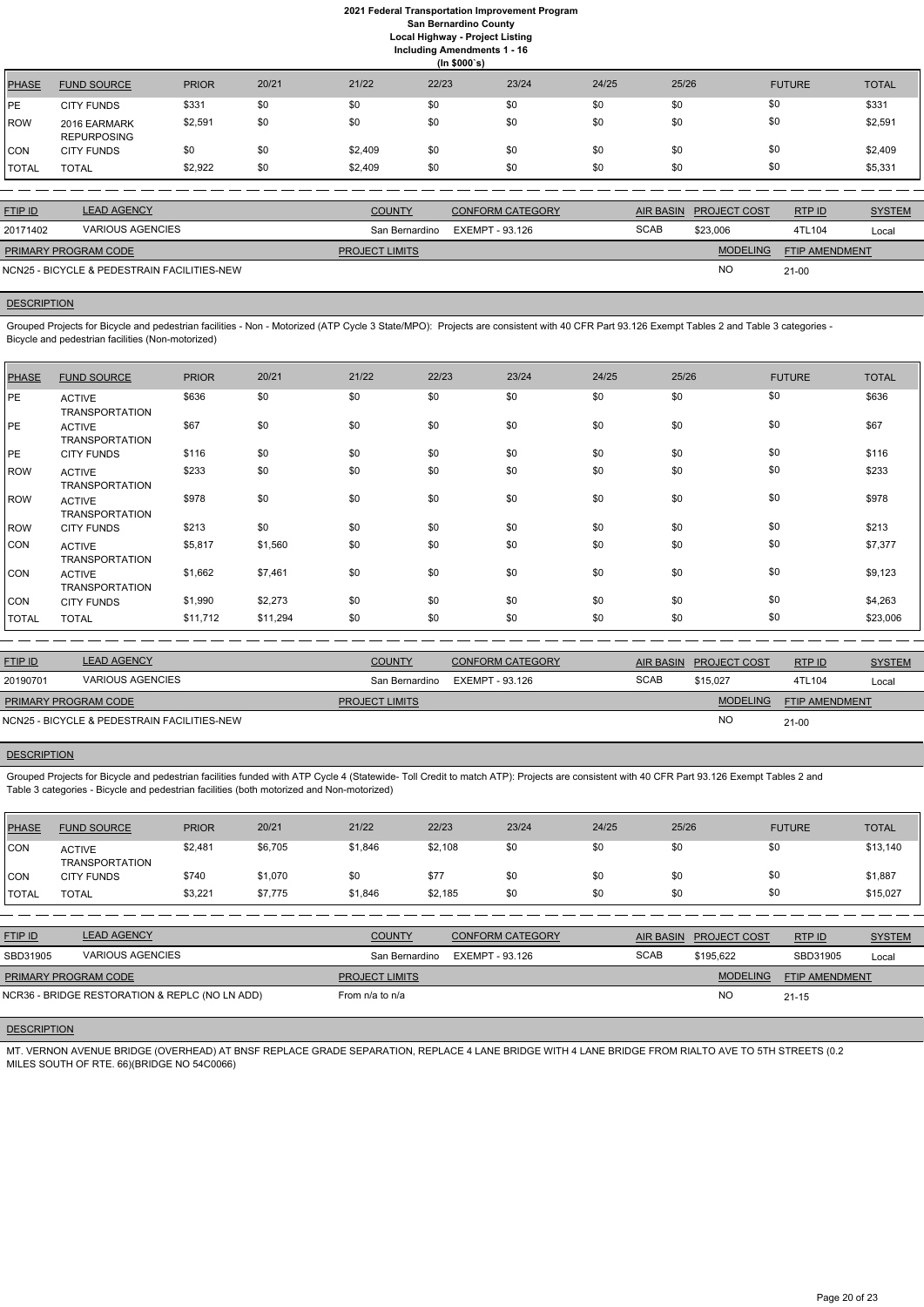|              | (ln \$000's)                                   |              |            |            |            |            |           |       |               |              |  |
|--------------|------------------------------------------------|--------------|------------|------------|------------|------------|-----------|-------|---------------|--------------|--|
| <b>PHASE</b> | <b>FUND SOURCE</b>                             | <b>PRIOR</b> | 20/21      | 21/22      | 22/23      | 23/24      | 24/25     | 25/26 | <b>FUTURE</b> | <b>TOTAL</b> |  |
| PE           | <b>BRIDGE - LOCAL</b>                          | \$6,156      | \$4,958    | \$1,077    | \$0        | \$0        | \$0       | \$0   | \$0           | \$12,191     |  |
| PE.          | <b>CITY FUNDS</b>                              | \$1,440      | \$0        | \$140      | \$0        | \$0        | \$0       | \$0   | \$0           | \$1,580      |  |
| PE.          | LOCAL ADVANCE<br><b>CONSTRUCTION</b>           | \$4,958      | $$-4,958$  | \$0        | \$0        | \$0        | \$0       | \$0   | \$0           | \$0          |  |
| <b>ROW</b>   | <b>BRIDGE - LOCAL</b>                          | \$0          | \$17,105   | \$25,835   | \$11,203   | \$4,550    | \$0       | \$0   | \$0           | \$58,693     |  |
| ROW          | <b>CITY FUNDS</b>                              | \$7,604      | \$0        | \$0        | \$0        | \$0        | \$0       | \$0   | \$0           | \$7,604      |  |
| ROW          | <b>LOCAL ADVANCE</b><br><b>CONSTRUCTION</b>    | \$58,693     | $$-17,105$ | $$-25,835$ | $$-11,203$ | $$-4,550$  | \$0       | \$0   | \$0           | \$0          |  |
| CON          | <b>BRIDGE - LOCAL</b>                          | \$0          | \$0        | \$14,165   | \$28,797   | \$35,450   | \$3,088   | \$0   | \$0           | \$81,500     |  |
| CON          | <b>CITY FUNDS</b>                              | \$10,559     | \$0        | $$-1,835$  | $$-1,617$  | \$0        | \$0       | \$0   | \$0           | \$7,107      |  |
| CON          | <b>HIGHWAY</b><br><b>INFRASTRUCTURE</b>        | \$0          | \$0        | \$23,495   | \$0        | \$0        | \$0       | \$0   | \$0           | \$23,495     |  |
| CON          | <b>LOCAL ADVANCE</b><br><b>CONSTRUCTION</b>    | \$81,500     | \$0        | $$-14,165$ | $$-28,797$ | $$-35,450$ | $$-3,088$ | \$0   | \$0           | \$0          |  |
| CON          | <b>LOCAL BRIDGE</b><br><b>SEISMIC RETROFIT</b> | \$0          | \$0        | \$1,835    | \$1,617    | \$0        | \$0       | \$0   | \$0           | \$3,452      |  |
| TOTAL        | <b>TOTAL</b>                                   | \$170,910    | \$0        | \$24,712   | \$0        | \$0        | \$0       | \$0   | \$0           | \$195,622    |  |

| <b>FTIP ID</b>              | <b>LEAD AGENCY</b>                                  | <b>COUNTY</b>         | <b>CONFORM CATEGORY</b> | <b>AIR BASIN</b> | <b>PROJECT COST</b> | RTPID                 | <b>SYSTEM</b> |
|-----------------------------|-----------------------------------------------------|-----------------------|-------------------------|------------------|---------------------|-----------------------|---------------|
| SBD990209                   | VARIOUS AGENCIES                                    | San Bernardino        | EXEMPT - 93.126         | <b>SCAB</b>      | \$23.225            | 4TL104                | Local         |
| <b>PRIMARY PROGRAM CODE</b> |                                                     | <b>PROJECT LIMITS</b> |                         |                  | <b>MODELING</b>     | <b>FTIP AMENDMENT</b> |               |
| ONLY                        | LUM04 - TRANS. ENHANCEMT ACTIVITIES- ELIGIBLE ITEMS |                       |                         |                  | <b>NO</b>           | $21 - 16$             |               |

**DESCRIPTION** 

Grouped Projects for Bicycle and pedestrian facilities funded with ATP Cycle 5 Statewide/MPO: Projects are consistent with 40 CFR Part 93.126 Exempt Tables 2 and Table 3 categories - Bicycle and pedestrian facilities (Non-motorized) (Statewide- Toll Credit to match ATP)

| <b>PHASE</b> | <b>FUND SOURCE</b>                     | <b>PRIOR</b> | 20/21 | 21/22   | 22/23   | 23/24   | 24/25    | 25/26 | <b>FUTURE</b> | <b>TOTAL</b> |
|--------------|----------------------------------------|--------------|-------|---------|---------|---------|----------|-------|---------------|--------------|
| PE           | <b>ACTIVE</b><br><b>TRANSPORTATION</b> | \$0          | \$0   | \$157   | \$628   | \$0     | \$0      | \$0   | \$0           | \$785        |
| PE           | <b>ACTIVE</b><br><b>TRANSPORTATION</b> | \$0          | \$0   | \$156   | \$128   | \$0     | \$0      | \$0   | \$0           | \$284        |
| PE           | <b>CITY FUNDS</b>                      | \$0          | \$0   | \$48    | \$97    | \$0     | \$0      | \$0   | \$0           | \$145        |
| <b>ROW</b>   | <b>ACTIVE</b><br><b>TRANSPORTATION</b> | \$0          | \$0   | \$0     | \$0     | \$303   | \$0      | \$0   | \$0           | \$303        |
| <b>ROW</b>   | <b>ACTIVE</b><br><b>TRANSPORTATION</b> | \$0          | \$0   | \$106   | \$0     | \$0     | \$0      | \$0   | \$0           | \$106        |
| <b>ROW</b>   | <b>CITY FUNDS</b>                      | \$0          | \$0   | \$19    | \$0     | \$76    | \$0      | \$0   | \$0           | \$95         |
| <b>CON</b>   | <b>ACTIVE</b><br><b>TRANSPORTATION</b> | \$0          | \$0   | \$0     | \$0     | \$3,879 | \$1,306  | \$0   | \$0           | \$5,185      |
| <b>CON</b>   | <b>ACTIVE</b><br><b>TRANSPORTATION</b> | \$0          | \$0   | \$1,105 | \$647   | \$0     | \$8,015  | \$0   | \$0           | \$9,767      |
| <b>CON</b>   | <b>CITY FUNDS</b>                      | \$0          | \$0   | \$5,188 | \$114   | \$430   | \$823    | \$0   | \$0           | \$6,555      |
| TOTAL        | <b>TOTAL</b>                           | \$0          | \$0   | \$6,779 | \$1,614 | \$4,688 | \$10,144 | \$0   | \$0           | \$23,225     |

| <b>FTIP ID</b>       | <b>LEAD AGENCY</b>      | <b>COUNTY</b>         | <b>CONFORM CATEGORY</b> |             | AIR BASIN PROJECT COST | RTPID                 | <b>SYSTEM</b> |
|----------------------|-------------------------|-----------------------|-------------------------|-------------|------------------------|-----------------------|---------------|
| SBD990210            | <b>VARIOUS AGENCIES</b> | San Bernardino        | EXEMPT - 93.126         | <b>SCAB</b> | \$1,000                | <b>REG0701</b>        | Local         |
| PRIMARY PROGRAM CODE |                         | <b>PROJECT LIMITS</b> |                         |             | <b>MODELING</b>        | <b>FTIP AMENDMENT</b> |               |
| LUM03 - SAFETY       |                         |                       |                         |             |                        | 21-09                 |               |

## **DESCRIPTION**

Grouped Projects for Railroad/Highway Crossings Safety Improvements. Projects are consistent with 40 CFR Part 93.126 and Exempt under Tables 2 Categories - Railroad/Highway crossings.

| PHASE          | <b>FUND SOURCE</b>                             | <b>PRIOR</b> | 20/21 | 21/22                 | 22/23           | 23/24                   | 24/25       | 25/26 |                        | <b>FUTURE</b>         | <b>TOTAL</b>  |
|----------------|------------------------------------------------|--------------|-------|-----------------------|-----------------|-------------------------|-------------|-------|------------------------|-----------------------|---------------|
| <b>ICON</b>    | STP RAILROAD LOCAL                             | \$0          | \$400 | \$600                 | \$0             | \$0                     | \$0         | \$0   | \$0                    |                       | \$1,000       |
| <b>TOTAL</b>   | <b>TOTAL</b>                                   | \$0          | \$400 | \$600                 | \$0             | \$0                     | \$0         | \$0   | \$0                    |                       | \$1,000       |
|                |                                                |              |       |                       |                 |                         |             |       |                        |                       |               |
| <b>FTIP ID</b> | <b>LEAD AGENCY</b>                             |              |       | <b>COUNTY</b>         |                 | <b>CONFORM CATEGORY</b> |             |       | AIR BASIN PROJECT COST | RTPID                 | <b>SYSTEM</b> |
| SBDLS08        | <b>VARIOUS AGENCIES</b>                        |              |       | San Bernardino        | EXEMPT - 93.126 |                         | <b>SCAB</b> |       | \$272.855              | SBDLS08               | Local         |
|                | PRIMARY PROGRAM CODE                           |              |       | <b>PROJECT LIMITS</b> |                 |                         |             |       | <b>MODELING</b>        | <b>FTIP AMENDMENT</b> |               |
|                | NCR36 - BRIDGE RESTORATION & REPLC (NO LN ADD) |              |       |                       |                 |                         |             |       | <b>NO</b>              | $21 - 15$             |               |
|                |                                                |              |       |                       |                 |                         |             |       |                        |                       |               |

#### **DESCRIPTION**

GROUPED PROJECTS FOR BRIDGE REHABILITATION AND RECONSTRUCTION - HBP PROGRAM -PROJECTS ARE CONSISTENT WITH 40 CFR PART 93.126, 127, 128 EXEMPT TABLES 2 & 3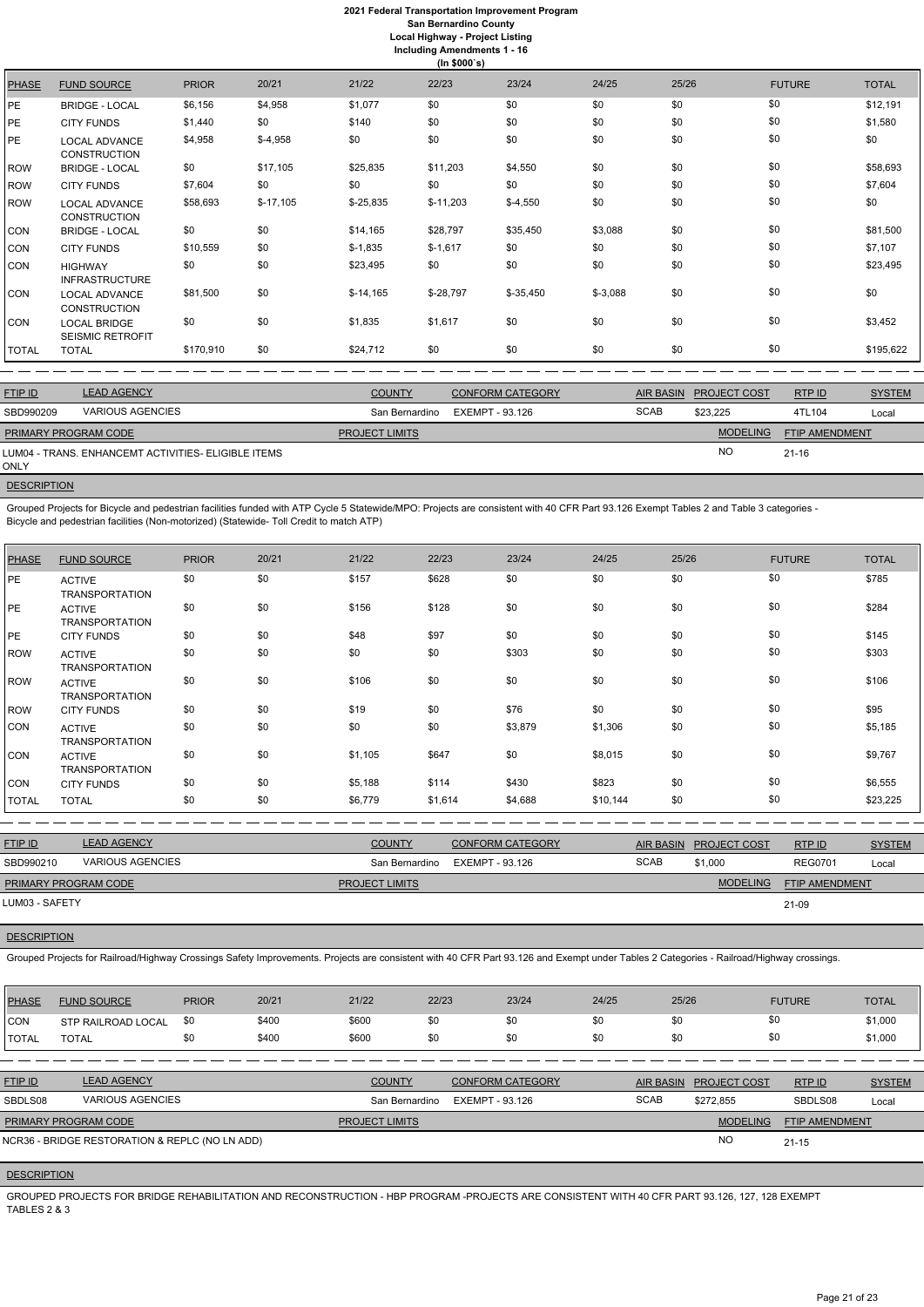| 22/23<br>21/22<br>25/26<br>20/21<br>23/24<br>24/25<br><b>PHASE</b><br><b>FUND SOURCE</b><br><b>PRIOR</b><br><b>FUTURE</b><br><b>TOTAL</b><br>\$20,339 | (ln \$000's) |  |  |  |  |  |  |  |  |  |  |
|-------------------------------------------------------------------------------------------------------------------------------------------------------|--------------|--|--|--|--|--|--|--|--|--|--|
|                                                                                                                                                       |              |  |  |  |  |  |  |  |  |  |  |
| \$0<br>\$0<br>\$357<br>\$260<br>\$2,910<br>\$2,673<br>\$7,913<br><b>CON</b><br><b>AGENCY</b>                                                          | \$34,452     |  |  |  |  |  |  |  |  |  |  |
| \$193,185<br>\$8,386<br>\$7,961<br>\$0<br>\$2,004<br>\$0<br>\$3,598<br>\$22,413<br><b>CON</b><br><b>BRIDGE - LOCAL</b>                                | \$237,547    |  |  |  |  |  |  |  |  |  |  |
| $$-57,522$<br>\$0<br>\$0<br>\$0<br>\$6,888<br>\$0<br>\$44<br>\$57,478<br>$$-6,888$<br><b>CON</b><br>LOCAL ADVANCE<br><b>CONSTRUCTION</b>              |              |  |  |  |  |  |  |  |  |  |  |
| \$856<br>\$0<br>\$0<br>\$0<br>\$0<br>\$856<br>\$0<br>\$0<br>\$0<br><b>CON</b><br><b>LOCAL BRIDGE</b><br><b>SEISMIC RETROFIT</b>                       |              |  |  |  |  |  |  |  |  |  |  |
| \$156,858<br>\$0<br>\$17,522<br>\$0<br>\$25,367<br>\$68,989<br>\$2,264<br>\$1,855<br><b>TOTAL</b><br><b>TOTAL</b>                                     | \$272,855    |  |  |  |  |  |  |  |  |  |  |

| <b>FTIP ID</b>              | <b>LEAD AGENCY</b> | <b>COUNTY</b>         | <b>CONFORM CATEGORY</b> |      | AIR BASIN PROJECT COST | RTPID                 | <b>SYSTEM</b> |
|-----------------------------|--------------------|-----------------------|-------------------------|------|------------------------|-----------------------|---------------|
| 200866                      | <b>VICTORVILLE</b> | San Bernardino        | EXEMPT - 93.126         | MDAB | \$13.672               | <b>REG0701</b>        | Local         |
| <b>PRIMARY PROGRAM CODE</b> |                    | <b>PROJECT LIMITS</b> |                         |      | <b>MODELING</b>        | <b>FTIP AMENDMENT</b> |               |
| NCR78 - SEISMIC RETROFIT    |                    |                       |                         |      | <b>NO</b>              | 21-15                 |               |

## **DESCRIPTION**

BRIDGE NO. 54C0547, BEAR VALLEY ROAD, OVER BNSF RY, AMTRAK, & UP RR, 3.8 MI E OF ROUTE I-15. Widen 6 lane bridge to 7 lanes (median turn lane) and seismically retrofitting existing bridge.

| <b>PHASE</b> | <b>FUND SOURCE</b>                      | <b>PRIOR</b> | 20/21   | 21/22 | 22/23   | 23/24 | 24/25 | 25/26 | <b>FUTURE</b> | <b>TOTAL</b> |
|--------------|-----------------------------------------|--------------|---------|-------|---------|-------|-------|-------|---------------|--------------|
| <b>IPE</b>   | <b>BRIDGE - LOCAL</b>                   | \$620        | \$0     | \$0   | \$0     | \$0   | \$0   | \$0   | \$0           | \$620        |
| <b>IPE</b>   | <b>CITY FUNDS</b>                       | \$80         | \$0     | \$0   | \$0     | \$0   | \$0   | \$0   | \$0           | \$80         |
| <b>IROW</b>  | <b>BRIDGE - LOCAL</b>                   | \$301        | \$0     | \$0   | \$0     | \$0   | \$0   | \$0   | \$0           | \$301        |
| <b>IROW</b>  | <b>CITY FUNDS</b>                       | \$39         | \$0     | \$0   | \$0     | \$0   | \$0   | \$0   | \$0           | \$39         |
| CON          | <b>BRIDGE - LOCAL</b>                   | \$5,540      | \$0     | \$0   | \$1,769 | \$0   | \$0   | \$0   | \$0           | \$7,309      |
| CON          | <b>CITY FUNDS</b>                       | \$718        | \$2,144 | \$0   | \$229   | \$0   | \$0   | \$0   | \$0           | \$3,091      |
| <b>CON</b>   | <b>HIGHWAY</b><br><b>INFRASTRUCTURE</b> | \$0          | \$2,232 | \$0   | \$0     | \$0   | \$0   | \$0   | \$0           | \$2,232      |
| <b>TOTAL</b> | <b>TOTAL</b>                            | \$7,298      | \$4,376 | \$0   | \$1,998 | \$0   | \$0   | \$0   | \$0           | \$13,672     |

| <b>FTIP ID</b>              | <b>LEAD AGENCY</b>                                    | <b>COUNTY</b>         | <b>CONFORM CATEGORY</b>                                                                                    | AIR BASIN   | <b>PROJECT COST</b> | RTP ID                | <b>SYSTEM</b> |
|-----------------------------|-------------------------------------------------------|-----------------------|------------------------------------------------------------------------------------------------------------|-------------|---------------------|-----------------------|---------------|
| 201179                      | <b>VICTORVILLE</b>                                    | San Bernardino        | NON-EXEMPT                                                                                                 | <b>SCAB</b> | \$20,500            | 4A07239               | Local         |
| <b>PRIMARY PROGRAM CODE</b> |                                                       | <b>PROJECT LIMITS</b> |                                                                                                            |             | <b>MODELING</b>     | <b>FTIP AMENDMENT</b> |               |
| RS.                         | CAX63 - HIGHWAY/ROAD IMP - LANE ADD'S (NO HOV LANES): |                       | From 320 FT. NORTH OF I-15 to 670 FT. NORTH OF NATIONAL TRIALS<br>HIGHWAYS AND AIR EXPRESSWAY INTERSECTION |             | <b>YES</b>          | 21-06                 |               |
| <b>DESCRIPTION</b>          |                                                       |                       |                                                                                                            |             |                     |                       |               |

NATIONAL TRIALS HIGHWAY BETWEEN INTERSTATE 15 & AIR EXPRESSWAY WIDEN FROM 2-4 LANES (1.6 MILES)

| PHASE         | <b>FUND SOURCE</b> | <b>PRIOR</b> | 20/21 | 21/22   | 22/23   | 23/24    | 24/25 | 25/26 | <b>FUTURE</b> | <b>TOTAL</b> |
|---------------|--------------------|--------------|-------|---------|---------|----------|-------|-------|---------------|--------------|
| <b>IPE</b>    | <b>CITY FUNDS</b>  | \$0          | \$0   | \$1,250 | \$0     | \$0      | \$0   | \$0   | \$0           | \$1,250      |
| <b>ROW</b>    | <b>CITY FUNDS</b>  | \$0          | \$0   | \$0     | \$2,000 | \$0      | \$0   | \$0   | \$0           | \$2,000      |
| <b>CON</b>    | <b>CITY FUNDS</b>  | \$0          | \$0   | \$0     | \$0     | \$17,250 | \$0   | \$0   | \$0           | \$17,250     |
| <b>ITOTAL</b> | TOTAL              | \$0          | \$0   | \$1,250 | \$2,000 | \$17,250 | \$0   | \$0   | \$0           | \$20,500     |

| <b>FTIP ID</b>              | <b>LEAD AGENCY</b>                          | <b>COUNTY</b>                       | <b>CONFORM CATEGORY</b> |      | AIR BASIN PROJECT COST | RTP ID                | <b>SYSTEM</b> |
|-----------------------------|---------------------------------------------|-------------------------------------|-------------------------|------|------------------------|-----------------------|---------------|
| SBD97147                    | VICTORVILLE                                 | San Bernardino                      | NON-EXEMPT              | MDAB | \$51.048               | SBD97147              | Local         |
| <b>PRIMARY PROGRAM CODE</b> |                                             | <b>PROJECT LIMITS</b>               |                         |      | <b>MODELING</b>        | <b>FTIP AMENDMENT</b> |               |
|                             | CAX66 - NEW CONNECTNS/CROSS TRAFFIC IMP: RS | From HESPERIA RD to RIDGECREST ROAD |                         |      | YES                    | $21 - 08$             |               |

**DESCRIPTION** 

GREEN TREE BLVD AT AT&SF RAILROAD CONSTRUCT 4-LANE BR & CONNECT TO HESPERIA & RIDGECREST RD (Toll Credits used to match EARREPU, SEC112, HIP & STP)

| <b>PHASE</b> | <b>FUND SOURCE</b>                      | <b>PRIOR</b> | 20/21    | 21/22 | 22/23 | 23/24 | 24/25 | 25/26 | <b>FUTURE</b> | <b>TOTAL</b> |
|--------------|-----------------------------------------|--------------|----------|-------|-------|-------|-------|-------|---------------|--------------|
| <b>PE</b>    | SECTION 112                             | \$230        | \$0      | \$0   | \$0   | \$0   | \$0   | \$0   | \$0           | \$230        |
| PE           | <b>SECTION 117</b>                      | \$2,958      | \$0      | \$0   | \$0   | \$0   | \$0   | \$0   | \$0           | \$2,958      |
| ROW          | 2016 EARMARK<br><b>REPURPOSING</b>      | \$4,219      | \$0      | \$0   | \$0   | \$0   | \$0   | \$0   | \$0           | \$4,219      |
| ROW          | <b>SBD CO MEASURE I</b>                 | \$1,241      | \$0      | \$0   | \$0   | \$0   | \$0   | \$0   | \$0           | \$1,241      |
| ROW          | SECTION 112                             | \$760        | \$0      | \$0   | \$0   | \$0   | \$0   | \$0   | \$0           | \$760        |
| CON          | <b>AGENCY</b>                           | \$0          | \$4,219  | \$0   | \$0   | \$0   | \$0   | \$0   | \$0           | \$4,219      |
| CON          | <b>CITY FUNDS</b>                       | \$0          | \$19,889 | \$0   | \$0   | \$0   | \$0   | \$0   | \$0           | \$19,889     |
| CON          | <b>HIGHWAY</b><br><b>INFRASTRUCTURE</b> | \$0          | \$8,628  | \$0   | \$0   | \$0   | \$0   | \$0   | \$0           | \$8,628      |
| CON          | <b>STP LOCAL</b>                        | \$0          | \$8,904  | \$0   | \$0   | \$0   | \$0   | \$0   | \$0           | \$8,904      |
| <b>TOTAL</b> | <b>TOTAL</b>                            | \$9,408      | \$41,640 | \$0   | \$0   | \$0   | \$0   | \$0   | \$0           | \$51,048     |